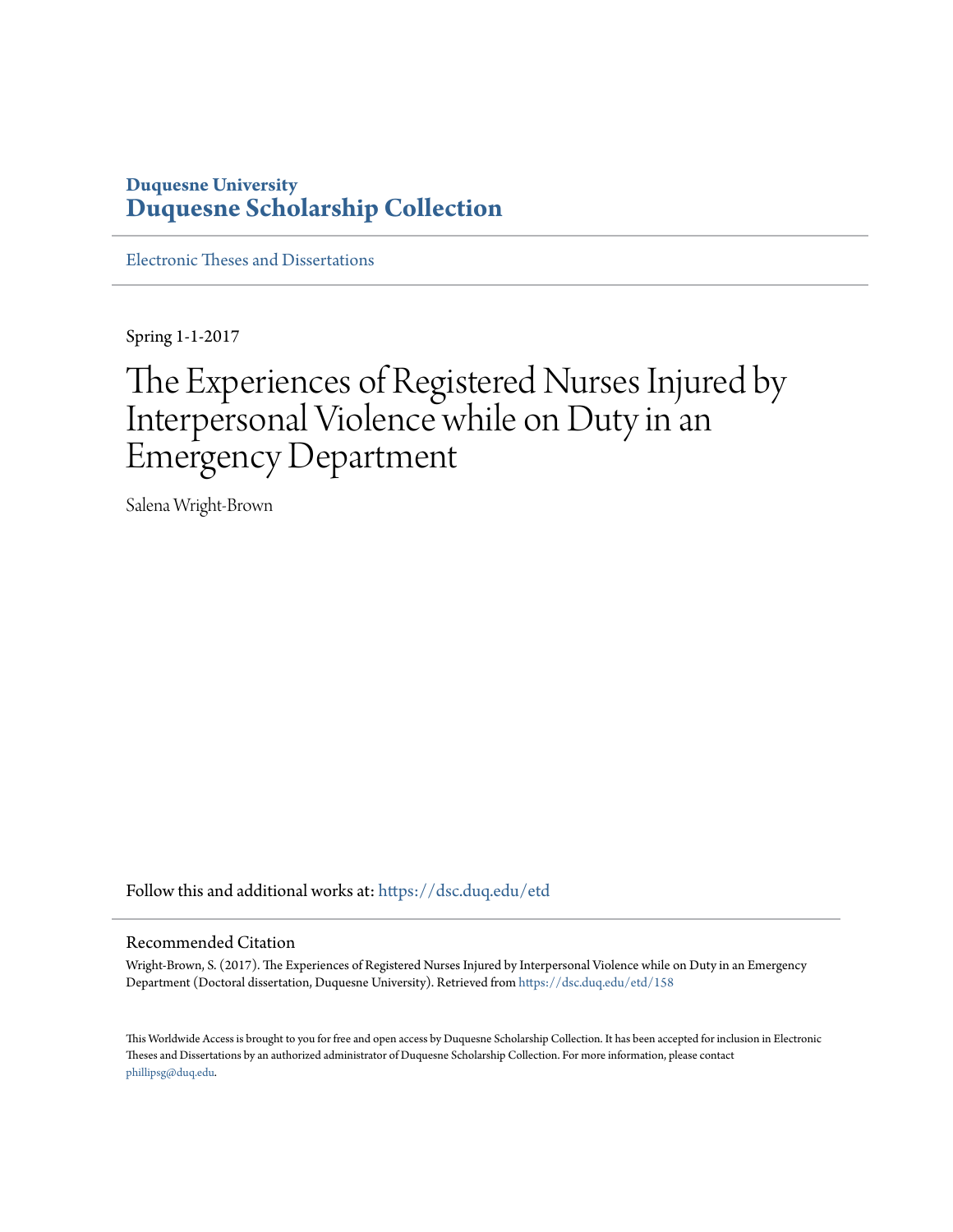# THE EXPERIENCES OF REGISTERED NURSES INJURED BY INTERPERSONAL VIOLENCE WHILE ON DUTY IN AN EMERGENCY DEPARTMENT

A Dissertation

Submitted to the School of Nursing

Duquesne University

In partial fulfillment of the requirements for

the degree of Doctor of Philosophy

By

Salena Wright-Brown

May 2017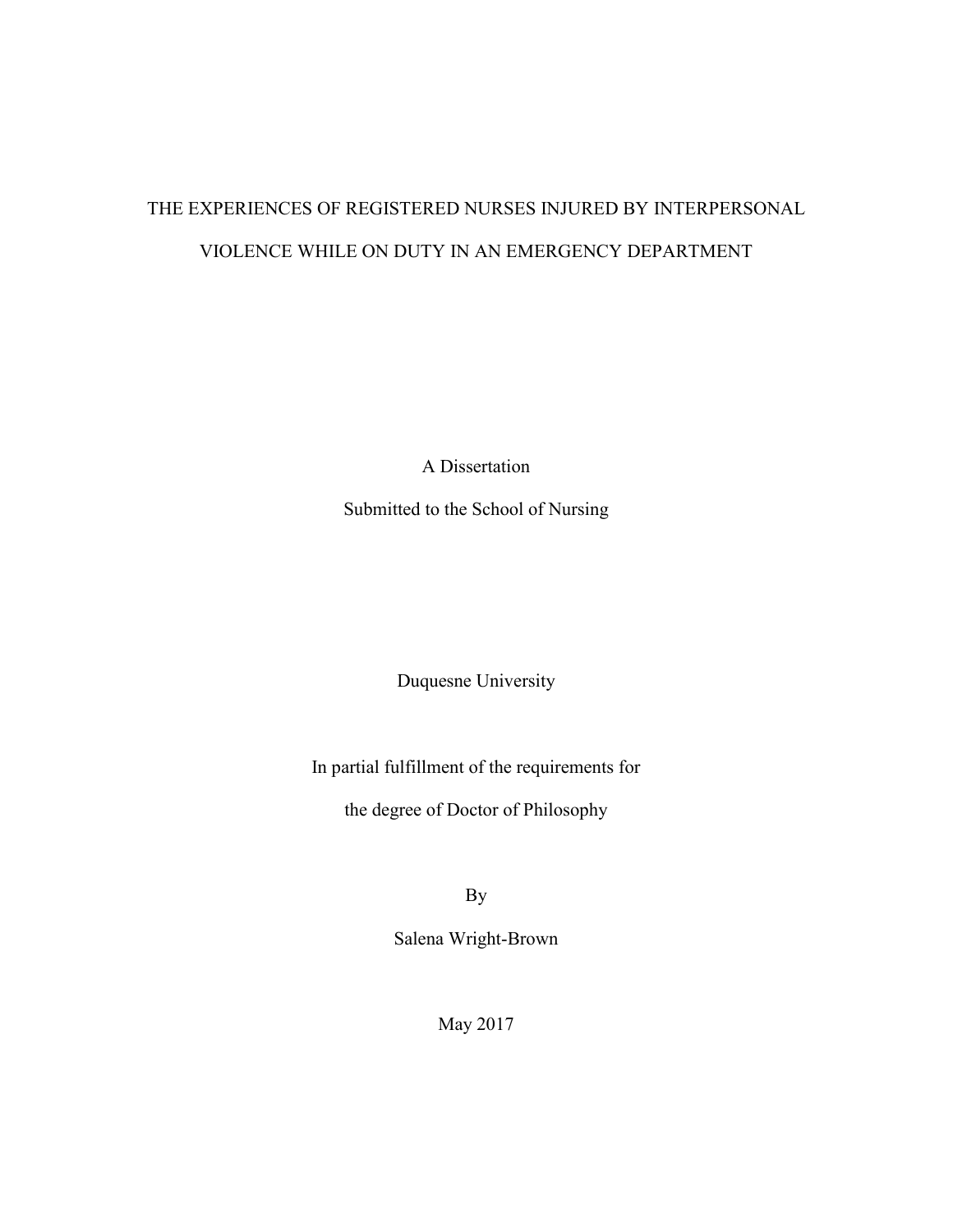Copyright by

Salena Wright-Brown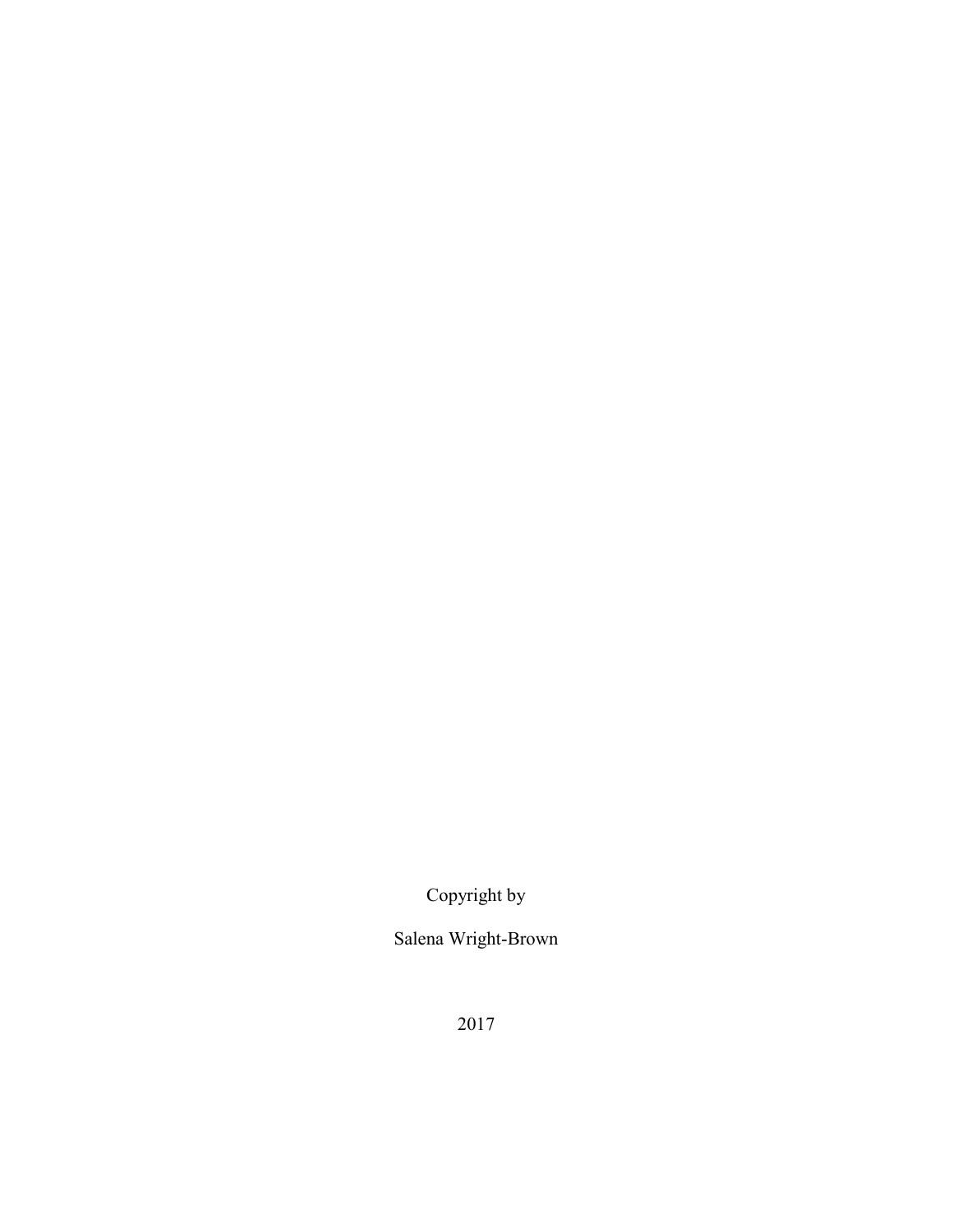# THE EXPERIENCES OF REGISTERED NURSES INJURED BY INTERPERSONAL VIOLENCE WHILE ON DUTY IN AN EMERGENCY DEPARTMENT

By

Salena Wright-Brown

Approved April 4, 2017

Kathleen Sekula PhD, PMHCNS, FAAN Professor of Nursing (Committee Chair)

Gordon Gillespie, PhD, RN, FAEN, FAAN Professor of Nursing (Committee Member)

Rick Zoucha, PhD, APRN-BC, CTN-A Professor of Nursing (Committee Member)

Mary Ellen Glasgow, PhD, RN, ANEF, FAAN Dean, School of Nursing Professor of Nursing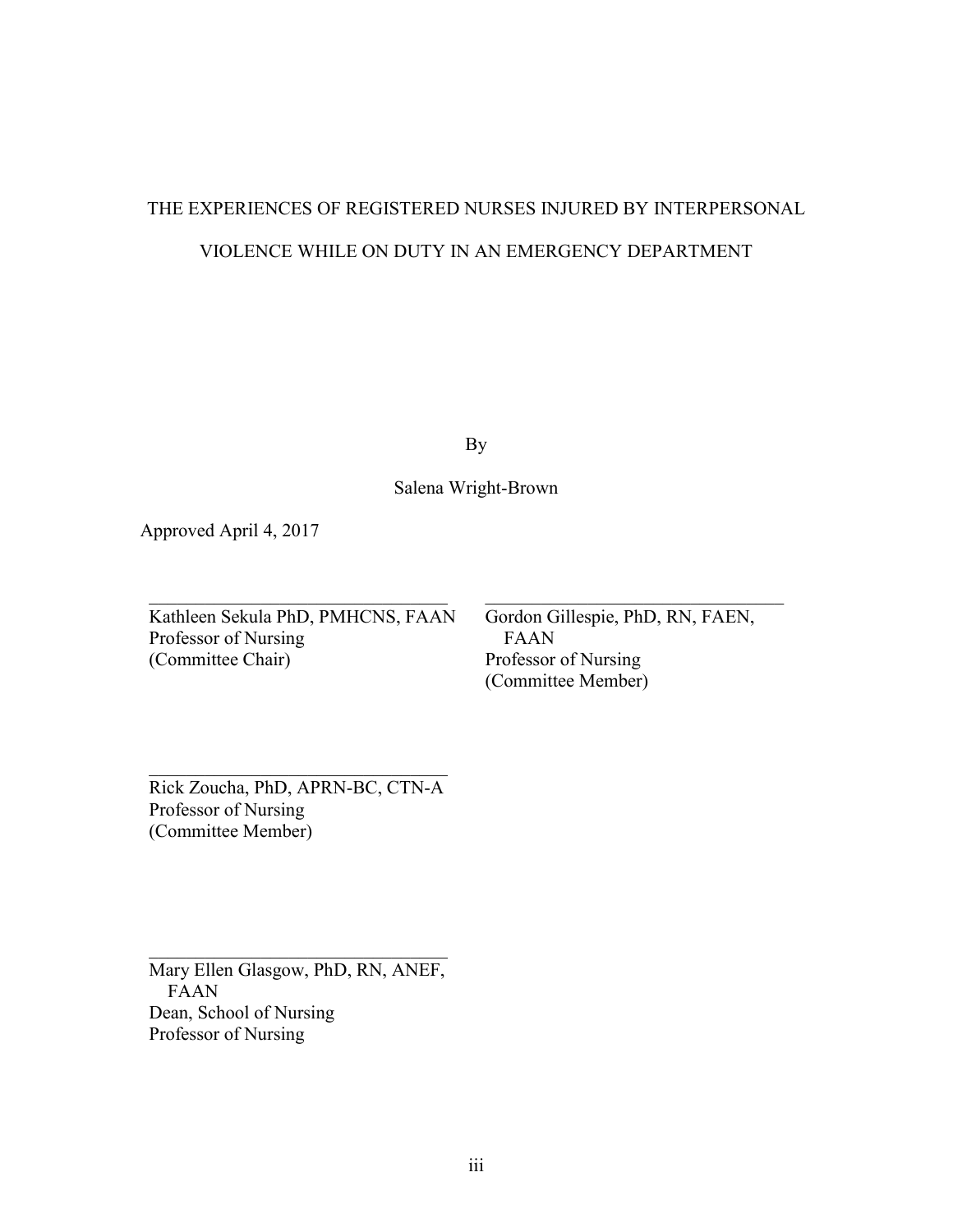#### ABSTRACT

# THE EXPERIENCES OF REGISTERED NURSES INJURED BY INTERPERSONAL VIOLENCE WHILE ON DUTY IN AN EMERGENCY DEPARTMENT

By

Salena Wright-Brown May 2017

Dissertation supervised by Kathleen Sekula, PhD, PMHCNS, FAAN

Numerous studies and reports site the concerning incidence of work place violence directed toward healthcare workers (Centers for Disease Control and Prevention, 2013; GAO, 2016; Gerberich et al., 2004; U.S. Department of Labor, 2016b). Despite efforts over the past few years to reduce workplace violence in healthcare facilities and specifically in emergency departments, the incidence of violence has not substantially lessened (GAO, 2016). In March, 2016, the Government Accountability Office (GAO) released a report that was prepared by congressional request. The GAO found that workers in in-patient healthcare facilities experienced work-place violence that resulted in lost time from work at a rate at least five times higher than workers in other private sector settings. Exposure to violence can have significant effects, including physical, psychological and emotional injury. Among these injuries are burnout, depression, fear,

iv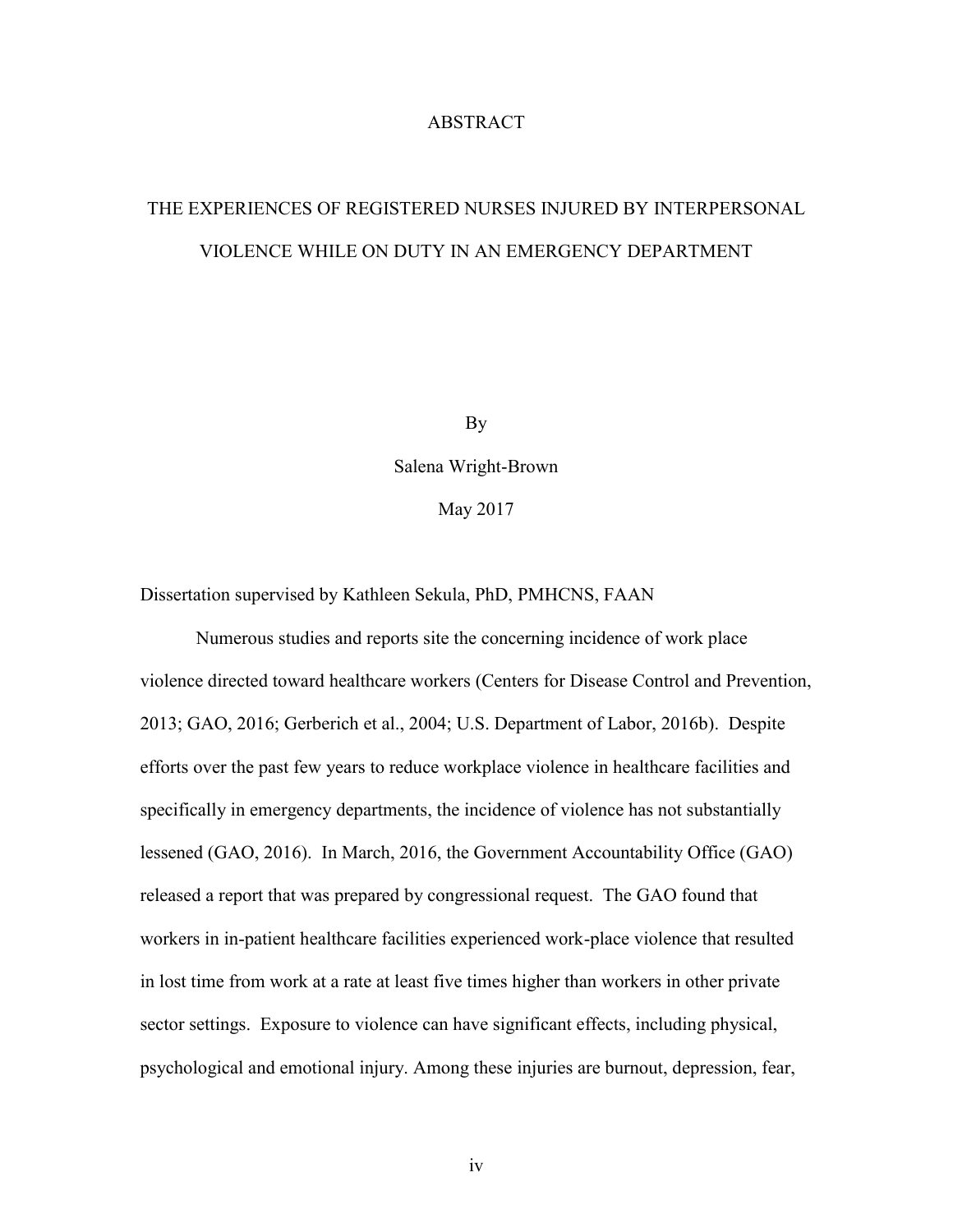posttraumatic stress disorder, decreased job satisfaction and reduced ability to perform their job duties. Some nurses exposed to violence, reported that they considered leaving the nursing profession and/or the emergency department. Although reports exist concerning the physical and mental impacts of violence on the RN, there is little published about the impact violence has on the job satisfaction or on the descriptive experience of the nurse who experienced the violent injury. The intent of this study is to explore the impact that violence has on the job satisfaction of registered nurses working in an emergency departments and to explore their intent to stay in the emergency department practice setting. Additionally, the study describes the experiences of RNs who have been injured by interpersonal violence while working in an emergency department.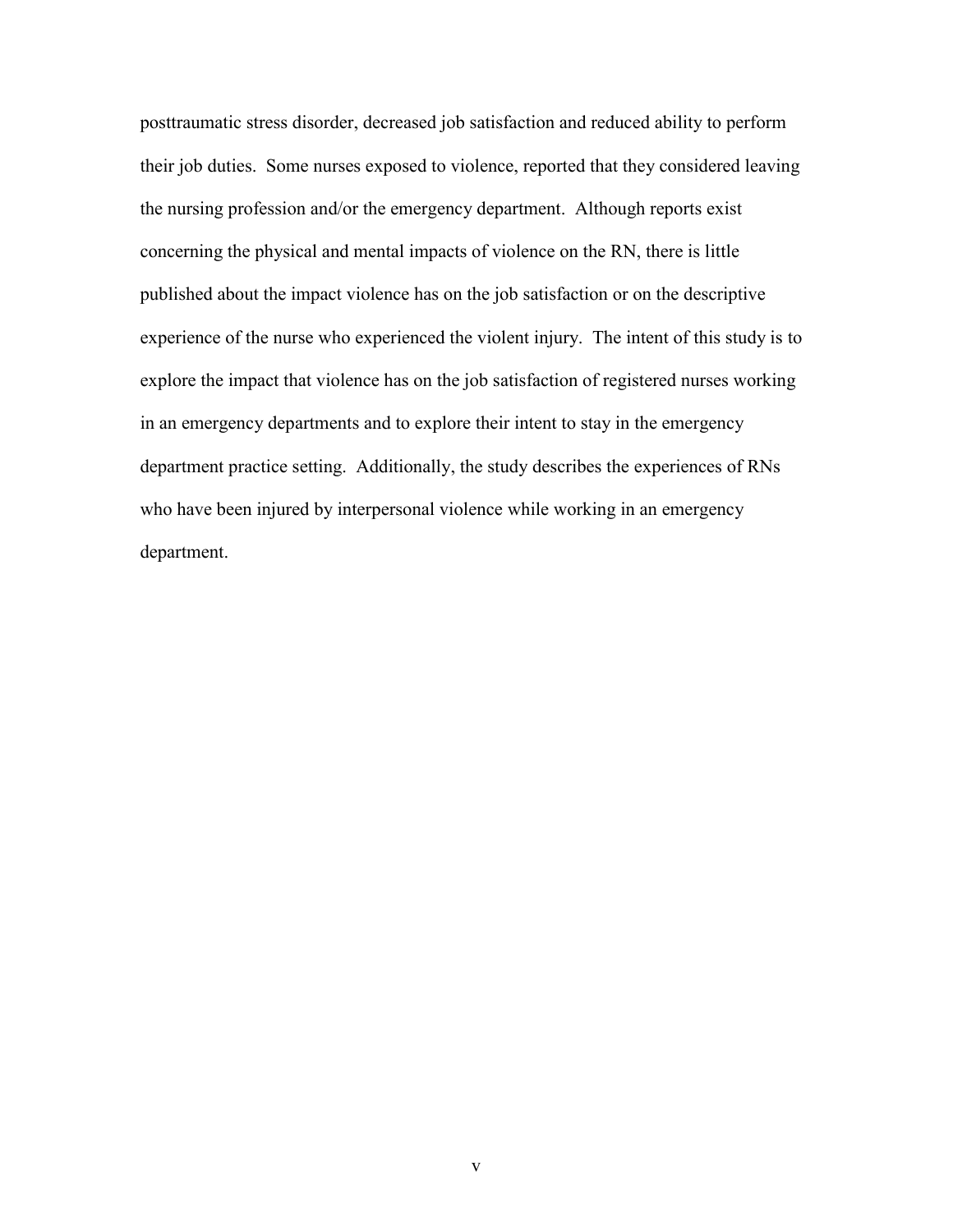#### **DEDICATION**

"Live life when you have it. Life is a splendid gift-there is nothing small about it." Florence Nightingale

This work is dedicated to the many nurses with whom I have been blessed to share this gift of life and love in the service of others. Further it is dedicated to those who always expected splendid success, my parents; Walter and Virginia Schrader and my husband, James Leslie Brown. My dedication to my son, Parker and beloved Grandson, Christian. Thanks to June Scarborough and the Discalced Carmelite Nuns who prayed me through many life trials and academic tests (especially statistics) during these years. To all my extended family, friends and colleagues who never doubted….thank you.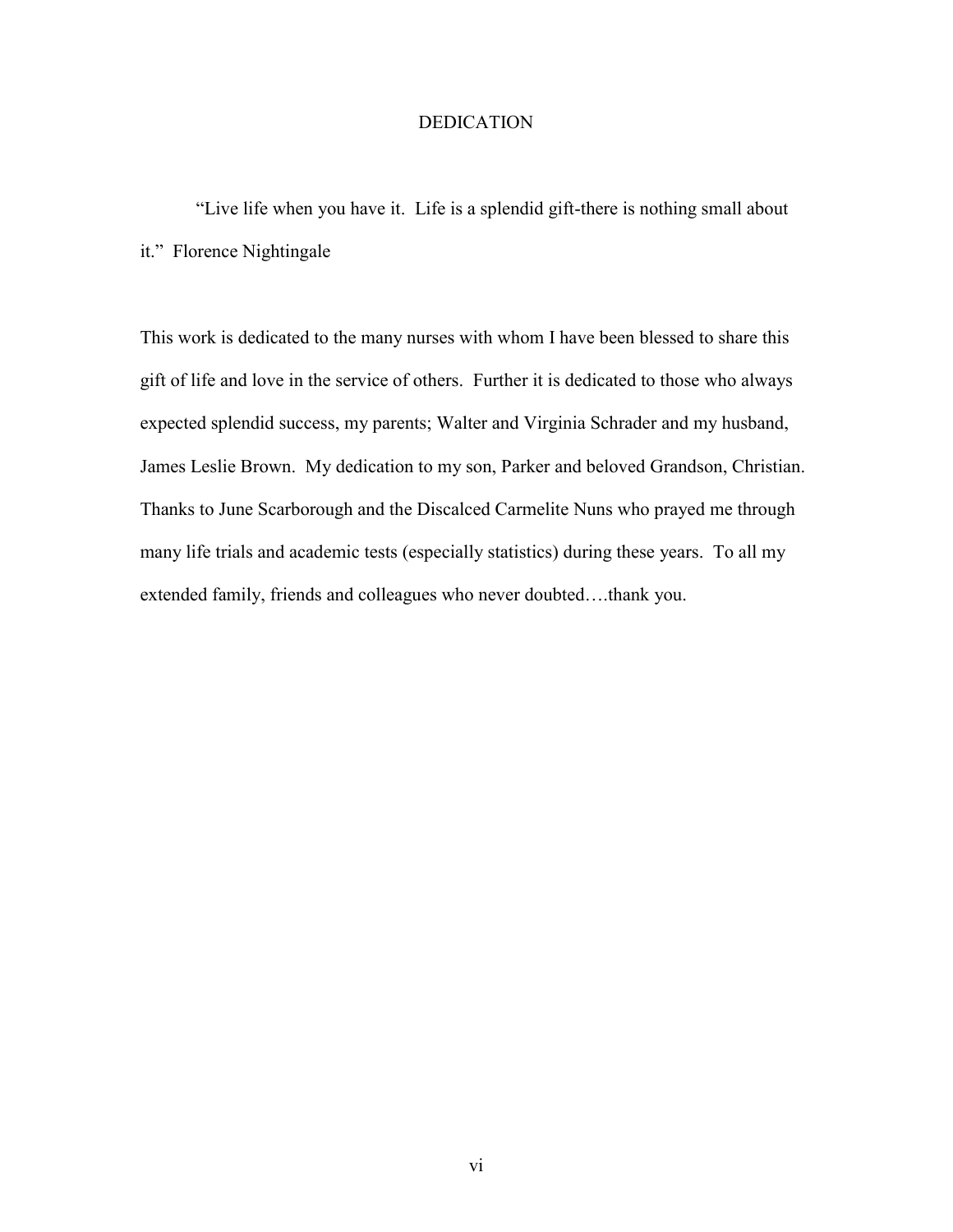#### ACKNOWLEDGEMENT

I'd like to acknowledge and appreciate the nurses who participated in this study, especially those willing to share their experiences. Additional acknowledgement for the time, wisdom and advice of my Chair, Kathleen Sekula and dedicated committee members, Gordon Gillespie and Rick Zoucha. Thank you for many years of patience!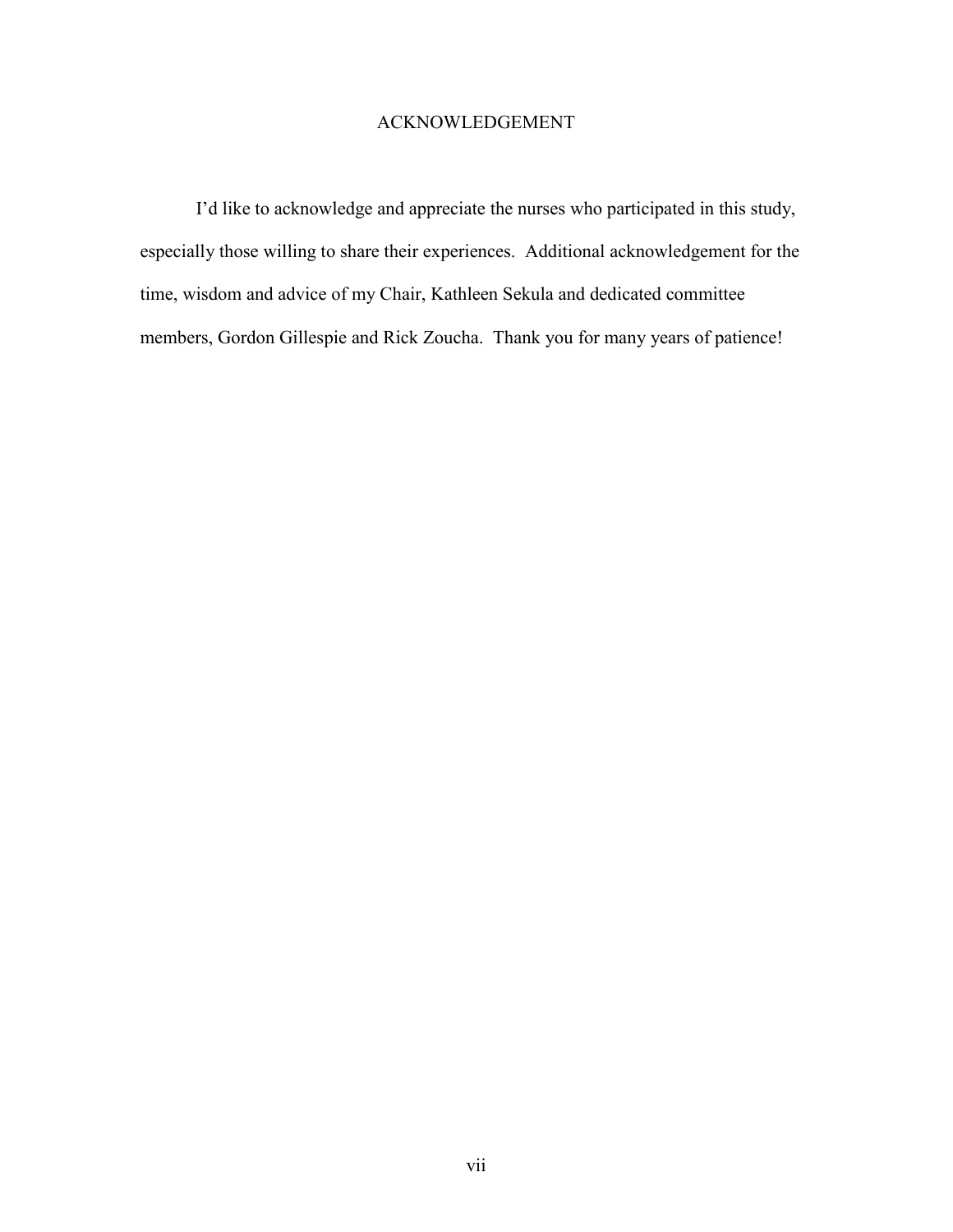### **TABLE OF CONTENTS**

| Attachment A, manuscript published in Journal of Forensic Nursing20 |
|---------------------------------------------------------------------|
|                                                                     |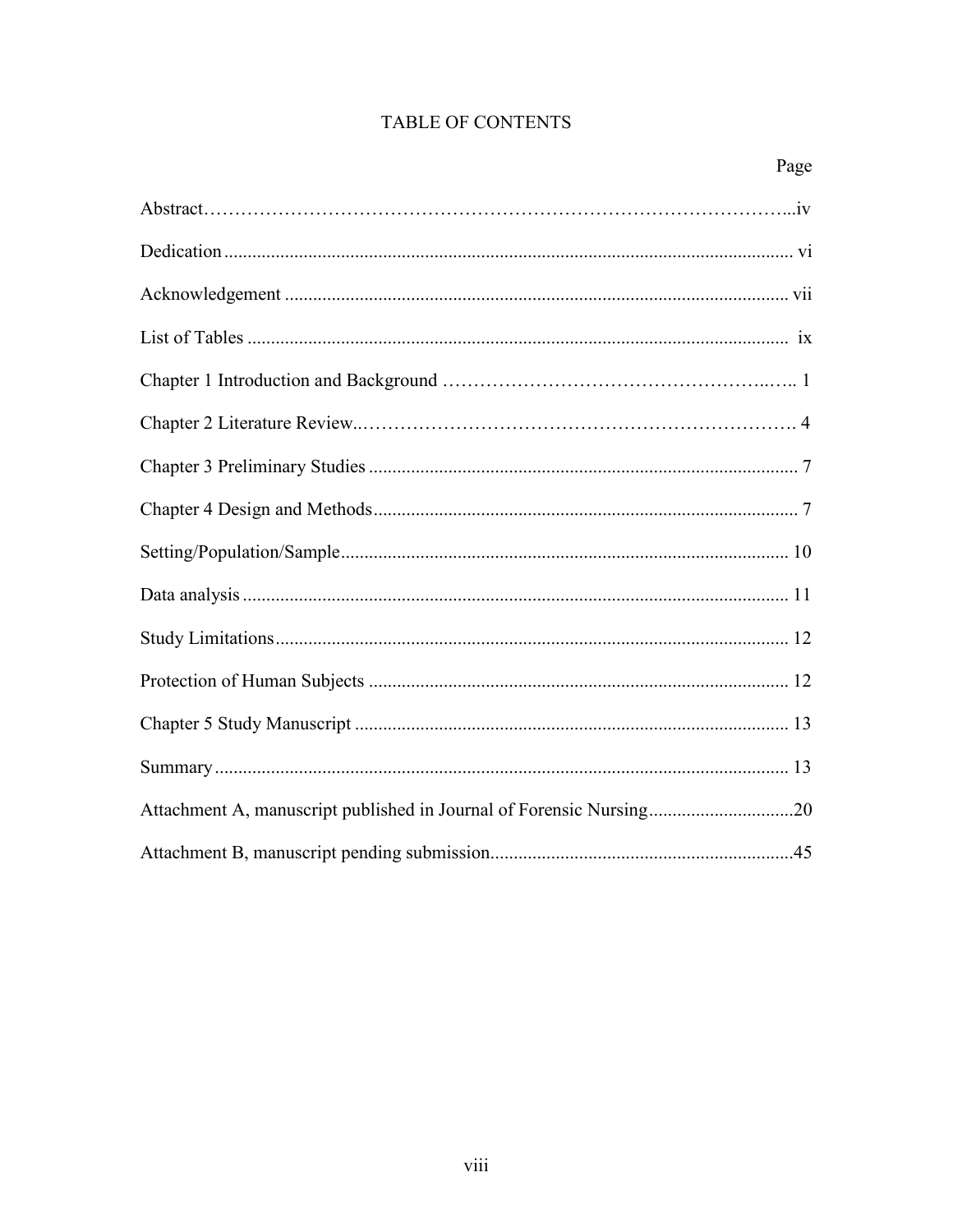### LIST OF TABLES

| Page |
|------|
|      |
|      |
|      |
|      |
|      |
|      |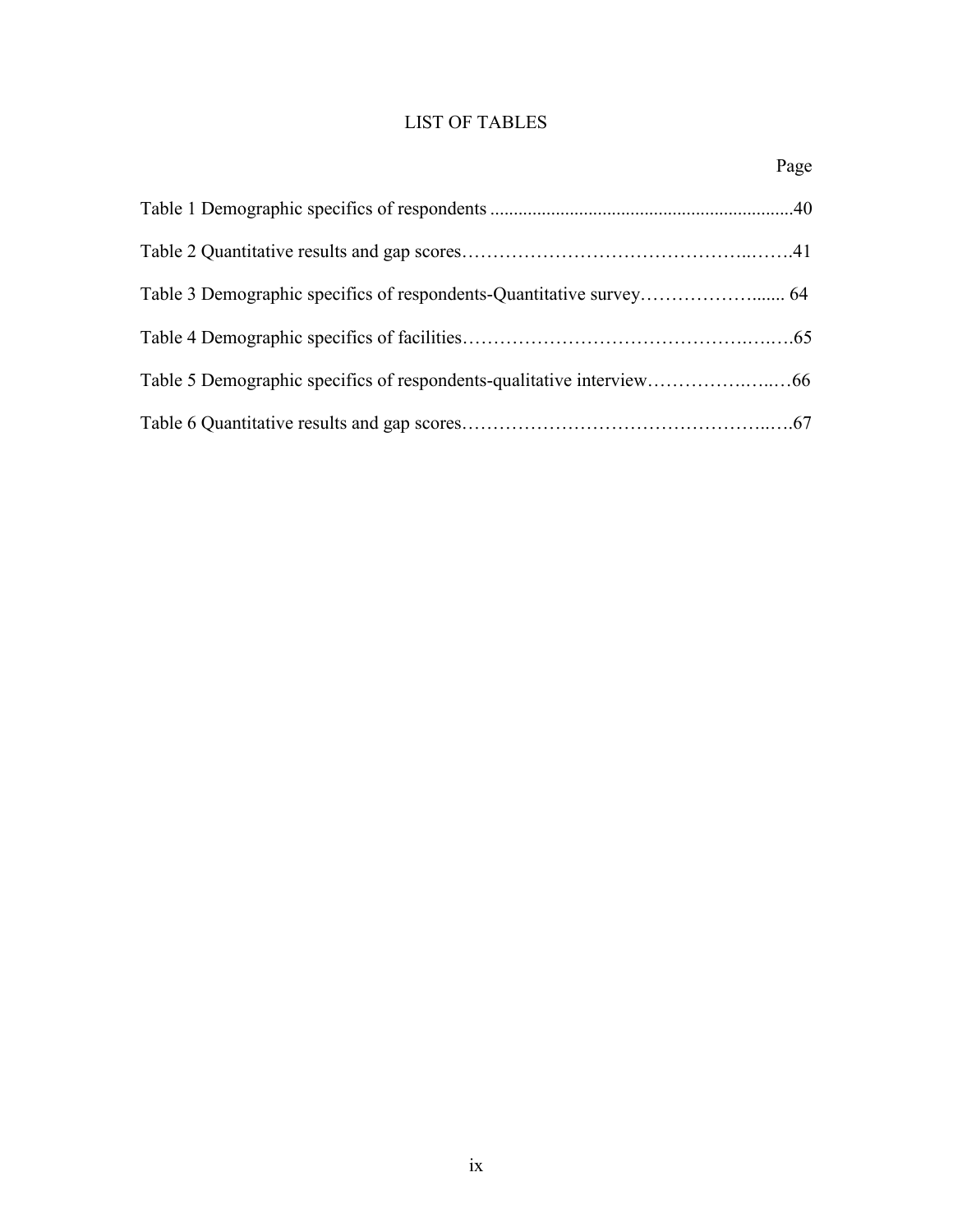#### **Chapter 1 Introduction and Background**

There are numerous risks associated with any career in health care, including exposure to illness, injury, or emotional burdens. One of the most startling risks may be that of interpersonal violence directed towards health care workers. Violence directed towards healthcare workers can result in a range of physical injuries or death. Exposure to the violence for the injured staff member also carries the risk of psychological impact that may result in depression or a variety of other symptoms that may be associated with post-traumatic stress reactions (Flannery, 1999; Gillespie, Bresler, Gates, & Succop, 2013). While the incidence is widespread in most health care settings, the risk is heightened in emergency departments (Bureau of Labor Statistics, 2010; Centers for Disease Control and Prevention, 2013; Cleary, Horsfall, & Hayter, 2014; Gerberich et al., 2004; Hegney, Tuckett, Parker, & Eley, 2010; Institute for Emergency Nursing Research, 2011; Taylor & Rew, 2010; World Health Organization, 2002). There are several factors associated with the increased incidence of violence in the emergency department including the prevalence of weapons carried by patents and others, availability of drugs and money at hospitals, unrestricted movement of the public in clinics and hospitals, long waits in emergency departments, lack of staff training in management of escalating violence, delays in provision of pain medication, and the increased numbers of acute and chronic mentally ill patients discharged without appropriate follow up care or delays in transfer of mental health patients (Gillespie, Gates, & Berry, 2013; OSHA, 2015).

Nurses are frequent targets of interpersonal violence while at work and at least one study found that over 80% of emergency department nurses reported exposure to violence (Ray, 2007). Nurses remain the largest single professional group within the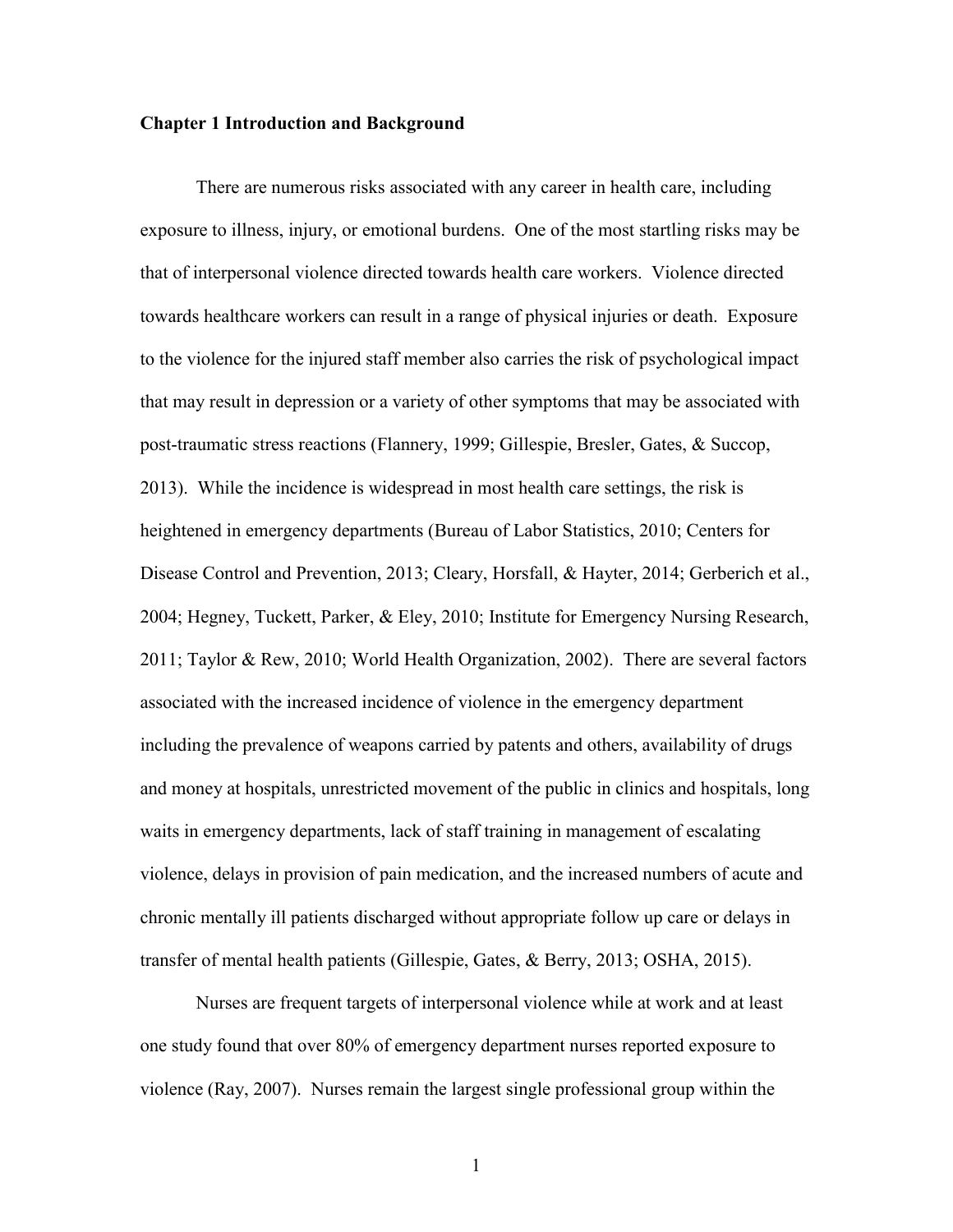interdisciplinary health care team. The demand for nurses continues to grow and the supply is not sufficient to meet the current needs (American Association of Colleges of Nursing, 2014). When nurses leave the profession of nursing it adds to the current shortage. Several reasons nurses leave the profession have been identified, including the high incidence of violence in health care settings (Bureau of Labor Statistics, 2010; Centers for Disease Control and Prevention, 2013). The variety of patients and the unpredictable nature of work in the emergency department can invoke emotional and physical stress on the registered nurse beyond that which might be experienced by registered nurses who work in a more stable, controlled environment. Additional stress may be placed on the registered nurse due to the potential for violence that occurs in emergency departments. Exposure to violence can result in physical and/or psychological trauma. The results can be long lasting and may impact the registered nurses' ability or desire to remain in the emergency department as a practice setting.

There are a number of states with laws that strengthen the penalties for perpetrators if violence occurs in healthcare facilities; however these are not wide spread and are often not fully implemented or enforced (American College of Emergency Physicians, 2016; Bureau of Labor Statistics, 2010; GAO, 2016; U.S. Department of Labor, 2016a). Many professional nursing organizations have policy statements against violence and call for health care environments that protect nurses and other health care workers (American College of Emergency Physicians, 2011, 2016; American Nurses Association, 2015; Emergency Nurses Assocation, 2014). Ongoing efforts related to legislation, education and preventive toolkits have been attempted, but the incidence of workplace violence remains at epidemic proportions and poses a significant risk to the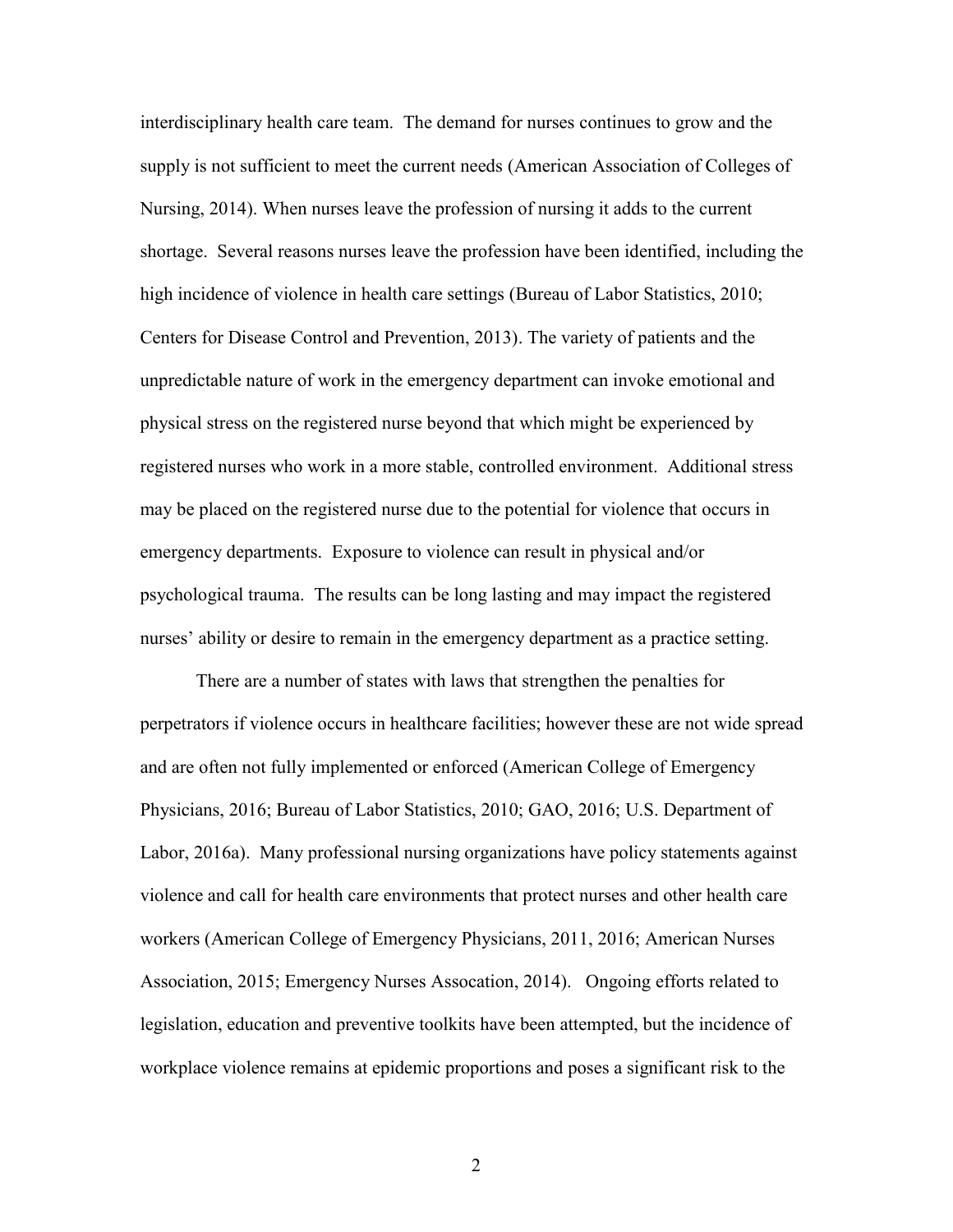health and safety of emergency department nurses (OSHA, 2015; World Health Organization, 2002). The Government Accountability Office (GAO) released a report in 2016 prepared by congressional request. The GAO found that workers in in-patient healthcare facilities experienced workplace violence that resulted in lost time at a rate at least five times higher than workers in other settings and called for full implementation of the OSHA guidelines concerning prevention of violence (GAO, 2016).

It is hoped that the findings in this study will provide information that reveals the experiences of nurses who have been exposed to violence so that this data may be used to impact policy and/or legislation that leads to a safer work environment. The goals of this study were to explore how the emergency department registered nurse is affected by personal exposure to violence while on duty, including their self-reported needs satisfaction and their intent to remain in the emergency department as their practice setting. The specific aim is to explore the impact of violence on registered nurses in the emergency department setting. The research questions addressed are: a) What is the relationship between exposure to physical violence and job satisfaction of the registered nurse working in an emergency department? b) What are the lived experiences of registered nurses who have been injured due to interpersonal violence while working in an emergency department?

The objective of the program of study is to add to the body of knowledge regarding the impact of violence in the workplace, primarily in emergency departments and to provide opportunity to use that information in ongoing efforts to reduce violence in the workplace. Information about the relationship between exposure to violence and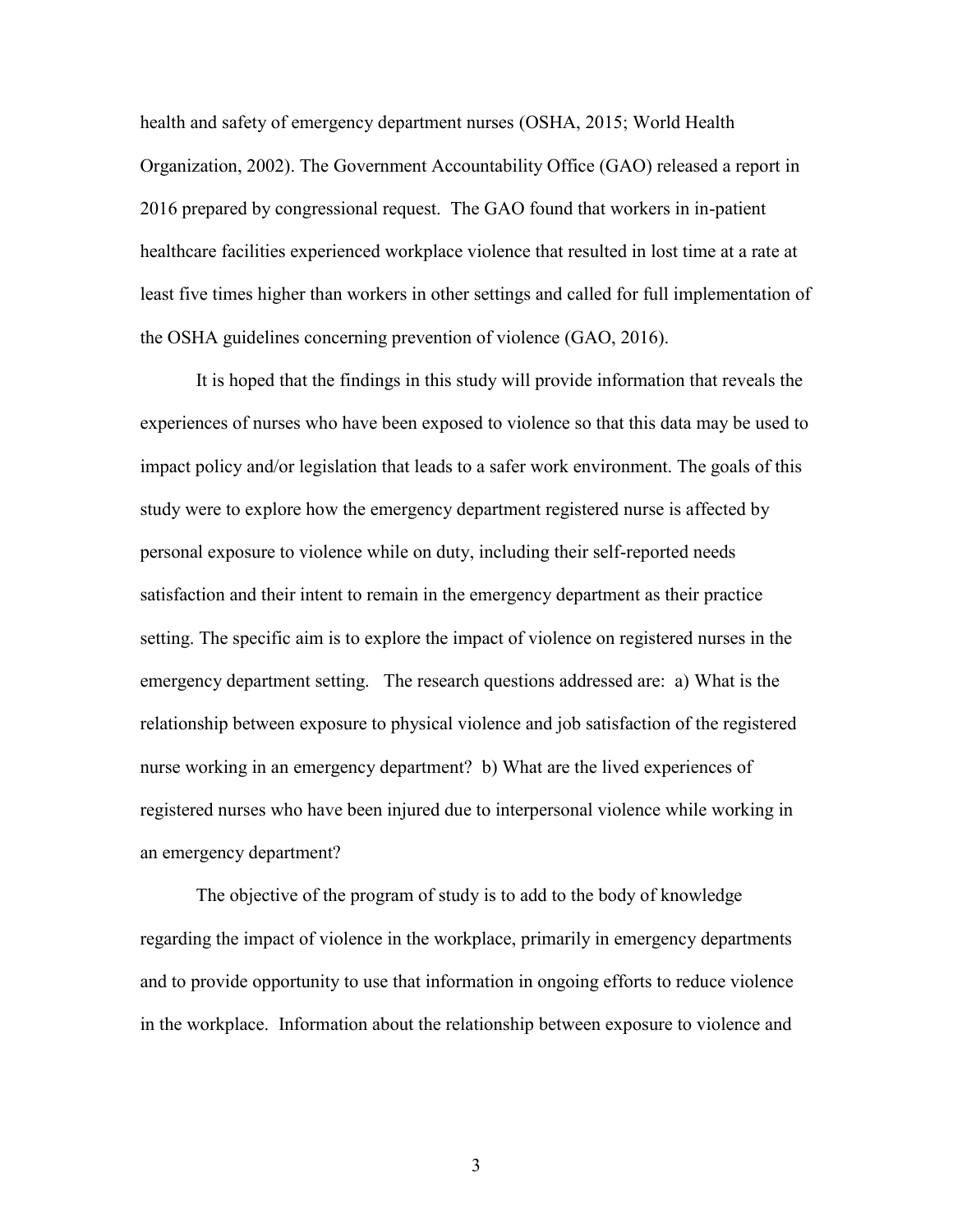job satisfaction may lead to increased efforts towards prevention of violence in emergency department settings or to mitigate the effects if violence occurs.

#### **Chapter 2 Literature review**

Electronic database searches were conducted that included Elton B. Stephens Company (EBSCO host), Medical Literature Analysis and Retrieval Systems (MEDLINE), Cumulative Index of Nursing and Allied Health Literature (CINAHL) and Journal/Author Name Estimator (JANE). The reference lists in each article was reviewed for possible additions of research study information. The searches were not limited by date, although the preponderance of the published works on violence in emergency departments were mostly published after 2009. Key words and phrases used to search include: nurse(s) job satisfaction, job satisfaction, nurse(s) role satisfaction, violence in health care, emergency department violence, nurses and violence, registered nurses and violence, and interpersonal violence in emergency department(s). The JANE search allows the search by title or abstract, therefore, this site was searched using the title: Experiences of registered nurses injured by interpersonal violence while on duty in an emergency department.

The searches revealed a number of articles and reviews that focused on incidence and types of violence and injuries that result from violence in the emergency department (Bureau of Labor Statistics, 2010; Institute for Emergency Nursing Research, 2011; National Institute for Occupational Safety and Health, 2002). Additionally articles were found that reported factors that increase the risk of violence in the emergency department (Gacki-Smith et al., 2009; Gillespie, Gates, et al., 2013). According to the Occupational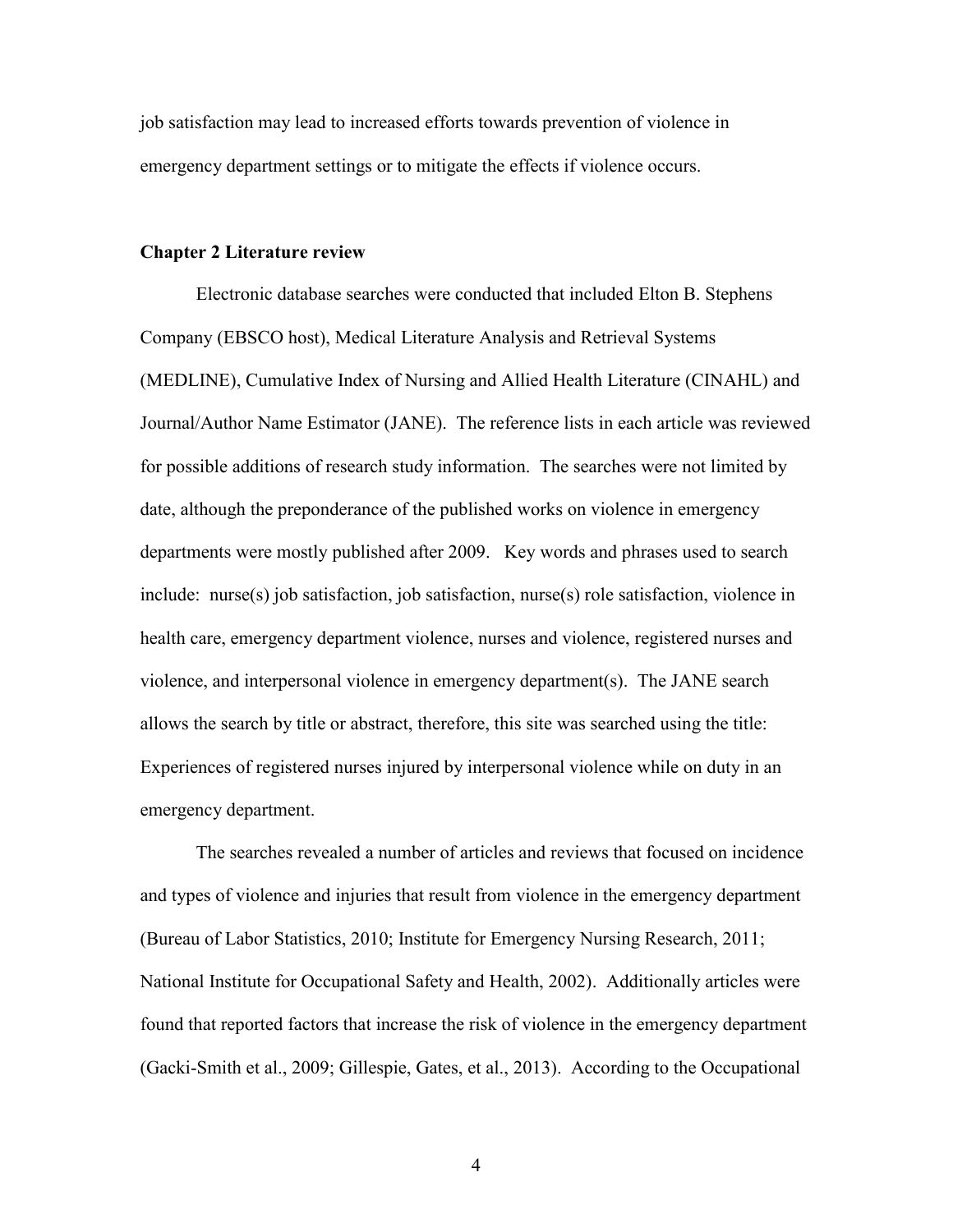Safety and Health Administration, approximately 70% of all workplace violence occurs in healthcare institutions (OSHA, 2015). The Emergency Nurses Association, Emergency Department Violence Surveillance Study found that 42.5% (n=2,779) of emergency department nurses surveyed reported verbal abuse within the previous 7 days and approximately  $12\%$  (n=734) reported physical abuse within the previous 7 days before the survey (Institute for Emergency Nursing Research, 2011). In 2011, the Institute for Emergency Nursing Research published the results of a landmark study concerning violence that occurred specifically in emergency departments. Several studies have addressed the incidence of violence and relay accounts of violence. Two of the most prominent are the World Health Organization Workplace Violence in the Health Sector Study (2002) and the Emergency Department Violence Surveillance Study (2011).

Taylor and Rew (2010) published a systematic review of 16 research articles on workplace violence in the emergency department. They report significant effects of violence on health care workers in the emergency department, including burnout, depression, fear, post-traumatic stress disorder, decreased job satisfaction and reduced ability to perform in the job role. Some participants reported they considered leaving the health care profession. The authors called for continued study and creative solutions to the problems of workplace violence in the emergency department setting. The Framework Guidelines published by the World Health Organization in 2002 also highlighted the negative consequences of violence towards health care workers, including the physical and psychological injuries of the workers as well as the potential for decreased access to health care resources if workers leave the profession due to violence, thus highlighting the serious impact on the current and future nursing workforce.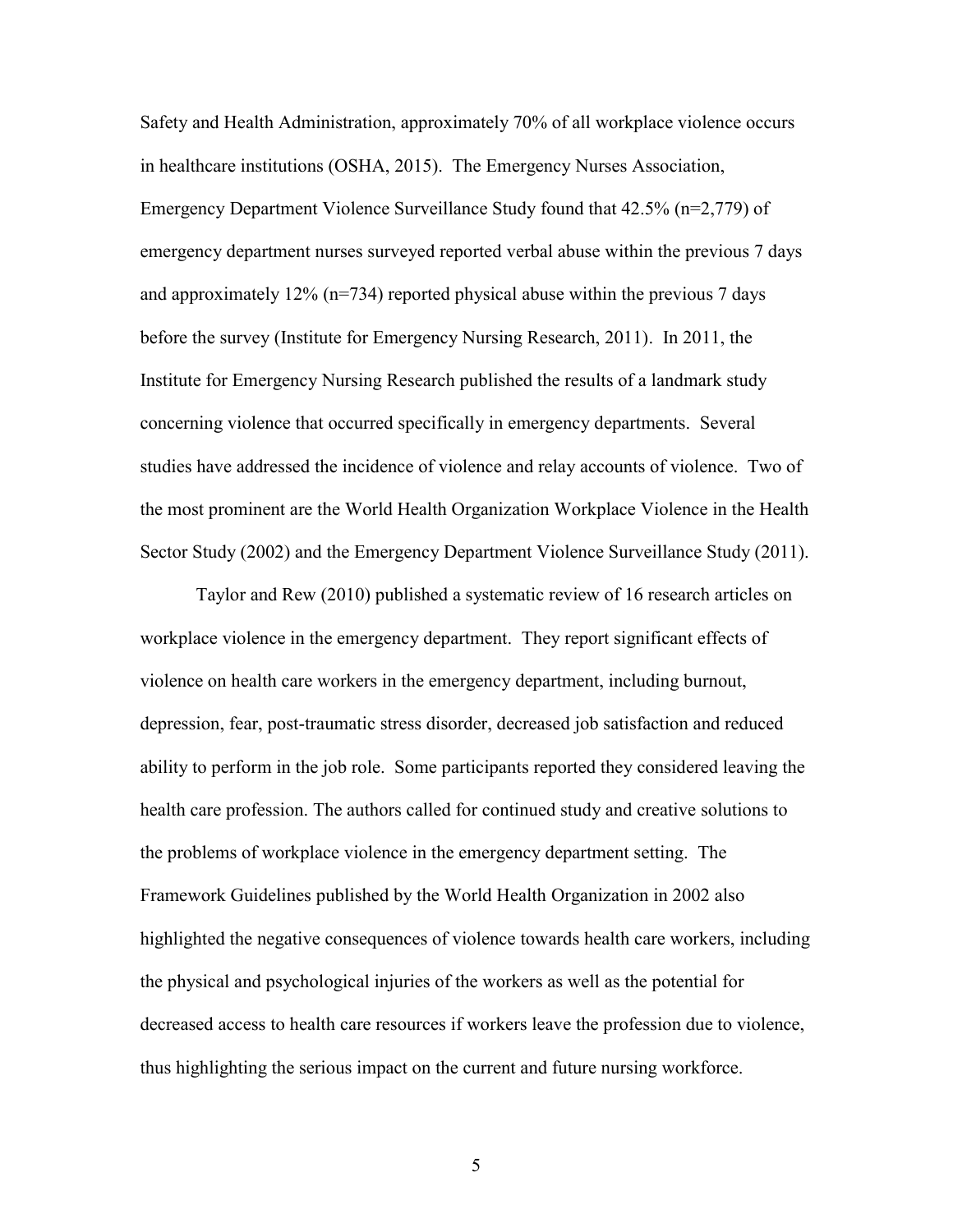Searches revealed governmental efforts to address the concerns of violence. In 2002, the World Health Organization published The World Report on Violence and Health and in 2014 published The Global Status Report on Violence Prevention which included an evaluation of the strategies published in the earlier report (World Health Organization, 2002, 2014). The Occupational Safety and Health Administration published guidelines that call for healthcare institutions to implement violence prevention programs (OSHA, 2015; US Department of Labor, 2008). Additionally, the National Institute for Occupational Safety and Health published prevention strategies in 2002 that called for safer hospital designs and prevention strategies. Several sources identify the serious underreporting of violence in healthcare settings, therefore the incidence and risk of violence to healthcare workers, may even be greater than reported (Gillespie, Leming-Lee, Crutcher, & Mattel, 2016 ; National Crime Victim Resource, 2014; OSHA, 2015). However, little was found in the literature that addressed the nurses' job satisfaction after exposure to violence or studies that applied a phenomenological approach to gaining knowledge about the experience of being injured by violence while on duty.

This study is significant because it adds knowledge regarding the impact that violence has on job satisfaction of the emergency department nurse and compares the job satisfaction of those who were injured and those who were not. It is important that this information is assessed and reported to aid in efforts to prevent violence or to mitigate the impact when violence occurs. Further understanding the experiences of those who have been injured may be valuable in efforts to lessen the impact and prevent long term effects which impact the nurses' job satisfaction in the emergency department and the impact on their future physical and mental health.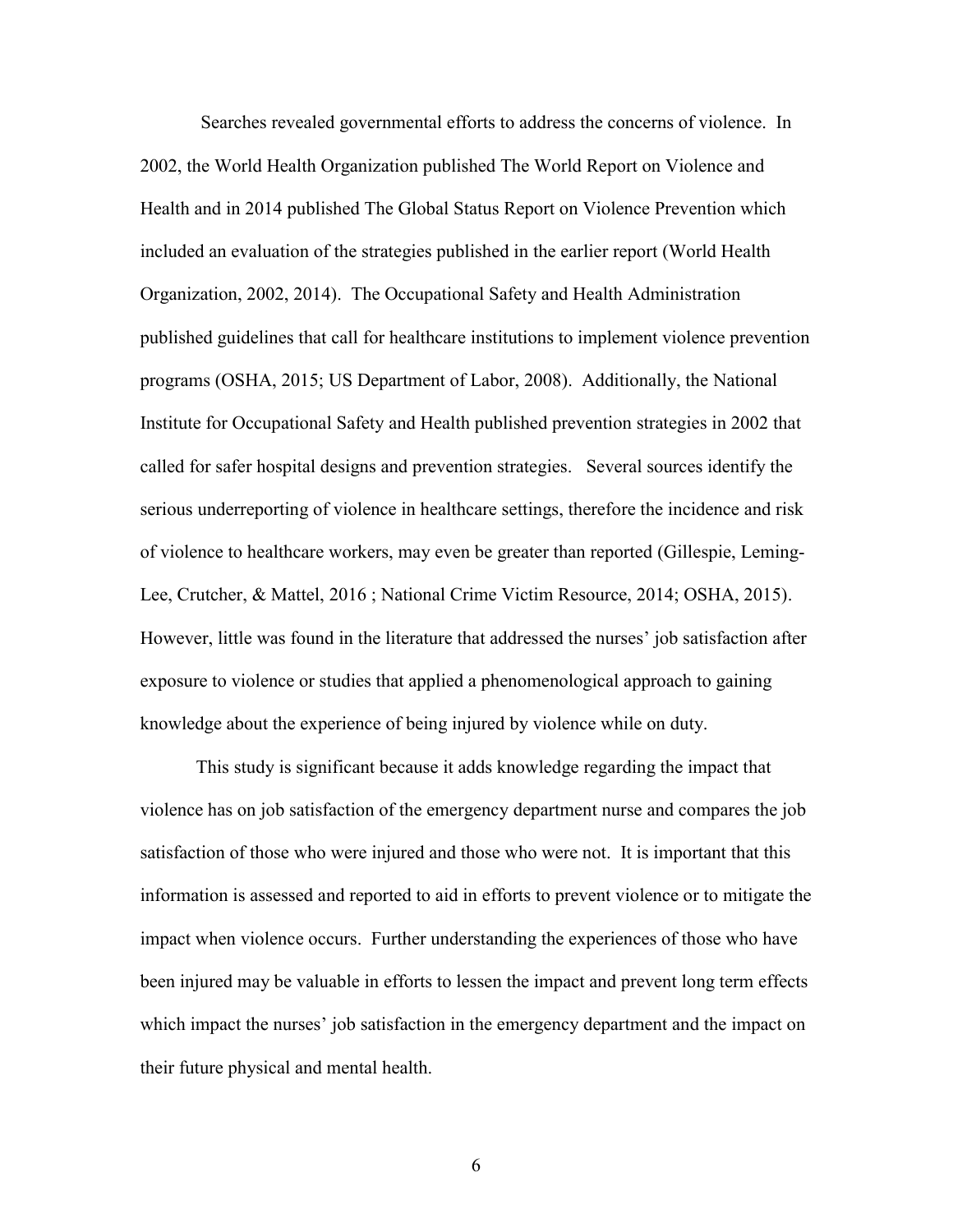#### <span id="page-16-0"></span>**Chapter 3 Preliminary Studies**

A pilot study was completed to determine feasibility for a larger study. A manuscript of this pilot was published in December 2016 (attachment A).

#### <span id="page-16-1"></span>**Chapter 4 Design and Methods**

This mixed methods study utilized a convergent parallel design. Both the quantitative and qualitative strands were administered concurrently in the same phase of the study to examine the relationship between exposure to physical violence and job satisfaction of the registered nurse in an emergency department. The convergent parallel design (also referred to as the convergent design) occurs when the timing of the quantitative and qualitative strands are implemented during the same phase of the research procedure, prioritizes the methods equally, and keeps the strands independent during analysis and then combines the results during the interpretation of both strands (Cresswell & Plano Clark, 2011). The quantitative and qualitative strands were administered concurrently in the study to examine the relationship between exposure to physical violence while on duty and the job satisfaction of the registered nurse in an emergency department.

The participants were registered nurses who were working in an emergency department or who had previously worked in an emergency department. The respondents were asked to complete a survey that addressed satisfaction with their job. The registered nurse's job satisfaction was evaluated using a needs satisfaction questionnaire as a measure of job satisfaction and a questionnaire about the nurse's future professional plans, including the intent to continue in the emergency department as a clinical practice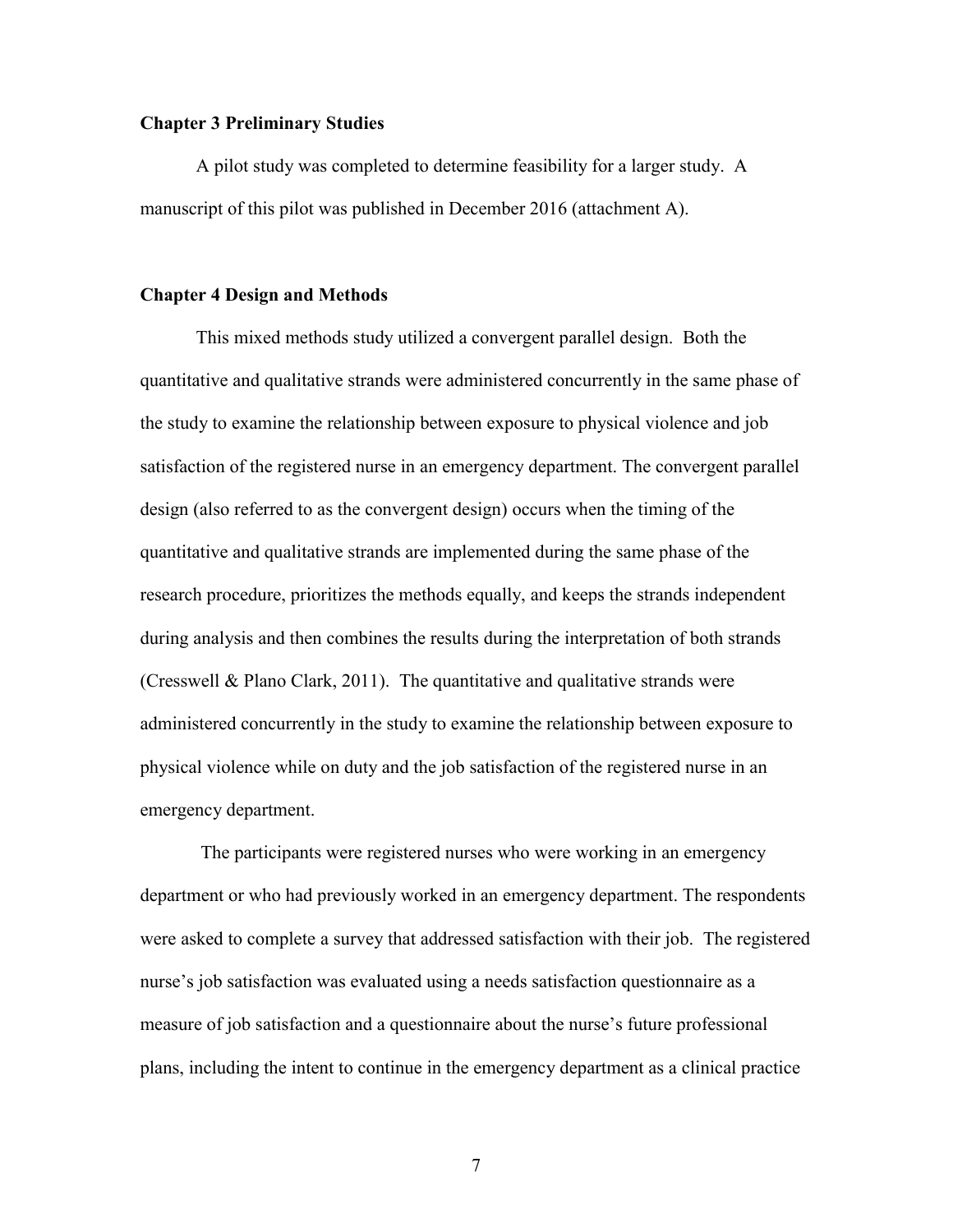setting. The instruments included a demographic questionnaire and a job satisfaction tool based on Porter's Need Satisfaction scale (Porter & Mitchell, 1961, 1966). Porter's Need Satisfaction scale was used as the basis for a self-reported scale to reflect job satisfaction. Similar to Maslow's Hierarchy of Needs, the scale addresses need fulfillment in five categories: security, social, esteem, autonomy, and self-actualization (Lester, Hvezda, Sullivan, & Plourde, 1983; Paris & Terhaar, 2010; Porter & Mitchell, 1961). The tool asks respondents to use a Likert scale to rate their responses to questions concerning a characteristic, such as safety, and the ability to make friendships or other aspects that might be associated with their position as an emergency department nurse. For each question, the respondents were asked to rate the characteristic or aspect in the following categories:

- a. How much of the characteristic is there now connected to your position?
- b. How much of the characteristic do you think should be connected with your position?
- c. How important is this characteristic to you?

This tool was selected because the questions roughly reflect a hierarchy of needs from the respondents' perception that starts with security/safety and allows the responding nurse to indicate the desired amount of an attribute and how much of that attribute is currently present from the nurse's perspective. The other subscales include questions that address social needs, esteem needs, autonomy and self-actualization. The subscales for security/safety and social needs include two questions. Security/safety questions specifically address feelings of security and feelings of safety. The social needs questions ask about the opportunity to help others and the opportunity to develop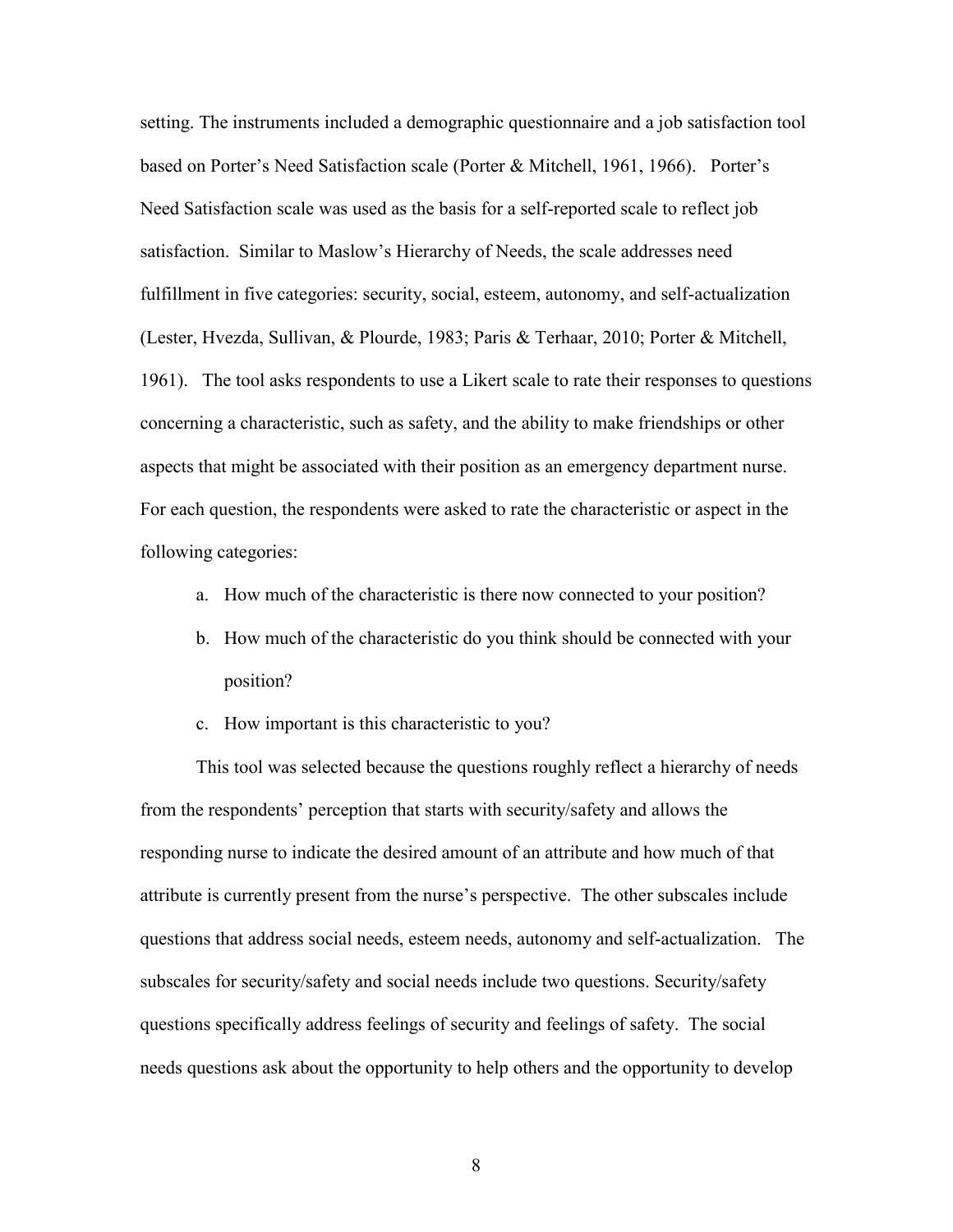close friendships. Esteem needs are addressed through questions about feelings of self esteem, and two questions about prestige of the position. The self-actualization subscale addresses opportunities for personal growth, self-fulfillment and worthwhile accomplishment. Autonomy questions ask about authority, independent thought and action, opportunity to participate in goal setting and in determination of methods and procedure.

Porter and Mitchell (1966) described the manner of determining degrees of dissatisfaction through the determination of the difference between question a. *How much of the characteristic is there now connected to your position?* and question b. *How much of the characteristic do you think should be connected with your position?* The larger the difference between the two questions, the greater the degree of dissatisfaction.

The second part of the study was a phenomenological interview that was conducted with registered nurses who had been injured while on duty in an emergency department to explore their experiences of being injured by violence. Phenomenology has been described as an effort to understand the nature or meaning of experiences in life. It allows the reader to gain information about the significance of the lived experience (Munhall & Chenail, 2008). The phenomenological approach was guided by Edmund Husserl's work. The experience in question will be explored as a singular event and the effect on the RN is treated as a conscious result (Smith, 2013). Edmund Husserl was one of the early philosophers to focus on phenomenology (Dowling, 2007; Smith, 2013). In his methods he used the idea of the "lived experience" and its impact on the person's perception of the world. He further wrote that the meaning of an object or act is what constitutes the importance or impact of that object or act (Dowling, 2007; Rank, 2015;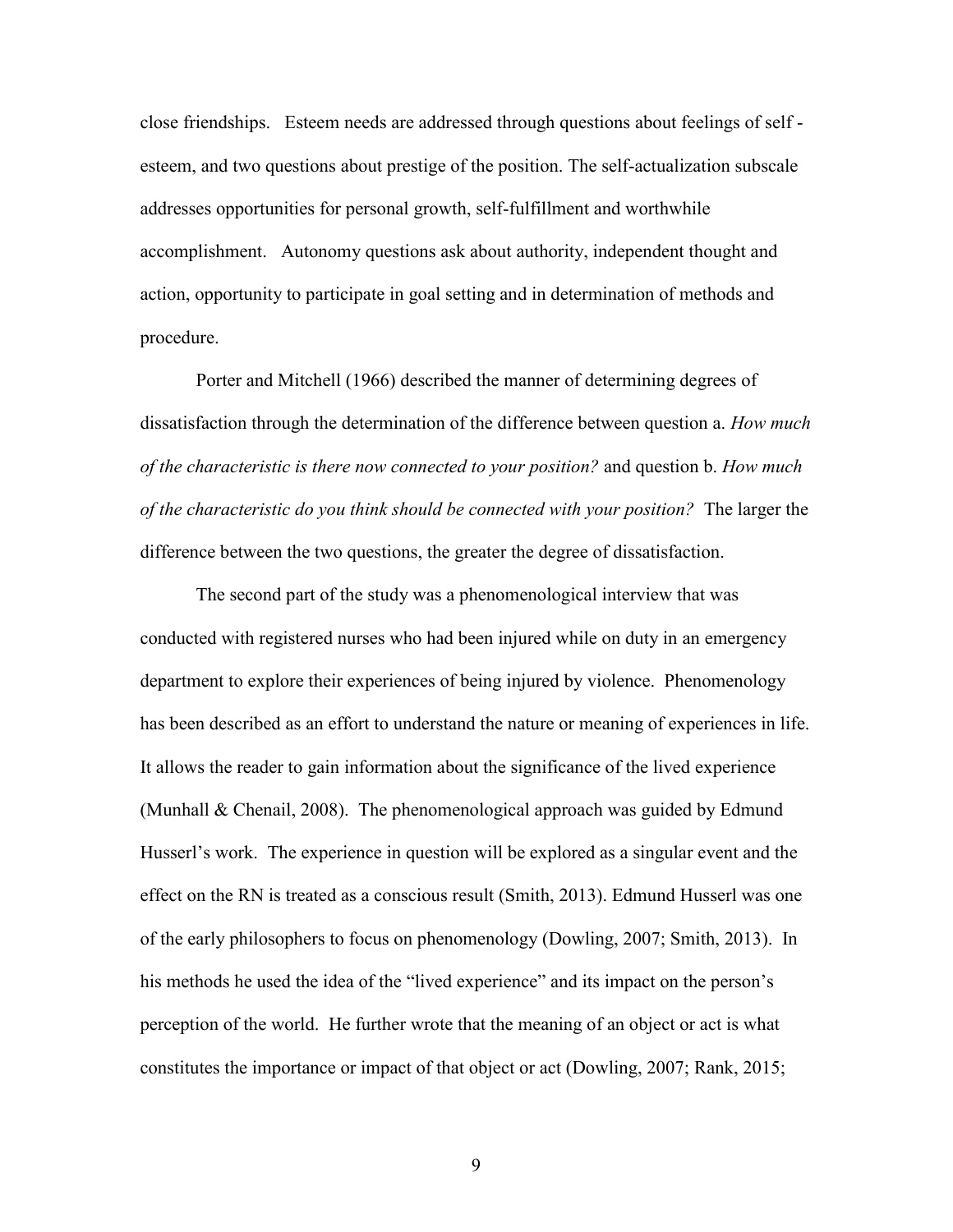Sawicki, 2015). Information in the interview was sought about how the experience of being violently injured while on duty related meaning and impacted perception of the RN. The experience in question during the semi-structured interview was the episode of violence that led to the nurse's injury and on the subsequent actions, thoughts and emotions of the nurse. A semi-structured interview was designed to explore the experience of the nurse related to the episode of violence that led to the nurse's injury and the resulting experience after the injury. The intent is to address the question: What are the experiences of registered nurses injured by violence while on duty in an emergency department?

#### <span id="page-19-0"></span>**Setting/Population/Sample**

The study population included registered nurses who work or had worked in emergency departments. The demographic portion of the survey tool included questions regarding the educational preparation of the registered nurse, years of experience of the registered nurse and the type of facility where the emergency department was located. A question on the survey asked if the respondent has been injured by violence while on duty in an emergency department. If the answer was 'yes', the respondent was asked the role of the person who caused the injury in the emergency department, i.e.: patient, family, co-worker, visitor, etc. Respondents who indicated they were injured by violence were given the opportunity to participate in a phenomenological interview.

The sample for the quantitative survey tool was registered nurses working or who had worked in emergency departments. The participants in the qualitative interview were RNs who had been injured by violence while on duty in an emergency department and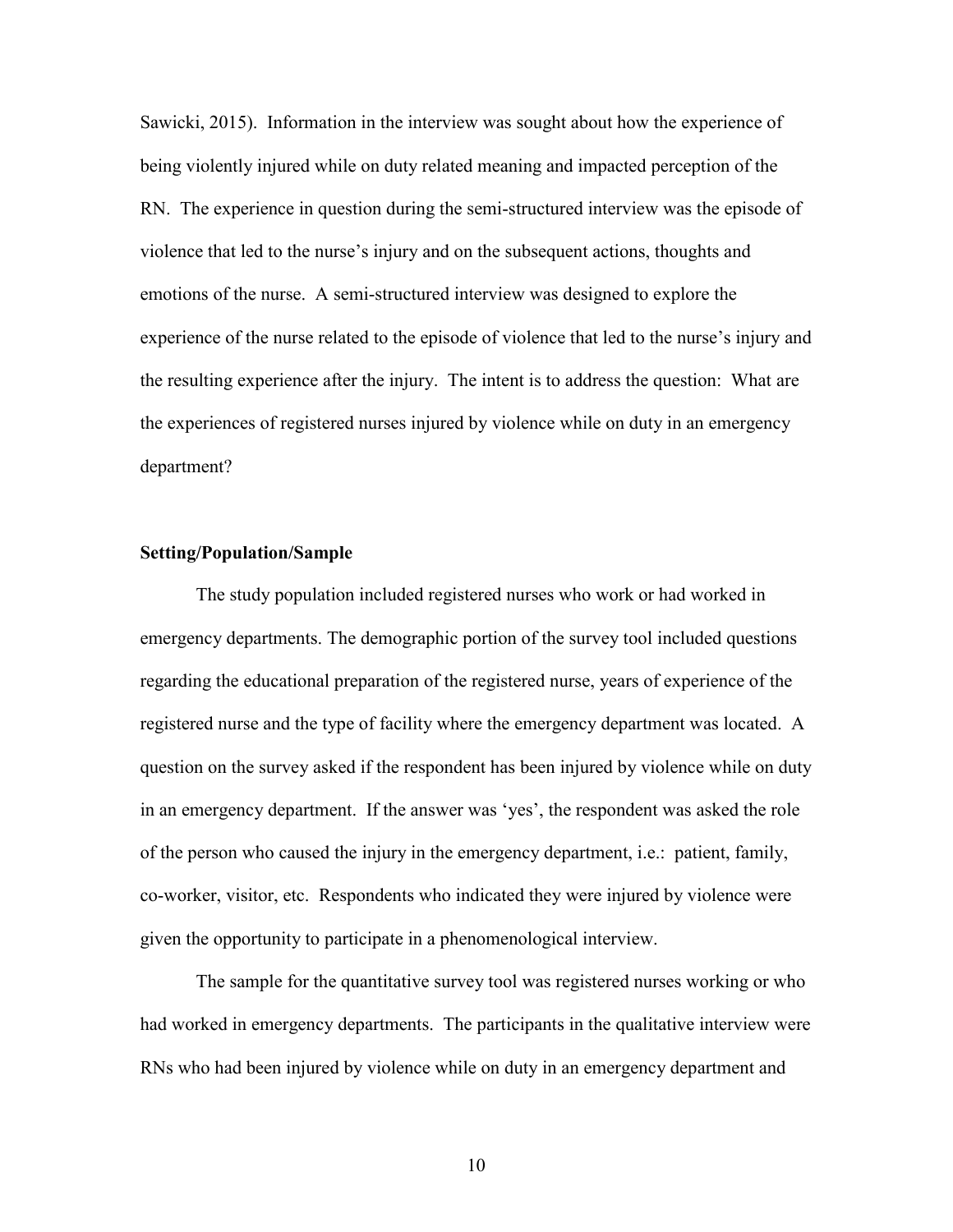who voluntarily agreed to be part of the phenomenological interview regarding their experiences.

#### <span id="page-20-0"></span>**Data analysis**

Data from the questionnaires were entered into IBM SPSS (Version 24). Statistical analyses were completed through the SPSS statistical functions, including frequencies and percentages. Frequency statistics were used to compare those who experienced violence while on duty with those who indicate they had not experienced violence. Degree of dissatisfaction measures were calculated by determining the difference between how much of a characteristic existed and how much the participant thought should exist. The degree of dissatisfaction is represented by a gap number, which is the difference between current state and desired state of a characteristic. Statistical comparisons of the differences in the gap numbers were completed and the results are included in the attached manuscripts.

The interviews for the qualitative strand were transcribed verbatim. The transcripts were read several times to identify patterns or themes. The RN's perception of the event and its meaning was the focus. An approach of inductive coding of data was used to identify themes (Fade  $&$  Swift, 2011). During the readings, text was highlighted and lists created identifying common or similar terms, meanings or themes. During multiple readings, the lists were coded and further analyzed with consideration of the subscales in the quantitative survey. Functions of SPSS were also used to aid in the organization and analysis of the qualitative data. Validation of concepts and themes were done with a faculty member who has expertise in qualitative analysis.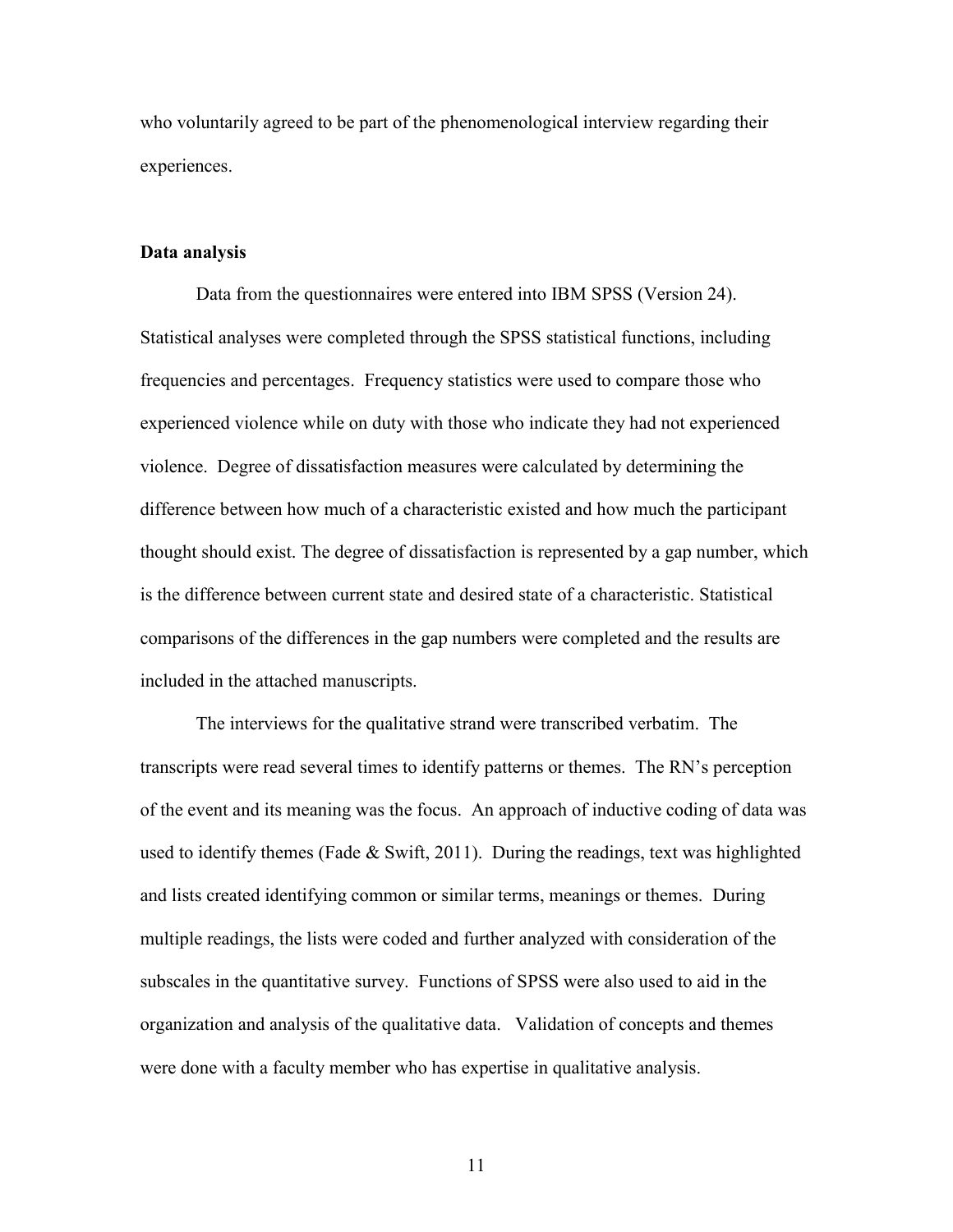#### <span id="page-21-0"></span>**Study Limitations**

A potential limitation of the study was the lack of information regarding the reliability and validity of the Porter tool. This was not found in the literature nor maintained by the author of the tool, however, the lack was not felt to impact the usefulness of the tool in this study. The characteristics assessed on this tool are determined by the author to be the most appropriate questions in order to explore the research question concerning the impact of violence on job satisfaction. This tool reflects a Maslow's type pyramid of need/satisfaction. The characteristics explored are useful to reflect the registered nurses needs and satisfaction in their role as emergency department nurses. The author evaluated reliability of the tool for this study using Cronbach's alpha. The tool was found to have consistency and the findings are reported in the manuscript.

#### <span id="page-21-1"></span>**Protection of Human Subjects**

Approval through the Duquesne Institutional Review Board was obtained for both the pilot and full study. Participation in the study was entirely voluntary and participants were not compensated. Completion of the surveys indicated participants consent to participate in the quantitative strand of the study. Participants in the qualitative interview were given a letter or email explaining the survey and potential risk. They read and signed the consent to participate or had the consent read to them and indicated their consent verbally on the recording of the interview. Participants were able to withdraw from the study at any time, however all participants who started the interview, completed the qualitative interview.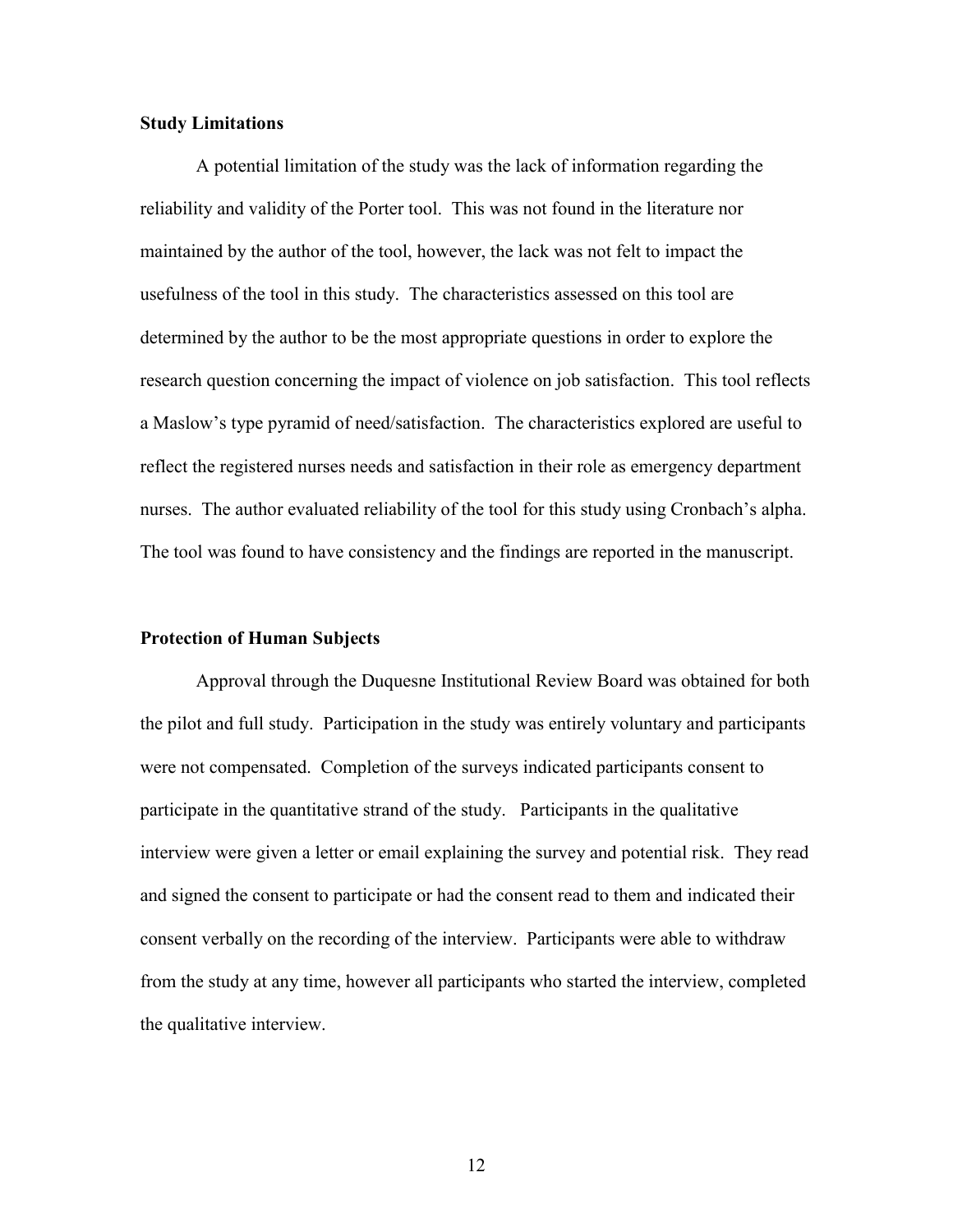Substantial evidence exists that exposure to critical incidents, such as interpersonal violence, can have long-term physical and psychological effects. To address the possibility that discussion of the incident in the qualitative interview might have a psychological impact on the participants of this study or that untreated psychological distress may be identified during the interview process, a psychiatrist was consulted prior to the study to review the proposed process and questions. Additionally, arrangements were made for consultation with a mental health professional if needed during the study. No additional support, or consultation, was needed during the study related to participant distress or symptoms.

#### <span id="page-22-0"></span>**Chapter 5 Study Manuscript**

The full study was completed in December 2016 and the resulting manuscript of the study is to be submitted to the Journal of Nursing Administration or comparable journal (attachment B).

#### <span id="page-22-1"></span>**Summary**

The financial, physical, and psychological impact of exposure to interpersonal violence can be great. However, little is known about the specific impact that exposure to interpersonal violence has on registered nurses. This study added information about the concepts and general description associated with the experience of registered nurses who are injured by interpersonal violence while working in an emergency department. Further, this study provided information about the relationship of violence to job satisfaction for registered nurses. It is hoped that this information may further inform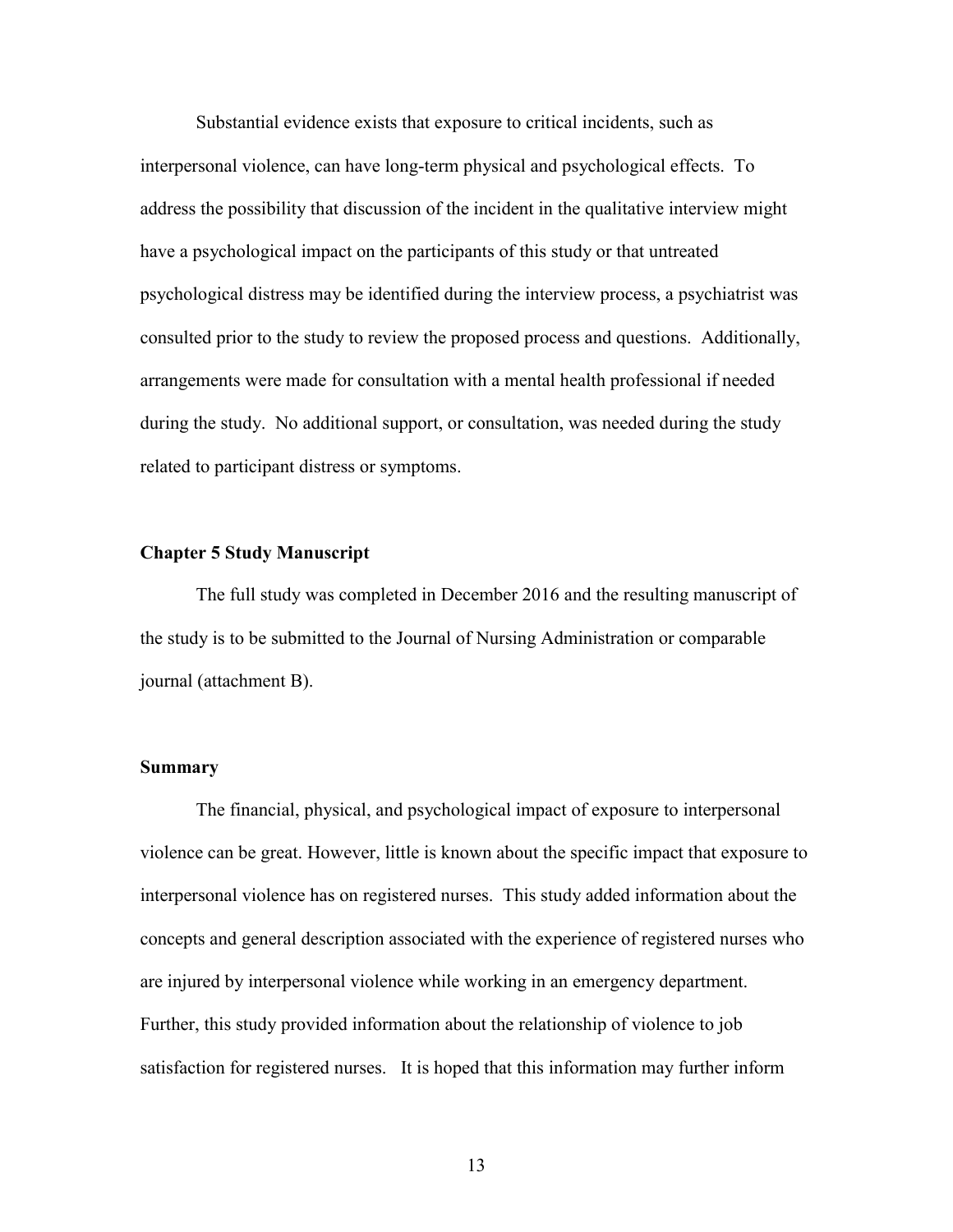efforts at prevention of violence and mitigation of the effects of violence when it occurs. Emergency department registered nurses are highly trained and may literally provide lifesaving intervention for patients. However, they work in volatile situations where violence frequently occurs. Both components of this study reveal that nurses desire a safe secure worksite where they can achieve self-actualization as measured by personal growth, worthwhile accomplishments and self-fulfillment. The gaps noted between the current state and the desired state in the self-actualization subscale indicates an area of dissatisfaction for the emergency department nurses who completed the survey and for those who participated in interviews. Continued efforts to understand the impact of violence on the emergency department registered nurse may encourage corporate and legislative intervention that will better protect the emergency department registered nurse.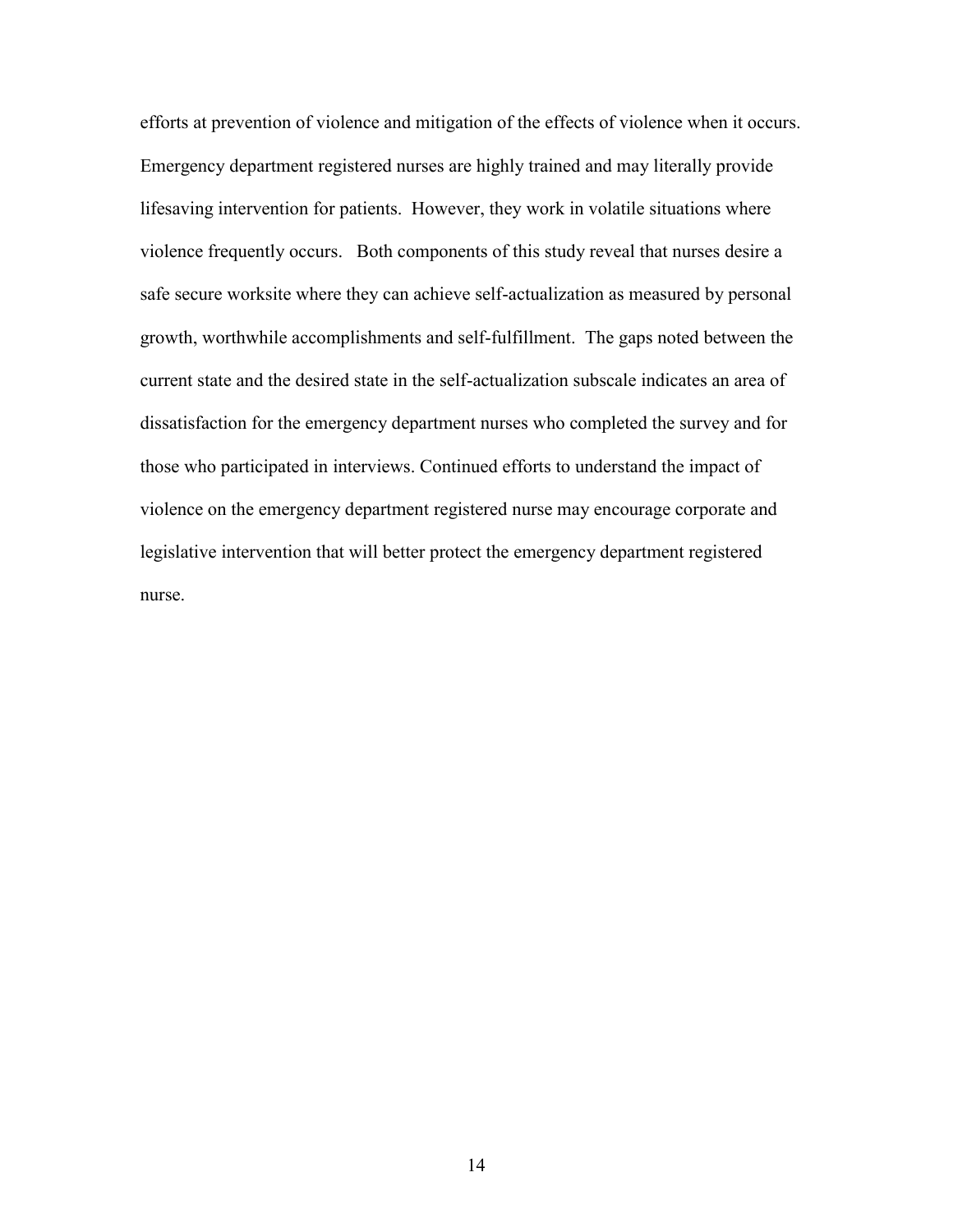#### **References**

- American Association of Colleges of Nursing. (2008). Fact sheet on nursing shortage. *Nursing Shortage.* Retrieved from http://www.aacn.nche.edu/media-relations/factsheets/nursing-shortage
- American College of Emergency Physicians. (2011). Protection from physical violence in the emergency department environment. Retrieved from

https://www.acep.org/content.aspx?id=29654

American College of Emergency Physicians. (2016). *America's emergency care environment*. Retrieved from http://www.emreportcard.org/

American Nurses Association. (2015). *Incivility, bullying and workplace violence*. Retrieved from http://www.nursingworld.org/MainMenuCategories/Policy-Advocacy/Positions-and-Resolutions/ANAPositionStatements/Position-Statements-Alphabetically/Incivility-Bullying-and-Workplace-Violence.html

- Bureau of Labor Statistics. (2010). *Fatal occupational injuries resulting from transportation incidents and homicides by occupation.* Retrieved from http://www/bls.gov/iif/oshcfiol.htm#2012
- Centers for Disease Control. (2013). *Occupational violence*. Retrieved from http://www.cdc.gov/niosh/topics/violence/default.html
- Cleary, M., Horsfall, J., & Hayter, M. (2014). Data collection and sampling in qualitative research: does size matter? *Journal of Advanced Nursing, 30*(4), 711-713.
- Cresswell, J., & Plano Clark, V. (2011). *Designing and Conducting Mixed Methods Research* (2nd ed.). Thousand Oaks, CA: Sage.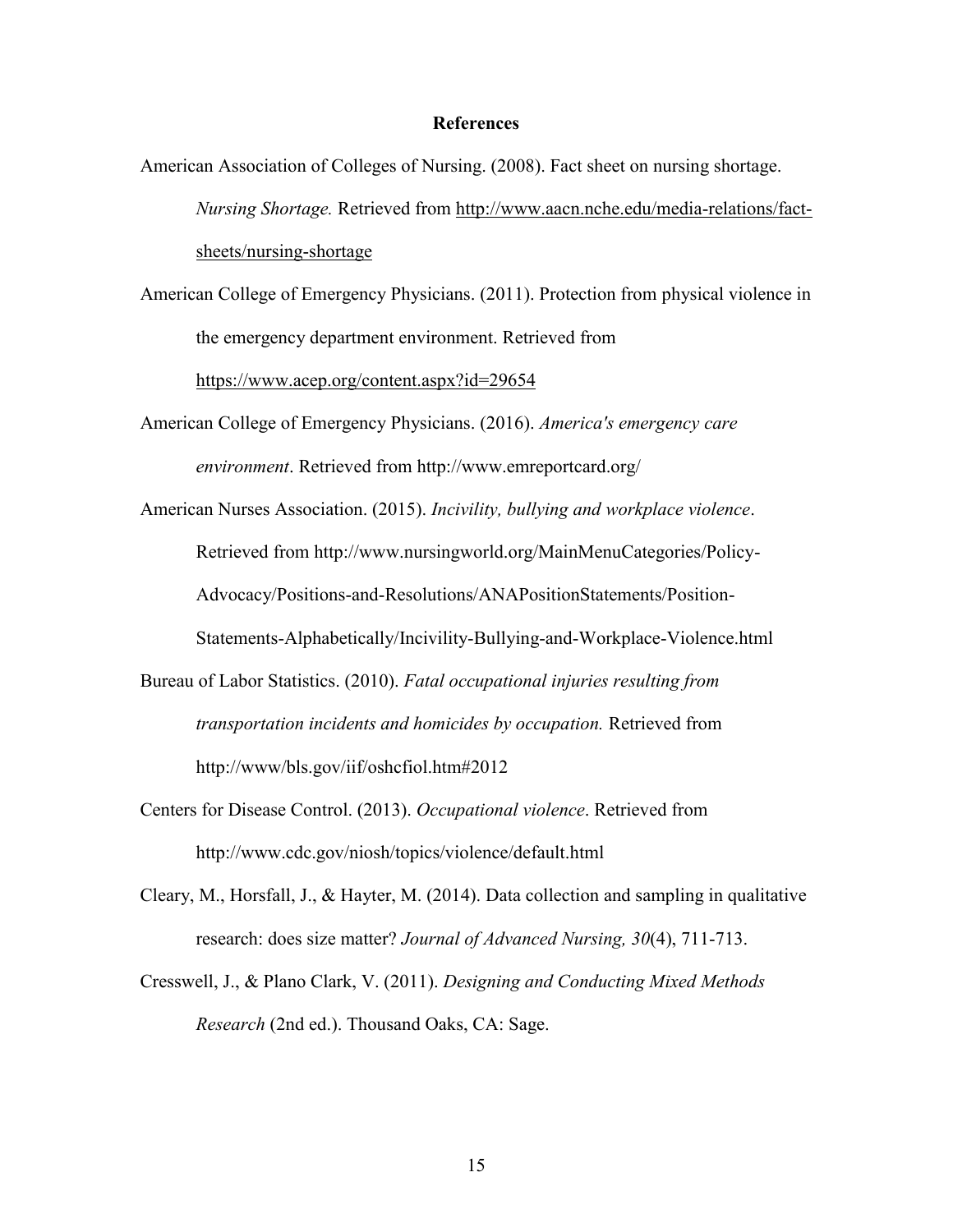Dowling, M. (2007). From Husserl to Van Manen. A review of differenet phenomenological approaches. *International Journal of Nursing Studies, 44*(131).

- Emergency Nurses Assocation. (2014). *Violence in the emergency care setting*. Retrieved from https://www.ena.org/SiteCollectionDocuments/Position Statements
- Fade, S., & Swift, J. (2011). Qualitative research in nutrtion and dietetics: Data analysis issues. *Journal of Human Nutrition and Dietetics, 24*, 106-114.
- Flannery, J. (1999). Critical incident stress management and the assaulted staff action program. *International Journal of Emergency Mental Health, 2*(103).
- Gacki-Smith, J., Juarez, A., Boyett, L., Homeyer, C., Robinson, L., & MacLean, S. (2009). Violence against nurses working in US Emergency Departments. *Journal of Nursing Administration, 39*(7/8), 9.
- Gerberich, S., Church, T., McGovern, P., Hansen, H., Nachreiner, N., Geisser, M., ... Watt, G. (2004). An epidemiological study of the magnitude and consequences of work related violence: the Minnesota Nurses' Study. *Occupational & Enviornmental Medicine Journal, 61*(6), 495-503. doi:10.1135/oem.2003.007294
- Gillespie, G., Bresler, S., Gates, D., & Succop, P. (2013). Posttraumatic stress symptomatology in emergency department workers folowing workplace aggression. *Workplace Health & Safety, 61*(6), 247-254. doi:10.3928/21650799- 20130516-07
- Gillespie, G., Gates, D., & Berry, P. (2013). Stressful incidents of physcial violence against emergency nurses. *Online Journal of Issues in Nursing, 18*(1).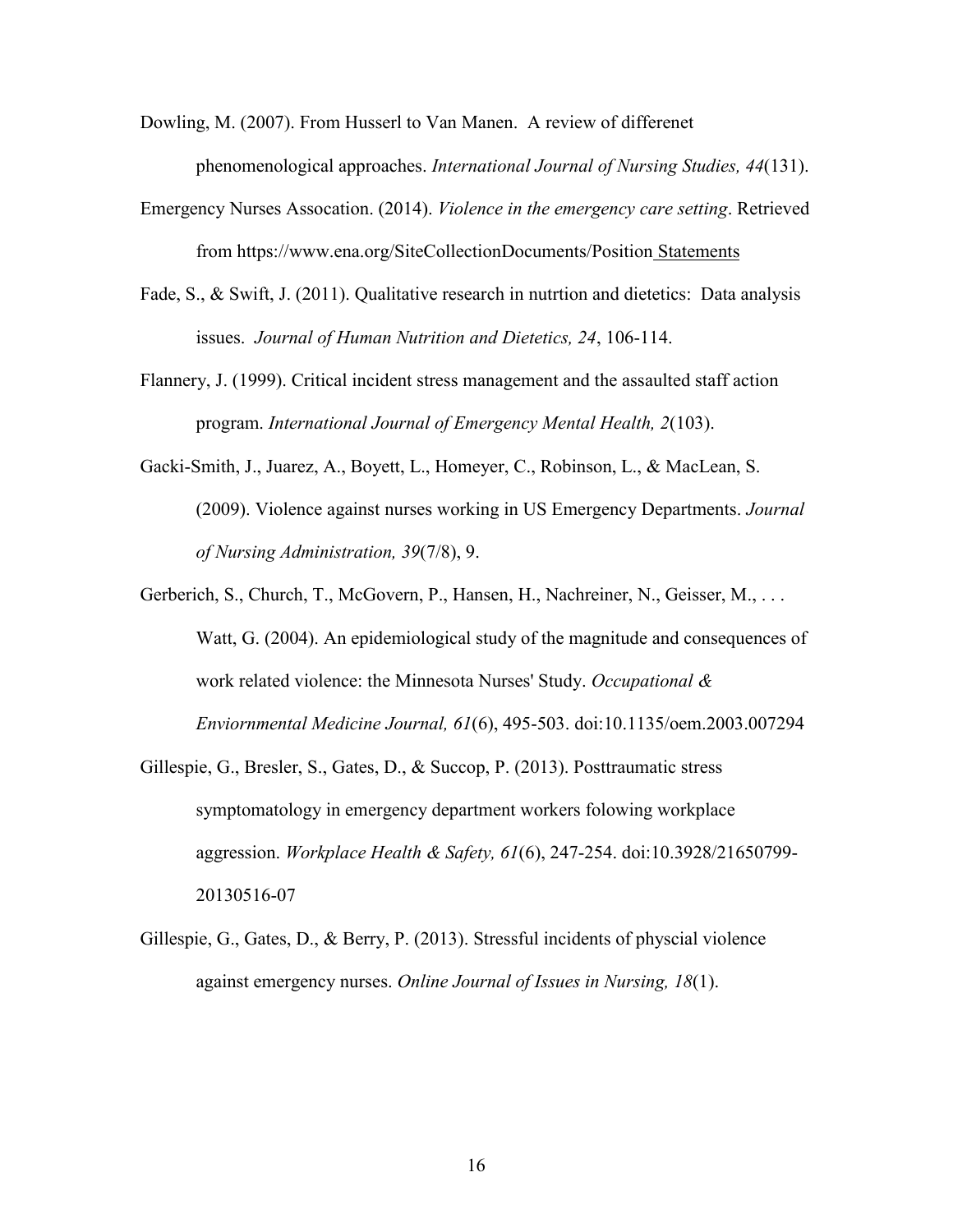- Gillespie, G., Leming-Lee, T., Crutcher, T., & Mattel, J. (2016 ). Chart it to stop it: A quality improvement study to increase the reporting of workplace agggression. *Journal of Nursing Care Quality,* in press. doi:10.1097/NCQ.0000000000000172
- Government Accountability Office. (2016). *Workplace Safety and Health*. (GAO-16-11). Retrieved from http://www.gao.gov/products/GAO-16-11Greenlund, L. (2011). ED violence: Occupational hazard. *Nursing Management* (July, 2011), 29-33.
- Hegney, D., Tuckett, A., Parker, D., & Eley, R. (2010). Workplace violence: Difference in perceptions of nursing work between those exposed and those not exposed: a cross sector analysis. *International Journal of Nursing Practice, 16*(2), 188-202.
- Institute for Emergency Nursing Research. (2011). *Emergency Department surveillance study*. Retrieved from http://www.ena.org/IENR
- Lester, D., Hvezda, J., Sullivan, S., & Plourde, R. (1983). Maslow's Hierarchy of Needs and psychological health. *The Journal of General Psychology, 109*, 83-85.
- Munhall, P., & Chenail, R. (2008). Qualitative research proposals and reports: A guide. 3rd. Sudbury, Massachusetts: Jones and Bartlett Publishers.
- National Crime Victim Resource. (2014). *Workplace violence*. Retrieved from http://www.victimsofcrime.org/workplace.violence.statics.2014.pdf
- National Institute for Occupational Safety and Health. (2002). *Violence: Occupational hazards in hospitals*. Retrieved from http://www.cdc.gov/niosh/docs/2002- 101/pdfs/2002-101.pdf
- Occupational Safety and Health Administration. (2015). *Guidelines for preventing workplace violence for heatlhcare and social service workers* (OSHA 3148-04R 2015). Retrieved from https://www.osha.gov/Publications/osha3148.pdf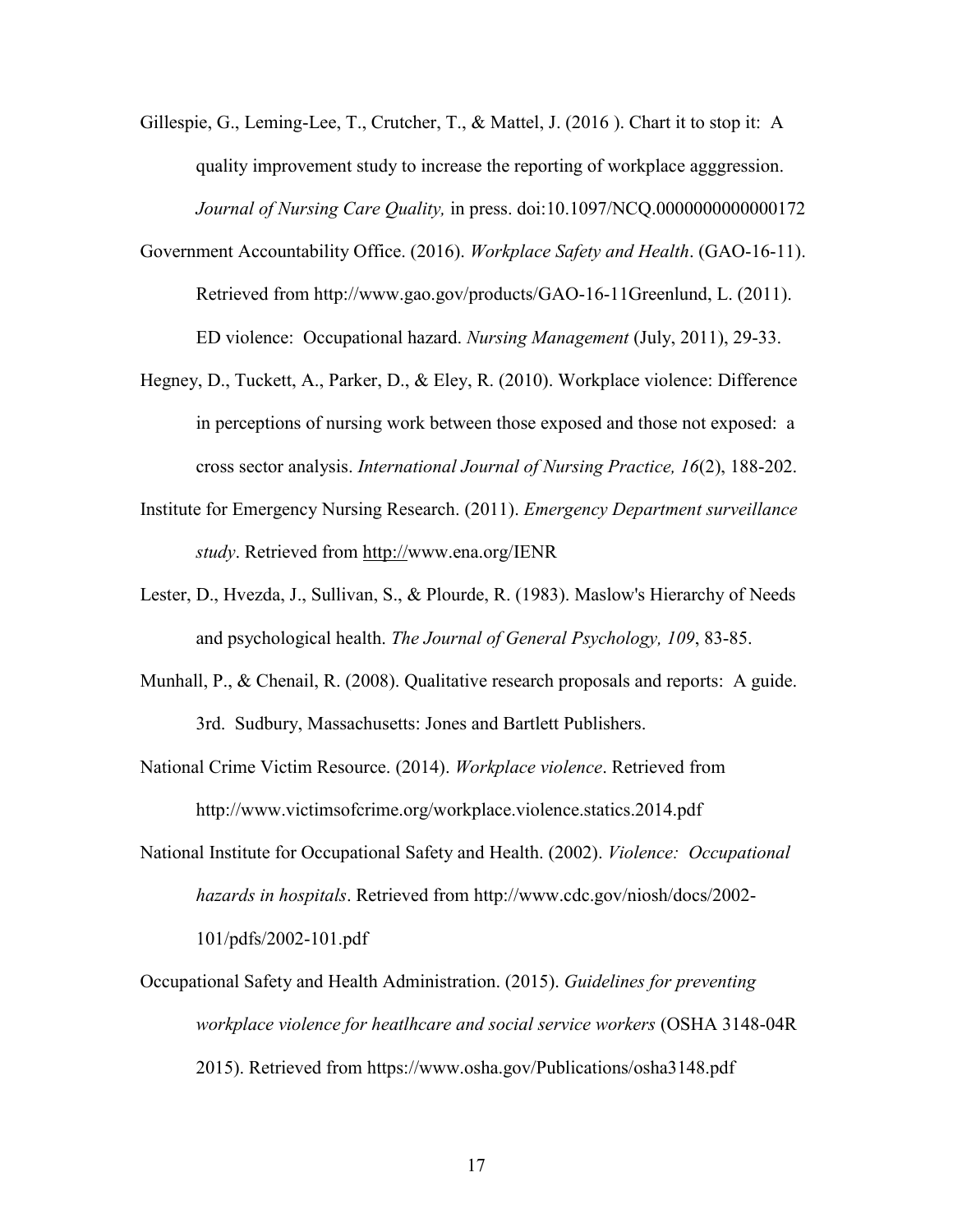- Paris, G., & Terhaar, M. (2010). Using Maslow's pyramid and the National Database of Nursing Quality Indicators to attain a healthier work enviornment. *Online Journal of Issues in Nursing, 16*(1). doi:10.3912?OJIN.Vol16No01PPT05
- Porter, L., & Mitchell, V. (1961). A study of perceived need satisfactions in bottom and middle-management jobs. *Journal of Applied Psychology, 45*(1), 1-10.
- Porter, L., & Mitchell, V. (1966). Comparative study of need satisfations in military and business hierarchies. *Journal of Applied Psychology, 51*(2), 139-144.
- Rank, J. (2015). Phenomenology: Edmund Husserl Consciousness, philosophy, objects and nature. http://science.jrank.org/pages/10639/Phenomenolgy-Edmund-Husserl.html Retrieved from http://science.jrank.org/pages/10639/Phenomenolgy-Edmund-Husserl.html
- Ray, M. (2007). The dark side of the job: Violence in the emergency department. *Journal of Emergency Nursing, 33*(3), 257-261.
- Sawicki, M. (n.d.). Edmund Husserl. *The Internet Encyclopedia of Philosophy*. ISSN2161-0002. Retrieved from https://www.iep.utm.edu
- Smith, D. (2013). Phenomenology. In E.N. Zalta (Ed.) *The Standford encyclopedia of Philosophy*. Retrieved from http://plato.standford.edu/entries/phenomenology/
- Taylor, J., & Rew, L. (2010). A systematic review of the literature: workplace violence in the emergency department. *Journal of Clinical Nursing, 20*, 1072-1085.
- U.S. Department of Labor. (2016). *DOL Workplace Violence Program*. Retrieved from http://www.dol.gov/oasam/hrc/policies/dol-workplace-violence-program.htm.
- US Department of Labor. (2008). *Guidelines for preventing workplace violence for health care and social service workers.*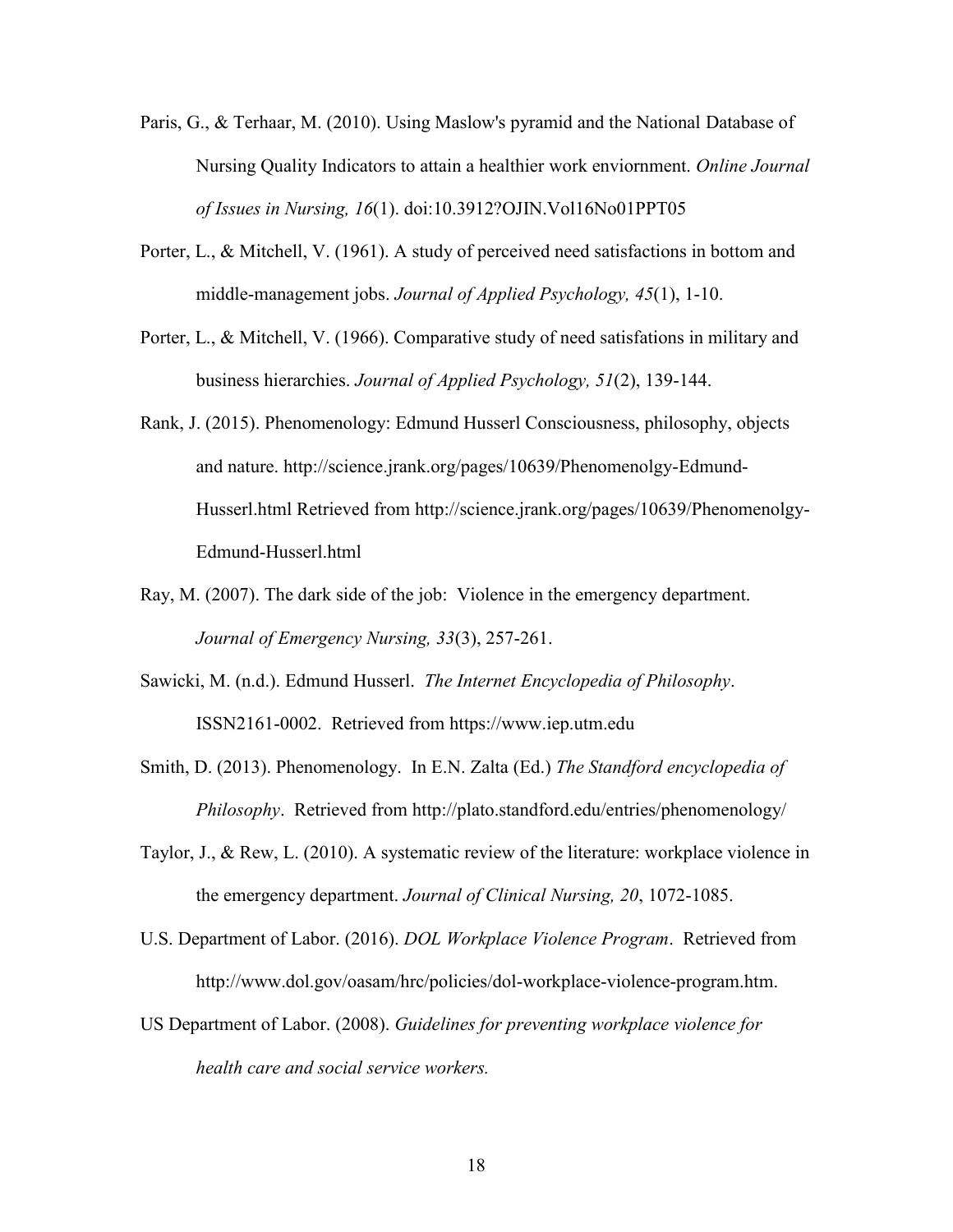World Health Organization. (2002). *Framework guidelines for addressing workplace violence in the health sector*. Geneva, Switzerland: International Labour Office.

World Health Organization. (2014). Global status report on violence prevention. Retrieved from http://www.who.int/violence\_injury\_prevention/violence/ status\_report/2014/en/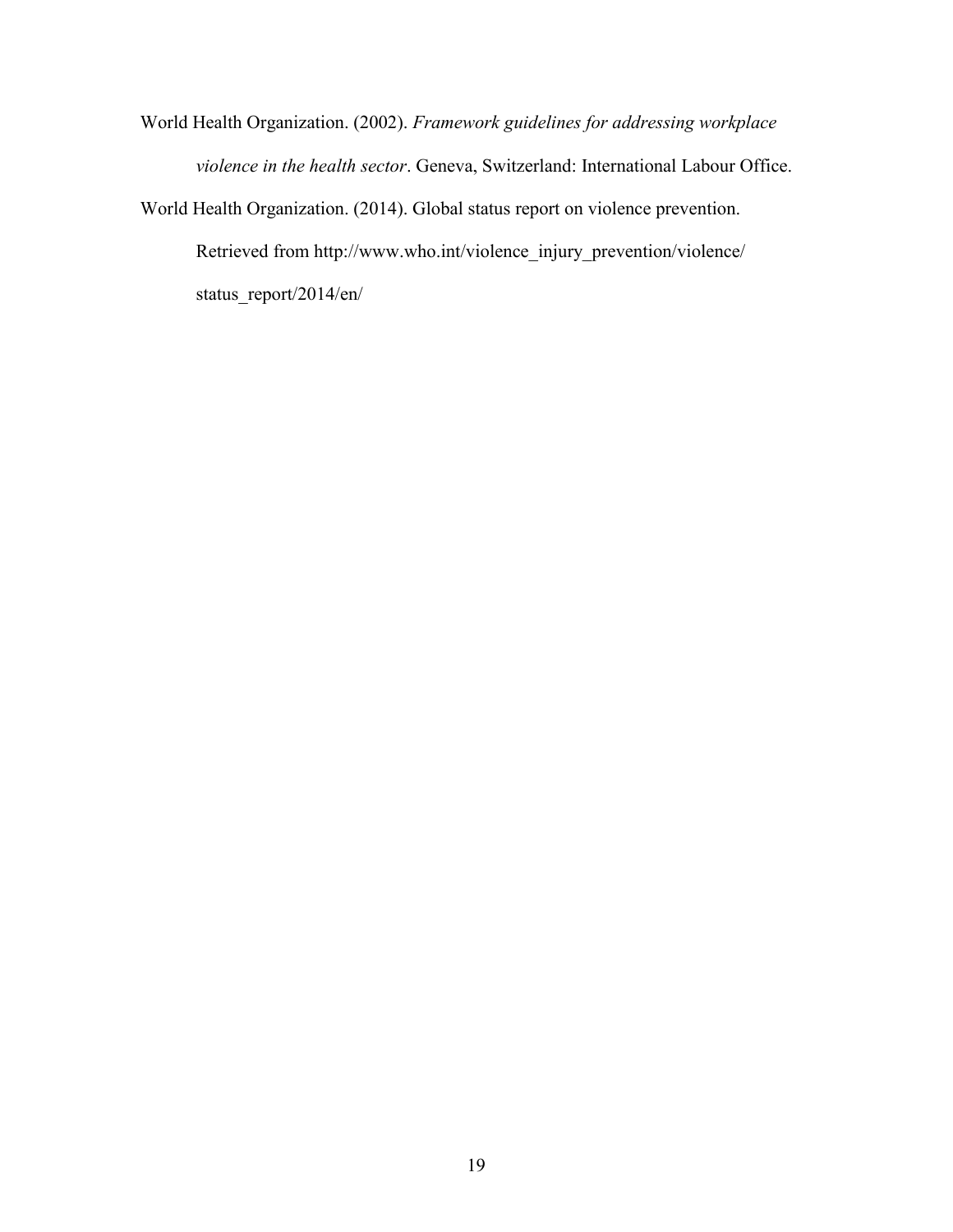#### **Attachment A**

Wright-Brown, S., Sekula, K., Gillespie, G., & Zoucha, R. (2016). The experiences of registered nurses who are injured by interpersonal violence while on duty in an emergency department. *Journal of Forensic Nursing, 12*(4), 8. doi:10.1097/JFN.0000000000000130

#### **Background**

There are numerous risks associated with a career in health care. One of the most startling risks is of interpersonal violence directed towards health care workers. Workplace violence is described as actions that cause physical and psychological injury in the workplace or while on duty (National Crime Victim Resource, 2014). The most frequent perpetrators of this violence towards health care workers are patients, and their family or friends (Bureau of Labor Statistics, 2010; Centers for Disease Control and Prevention, 2013). While the incidence of workplace violence is widespread in all health care settings, the risk is heightened in Emergency Departments (Bureau of Labor Statistics, 2010; Centers for Disease Control and Prevention, 2013; Gerberich et al., 2004; Institute for Emergency Nursing Research, 2011; Taylor & Rew, 2010; US Department of Labor, 2008; World Health Organization, 2002). There are several factors that have been associated with the increased risk of violence in the emergency department (ED) including; the prevalence of weapons, availability of drugs and money at hospitals, unrestricted movement of the public in clinics and hospitals, long waits in emergency departments, the type of solo work with limited communication, workplace design, delays in the provision of pain medication, lack of staff trainings in management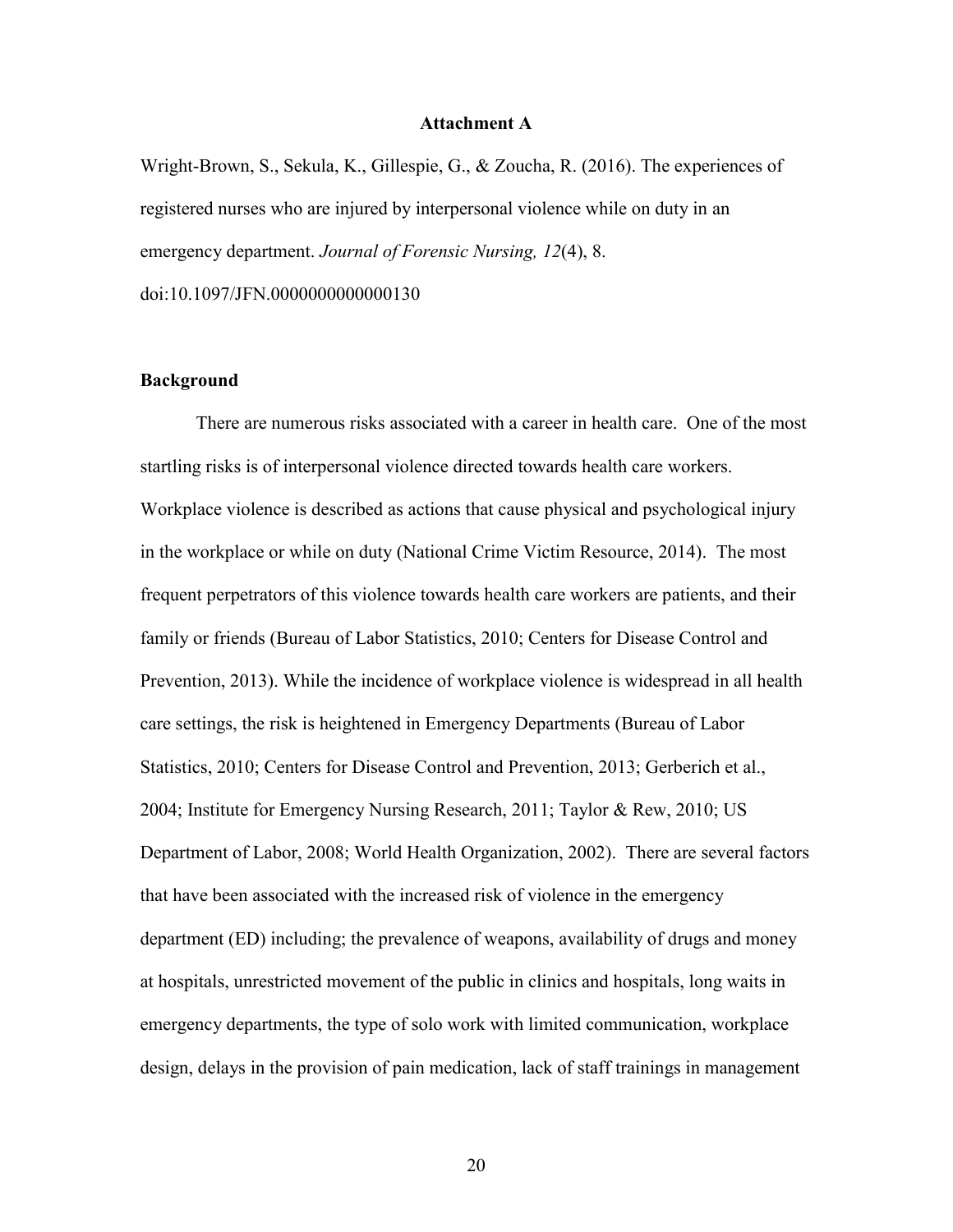of escalating violence, delays in transfer of mental health patients, and the increased numbers of mentally ill patients discharged without appropriate follow up care (Gillespie, Gates, et al., 2013; OSHA, 2015). The variety of patients and the unpredictable nature of this work can invoke emotional and physical stress on the Registered Nurse (RN) beyond that which might be experienced by nurses who work in a more stable, controlled and predictable environment. Additional stress is placed on the RN due to the potential for violence that occurs in emergency departments. Exposure to violence can result in physical and/or psychological trauma. The results can be long lasting and may impact the nurse's ability or desire to remain in the ED as a practice setting. The Emergency Nurses Association Violence Surveillance Study reported that nearly 27% of respondents considered leaving the ED after exposure to violence (Institute for Emergency Nursing Research, 2011).

Violence in health care settings has received growing attention over the past years. Many organizations such as National Institutes of Health, Occupational Safety and Health Administration and the Emergency Nurses Association have published toolkits and other information designed to increase safety related to violence in the workplace. In 2011, the Institute for Emergency Nursing Research published the results of a landmark study concerning violence that occurred specifically in the emergency departments of health care facilities. Several studies have addressed the incidence of violence and relay accounts of violence. Two of the most prominent are the World Health Organization Workplace Violence in the Health Sector (2002) and the Emergency Department Violence Surveillance Study (2011). The Framework Guidelines published by the World Health Organization in 2002 highlighted the negative consequences of violence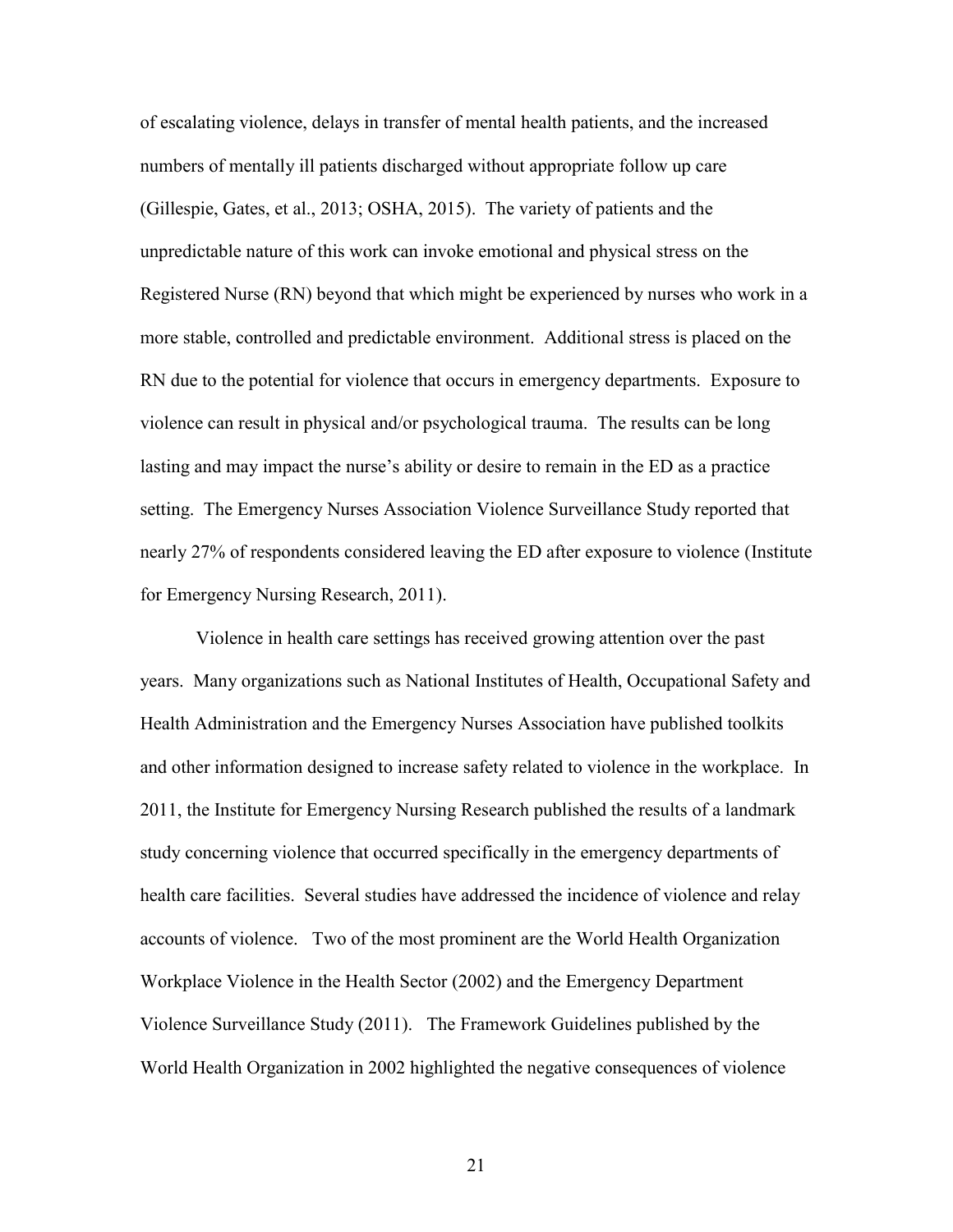towards health care workers, including the physical and psychological injuries of the workers as well as the potential for decreased access to health care resources if workers leave the profession due to violence.

The Emergency Department Violence study (2011) was a longitudinal trend study that utilized a cross sectional survey of 623 nurses in Emergency Departments (Institute for Emergency Nursing Research, 2011). Approximately 9% of respondents indicated they had been exposed to physical violence within the 7 days prior to the survey. Approximately 54% indicated they experienced verbal violence within the 7 days prior to the survey. Reports of the study indicate that the physical violence rarely occurred without the presence of verbal violence. Taylor and Rew (2010) published a systematic review of 16 articles on workplace violence in the ED. They report significant effects of violence on health care workers in the ED, including burnout, depression, fear, posttraumatic stress disorder, decreased job satisfaction and reduced ability to perform in the job role. Some report they considered leaving the health care profession. The authors call for continued study and creative solutions to the problems of workplace violence in the emergency department setting (Taylor & Rew, 2010). Workplace violence with serious injuries requiring time off from work are four times more common in health care settings than in other industry (OSHA, 2015). There is little published about the impact this violence has on the registered nurse and their intent to stay in health care or in emergency department for employment.

The intent of the study described in this article was to further explore the impact of violence in health care, specifically in the emergency department. The specific aim was to explore the impact of violence on job satisfaction of the RN as measured by the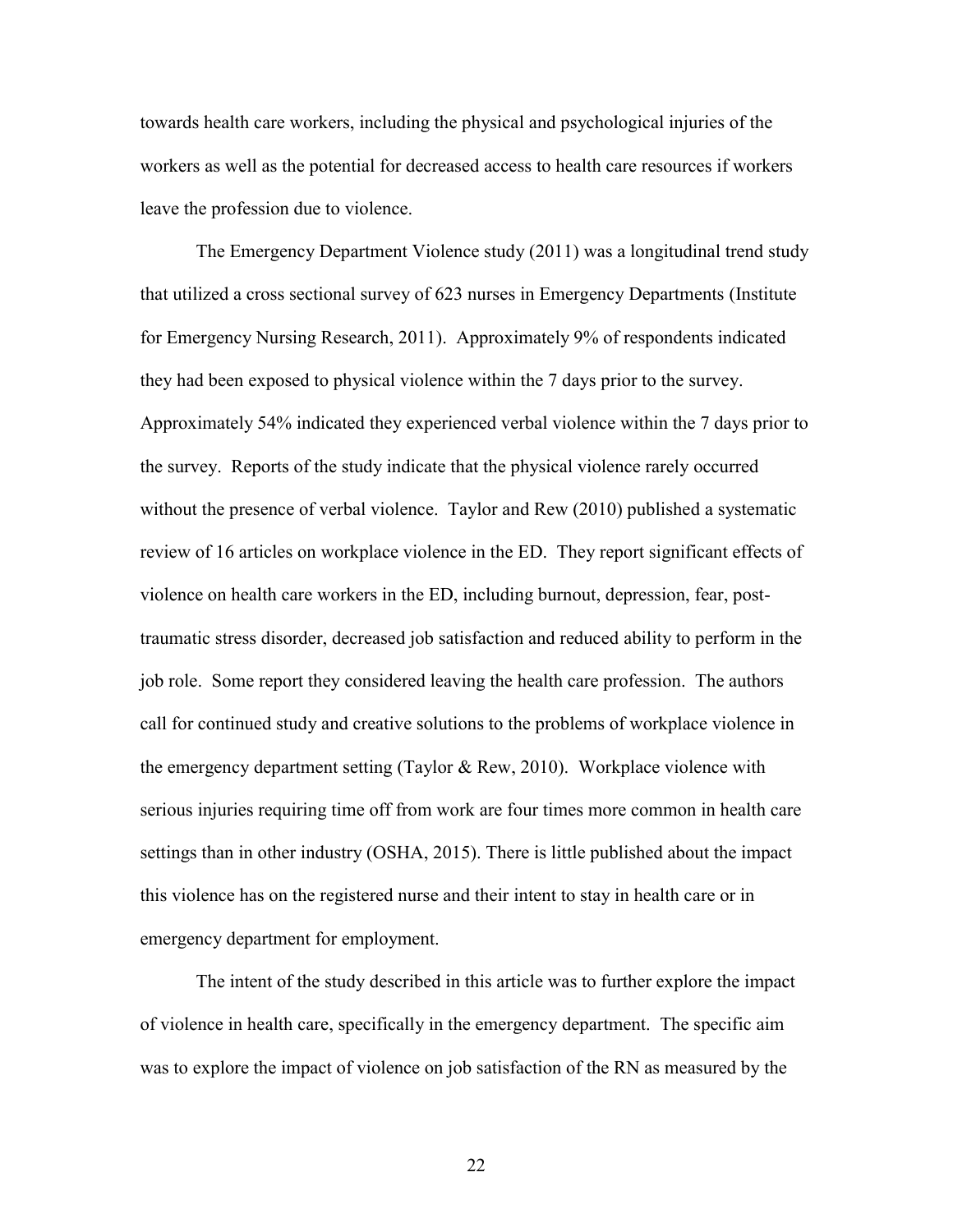degrees of dissatisfaction gap that is identified using the Porters needs satisfaction scale. Further aim was to describe the experiences of registered nurses who have been injured by violence while working in an emergency department and to explore their intent to remain working in the ED.

#### **Methods**

The study was completed as a pilot to determine feasibility for a larger study. This mixed method study utilized a convergent parallel design. Both the quantitative and qualitative strands were administered concurrently in the same phase of the study to examine the relationship between exposure to physical violence and job satisfaction of the registered nurse in an emergency department.

The qualitative strand utilized a phenomenological approach to explore the experiences of registered nurses injured by violence while on duty in an emergency department. Phenomenology has been described as an effort to understand the nature or meaning of experiences in life. It allows the reader to gain information about the significance of the lived experience (Munhall & Chenail, 2008). In this study, the experience in question was the episode of violence that led to the nurse's injury and the subsequent actions, thoughts and emotions of the nurse. The questions asked in the interview were designed to be open-ended and started with a question about the department where the nurse worked. Additional questions were used to continue gaining information about the violent incident and the effect the violence had on the life and work of the RN. The interviewer also used questions to gather information regarding the employer response after the violent incident and how the RN viewed that response.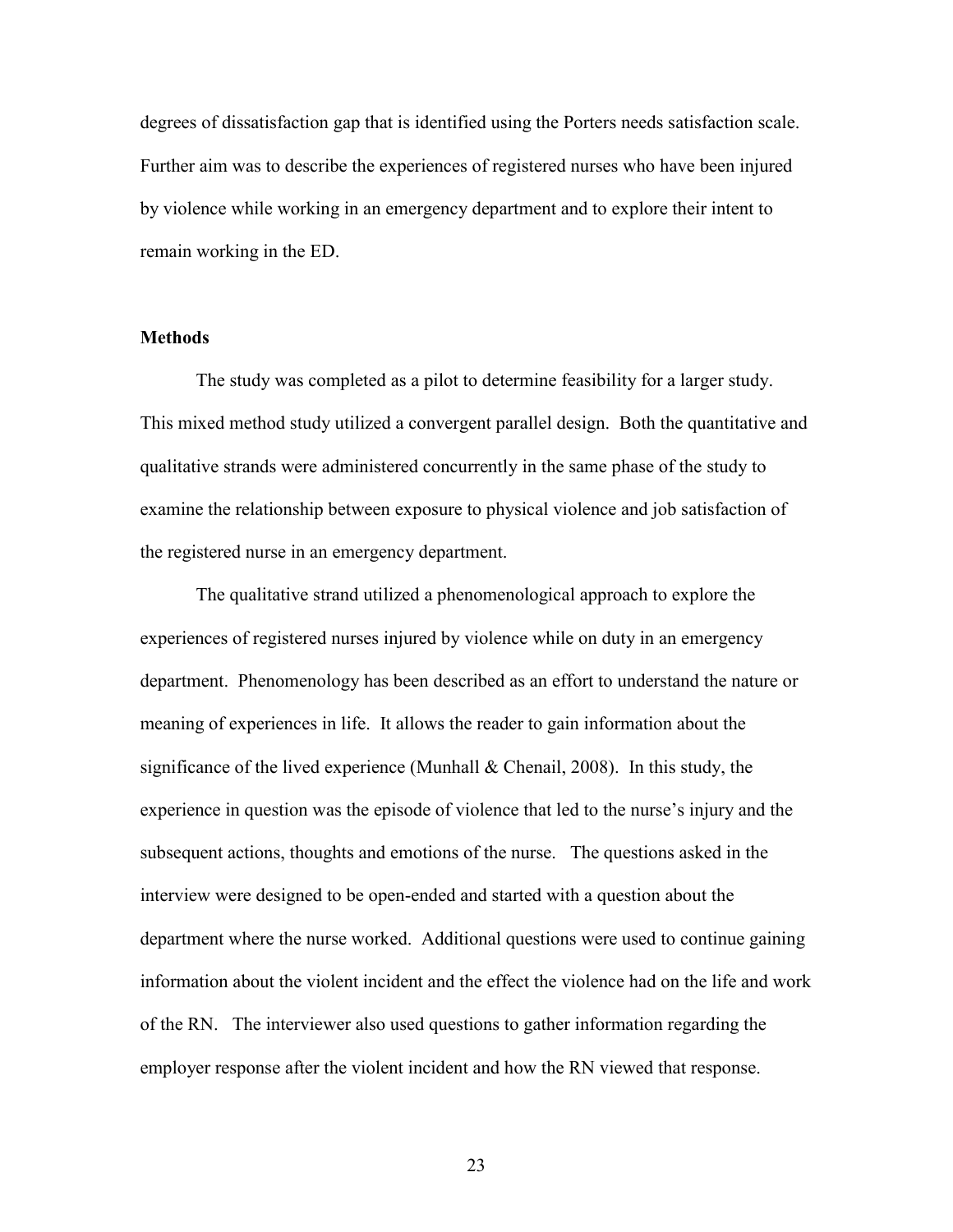#### **Human Subjects Protections**

The Institutional Review Board of the academic institution of the primary researcher approved this study. Personally identifying information was not connected to the written survey tool and participants in the qualitative survey were given a coded identifier to protect their identity. Additionally, any information an interviewee shared that could be identified because of the nature, date or other public identifier was not included in the final findings. Consent for the study participation was implied through the voluntary completion and return of the tool. For the qualitative interview, a consent to participate in a research study was reviewed and signed by participants. The consent included discussion of risks and benefits for participation in this study. Included was reference to the possibility that participation in the study may cause emotional reactions due to memories of the trauma when the injury occurred. Participants were advised to contact their personal provider for care if needed or the emergency department if symptoms were severe.

#### **Sample**

The participants were limited to Registered Nurses who had been injured by violence while working in an emergency department. The respondents for the survey were recruited through a mailed packet to emergency departments and at an emergency nurse training conference. In cases where the totals are less than 39, the respondents did not answer that question. Highlights of the demographics of the sample are included here. Full results can be seen in Table 1. Results indicate thirty-one (31) of the respondents were female and eight (8) were male. Thirty-five (35) of the respondents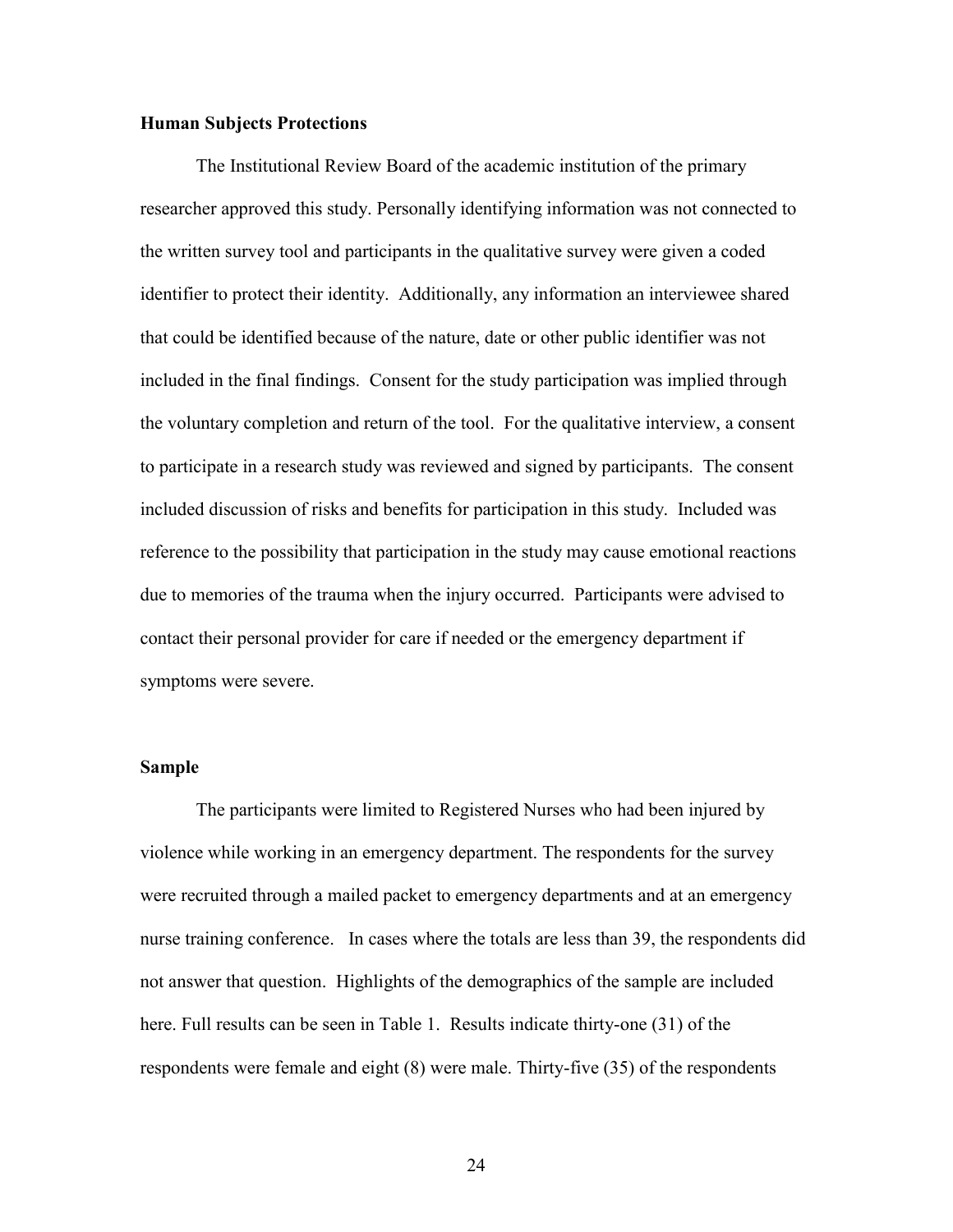indicated they were licensed as Registered Nurses and one was Advanced Practice Nurse. Respondents were asked about their highest level of education. The Associate Degree was the highest degree for thirteen (13) participants. The majority of respondents**,**  twenty-five (25) indicated they had more than ten (10) years of experience as an emergency department nurse. Fourteen (14) had less than ten (10) years of experience in emergency nursing.

Respondents were also asked about the type and setting of the ED they were working in at the time of the injury (Table 1). Thirty-seven (37) of the respondents were currently practicing in an ED setting, one was not practicing, and one was practicing in another setting. Of those practicing, seventeen (17) indicated they were practicing in a rural setting and twenty-one (21) practiced in an urban setting. The majority of respondents (30) described their practice site as an acute care hospital. Respondents indicated that sixteen (16) of the facilities were considered "community, not for profit". Thirteen (13) were "privately owned, for profit" facilities. Four (4) respondents indicated they worked for a "government owned" facility. Thirteen (13) of the respondents indicated the volume seen daily in their facility was between 50 to 100 patients. Fifteen (15) of respondents stated their emergency department daily volume was between 100 to 200 patients. Five respondents indicated daily volumes less than 50 and three (3) indicated greater than 200 patients per day.

The three respondents for the phenomenology interviews were female registered nurses. Two of the respondents practiced in a rural setting and one in an urban setting. Two remained employed in emergency departments where they had been injured and one had left emergency department nursing.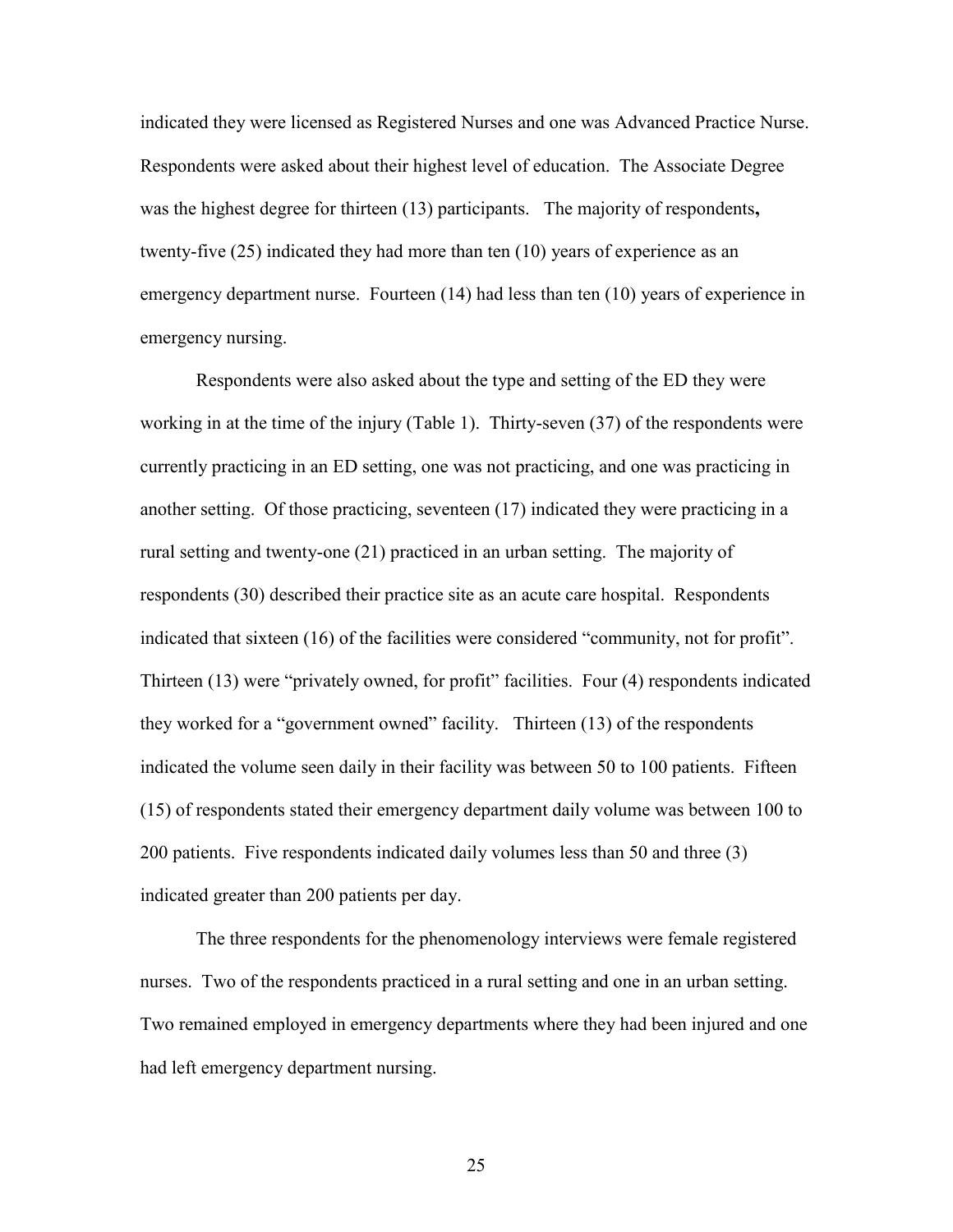#### **Instruments**

The Registered Nurse's job satisfaction was evaluated using a needs satisfaction questionnaire as a measure of job satisfaction and a questionnaire about the nurse's future professional plans, including the intent to continue in the emergency department as a clinical practice setting. The instruments included a demographic questionnaire and a job satisfaction tool based on Porter's Need Satisfaction scale. The Porter scale was modified from the original version to replace the words "management position" with the words "your position" to better reflect the population of staff nurses in the study who are not specified as being in 'management' or administrative positions. The modification was needed to clarify the use of the tool for emergency department staff nurses not in defined management positions**.** Porter's Need Satisfaction scale was used as the basis for a self-reported scale to reflect job satisfaction. This scale was chosen because it reflects a hierarchy of need from the respondents' perception that starts with security/safety and includes other concepts. Further it allows the responding nurse to indicate the desired amount of an attribute and how much is currently present from the nurse's perspective. This requires a conscious evaluation of the presence and importance of the attribute by the nurse**.** Similar to Maslow's Hierarchy of Need, the scale addresses need fulfillment in five categories: security, social, esteem, autonomy, and selfactualization (Porter & Mitchell, 1961). Comparisons of job satisfaction were made between subjects who reported injury by violence and those who reported no exposure to violence while on duty in an emergency department. The overall purpose for incorporating this tool is to determine if being subjected to violence while on duty in the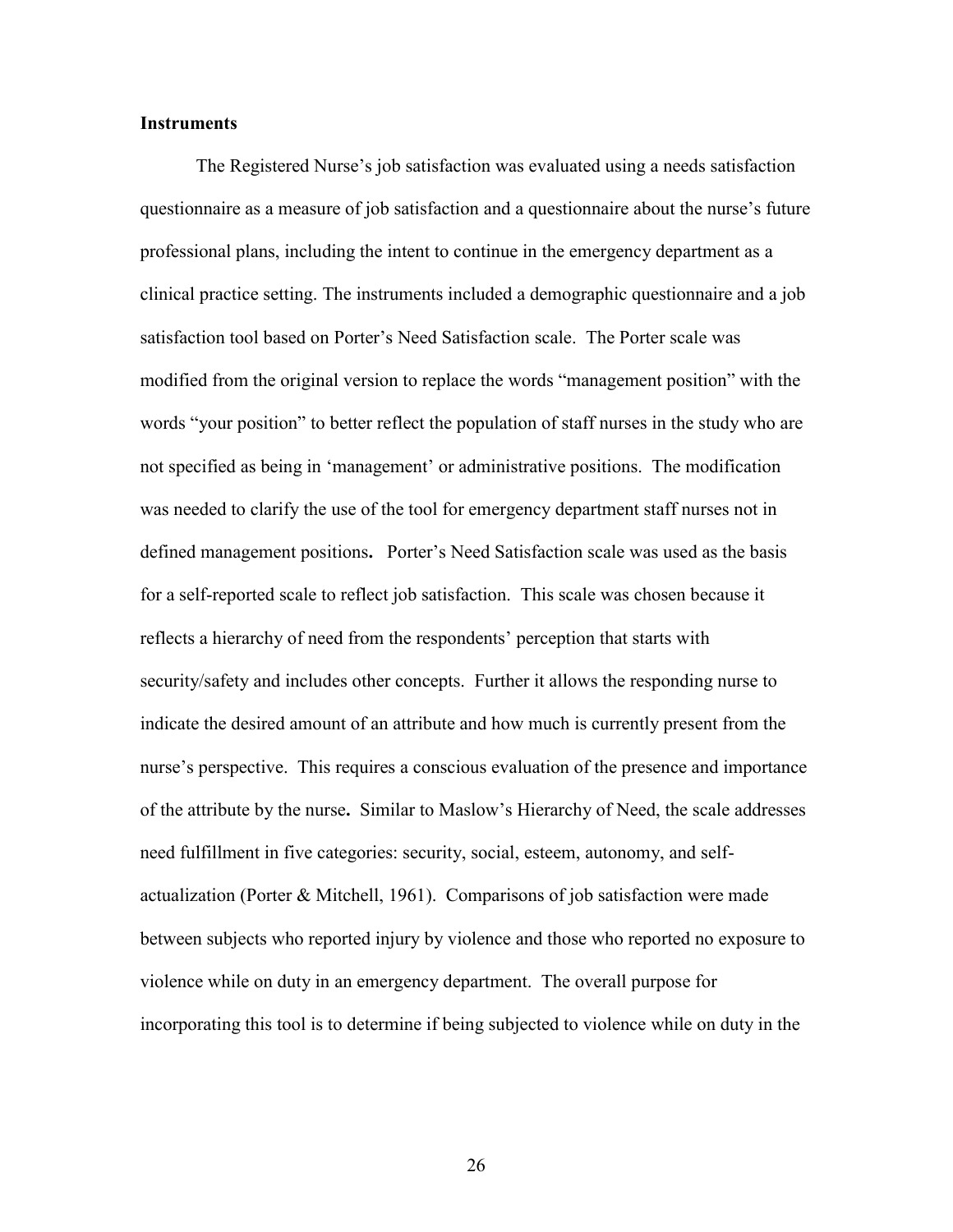ED impacts job satisfaction and ultimately the conscience decision to remain as an ED nurse.

The tool asks respondents to use a Likert scale to rate their responses to questions concerning a characteristic, such as safety, the ability to make friendships or other aspects that might be associated with their position as an emergency department nurse. For each question, the respondents were asked to rate the characteristic or aspect in the following categories:

- a. How much of the characteristic is there now connected to your position?
- b. How much of the characteristic do you think should be connected with your position?
- c. How important is this characteristic to you?

The other subscales include questions that address social needs, esteem needs, autonomy and self-actualization. The subscales for security/safety and social needs include 2 questions. Security/safety questions specifically address feelings of security and feelings of safety. The social needs questions ask about the opportunity to help others and the opportunity to develop close friendships. The subscales for esteem needs and selfactualizations include 3 questions for each subscale. Esteem needs are addressed through questions about feelings of self -esteem, and two questions about prestige of the position. The self-actualization subscale addresses opportunities for personal growth, selffulfillment and worthwhile accomplishment. The subscale for autonomy needs has 4 questions. Autonomy questions ask about authority, independent thought and action, opportunity to participate in goal setting and in determination of methods and procedure.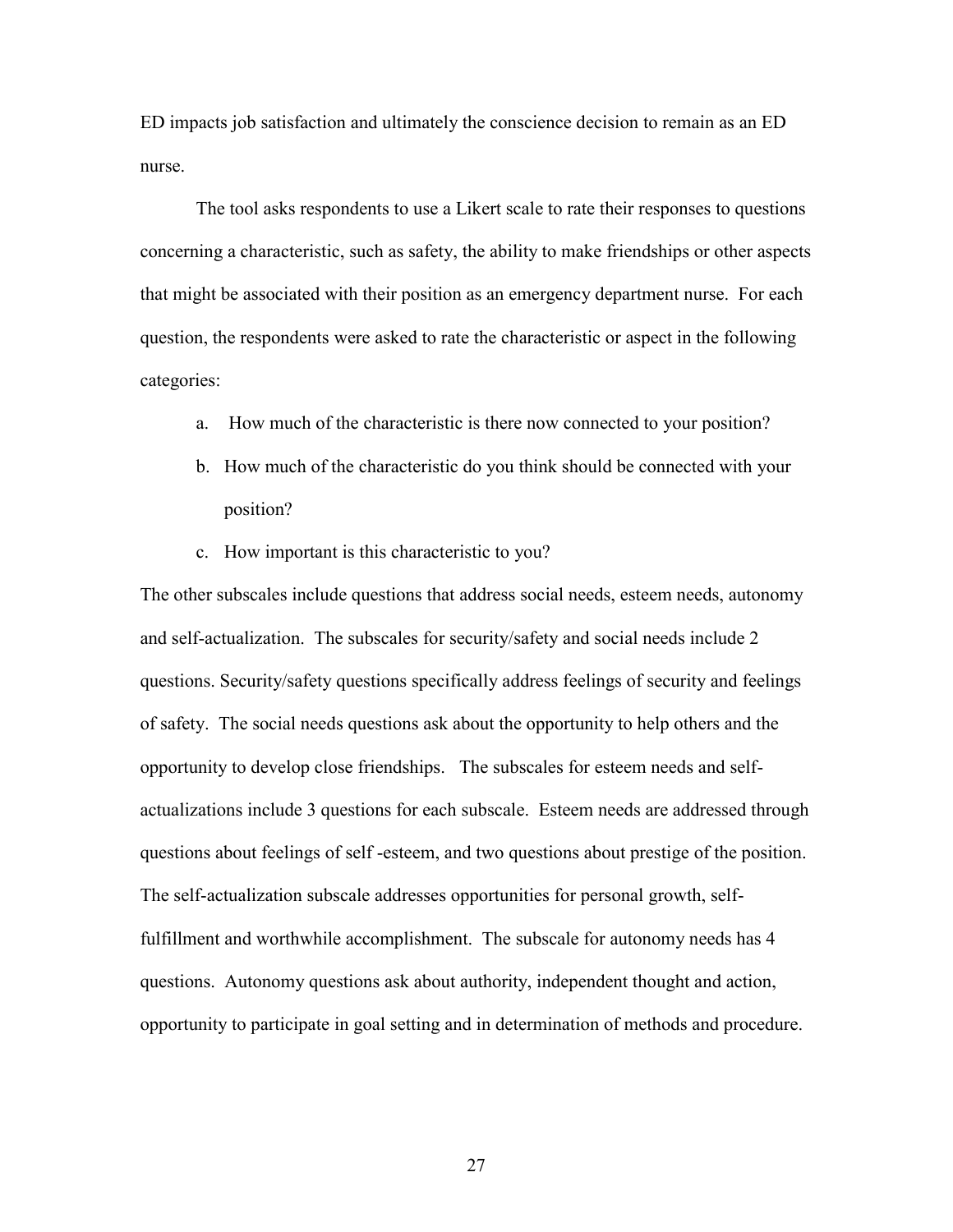While validity and reliability has not been established for this tool, after careful review of tools available to measure needs satisfaction, this tool was determined to most closely evaluate the variables of interest. Porter and Mitchell (Porter & Mitchell, 1966) described the manner of determining degrees of dissatisfaction through the determination of the difference between Question a. *How much of the characteristic is there now connected to your position?* and Question b. *How much of the characteristic do you think should be connected with your position?* The larger the difference between the two questions, the greater the degree of dissatisfaction. Information about the reliability and validity of the tool was not available in the literature nor by the author of the tool

#### **Data Collection**

Data for the study were collected over an eight (8) month period. Packets containing an explanation letter, copies of the tools and self-addressed stamped envelopes were mailed to the nurse managers of emergency departments in Arkansas and Oklahoma. The mailing addresses were obtained from a hospital association publication and the packets sent to all hospitals listed. Additionally, the investigator attended a state Emergency Nurses Association meeting and made packets available there. Emergency Nurses from three states were present at the meeting. Ten completed surveys were returned at the time and the remainder were received in the mail via the self-addressed stamped envelope that was included in the packet.

Participants who returned the quantitative surveys and who indicated that they had been injured by violence while working in an ED were also asked if they would be willing to participate in an interview with the researcher to discuss their experience. The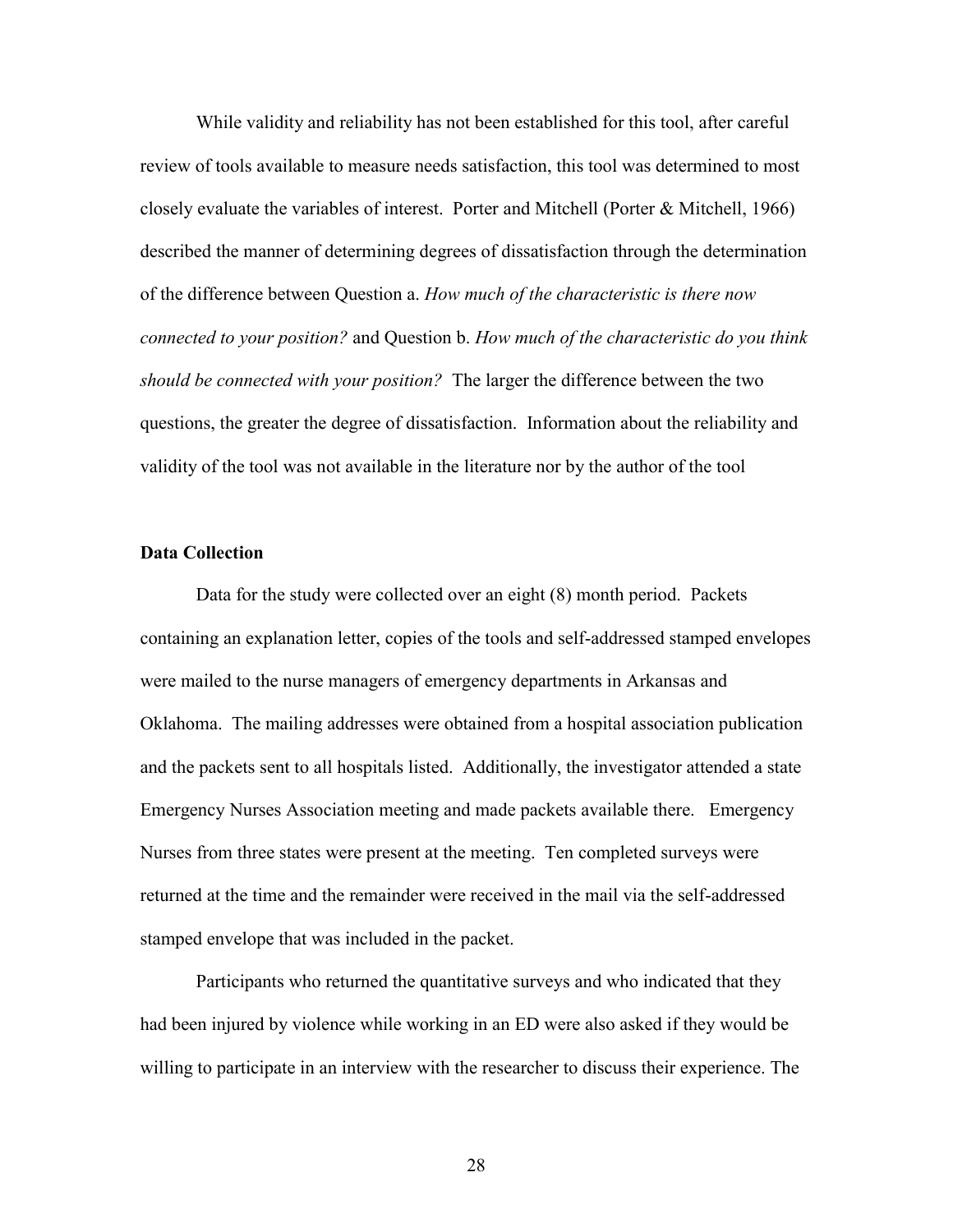interview utilized a phenomenological approach asking the participant to describe their experience of being injured by violence while on duty in an emergency department. The interviews were semi-structured, using open ended questions regarding the Registered Nurses work history, type of emergency department where the injury occurred, specifics of the violent occurrence, results of the injury, changes or intent to change their work environment as a result. Questions were designed to lead from cognitive to emotional aspects of the incident when the Registered Nurse was injured. The closing questions were used to address the nurses' satisfaction with the actions following the incident and also with their plans to remain in the emergency department as the practice setting. Qualitative interviews were conducted over a two-week period. Each interview lasted between 1-2 hours and was completed in a single in person interview. The respondent was offered a choice of settings close to their location for ease of travel. The interviews were recorded and later transcribed verbatim.

# **Analysis**

Data from the quantitative questionnaire were entered into IBM SPSS (Version 23). Statistical analyses were completed through the SPSS statistical functions. Frequencies and percentages were calculated for demographic and survey questions. Frequency statistics were used to compare those who had experienced violence while on duty with those who indicated they had not. Degree of dissatisfaction was calculated by determining the difference between how much of a characteristic existed and how much the participant thought should exist. Degree of dissatisfaction is represented by a gap number, which is the difference between current state and desired state.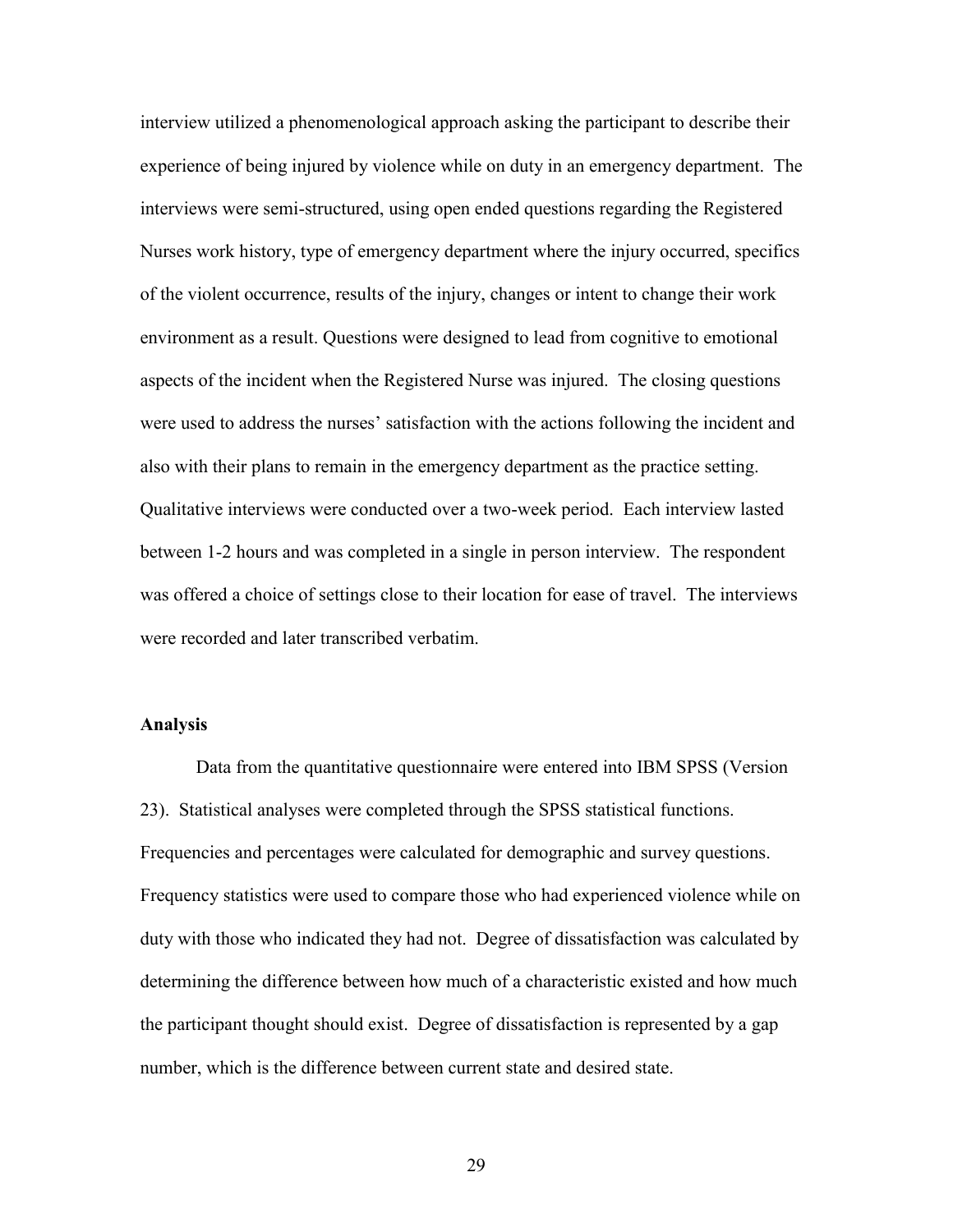The phenomenological approach utilized was guided by Edmund Husserl's work as the experience in question was explored as a singular event and the effect on the RN is treated as a conscious result. (Smith, 2013). Edmund Husserl was one of the early philosophers to focus on phenomenology (Dowling, 2007; Smith, 2013). In his methods he used the idea of the "lived experience" and it's impact on the person's perception of the world. He further wrote that the meaning of an object or act is what constitutes the importance or impact of that object or act. (Dowling, 2007; Rank, 2015; Sawicki, 2015) Information in the interviews was sought about how the experience of being violently injured while on duty related meaning and impacted perception of the RN. The verbatim transcripts of the qualitative interviews were read several times to identify patterns or themes. The RN's perception of the event and it's meaning was the focus. An approach of inductive coding of data was utilized to create themes (Fade & Swift, 2011). During the readings, the text was highlighted and lists created identifying common or similar terms, meanings or themes. The lists were coded and then further analyzed with consideration of the subscales in the quantitative survey. A member of this author's dissertation committee is a faculty member and has conducted many qualitative research studies that are published in peer reviewed journals. Regular feedback, consultation, and review of the each step in the qualitative analysis was provided.

# **Results**

Of the 39 respondents, fifteen (38.46%) indicated that they had been injured by interpersonal violence while on duty in an Emergency Department. Of those positive responses, 13 (86%) indicated that their injuries were caused by a patient. Two (13%)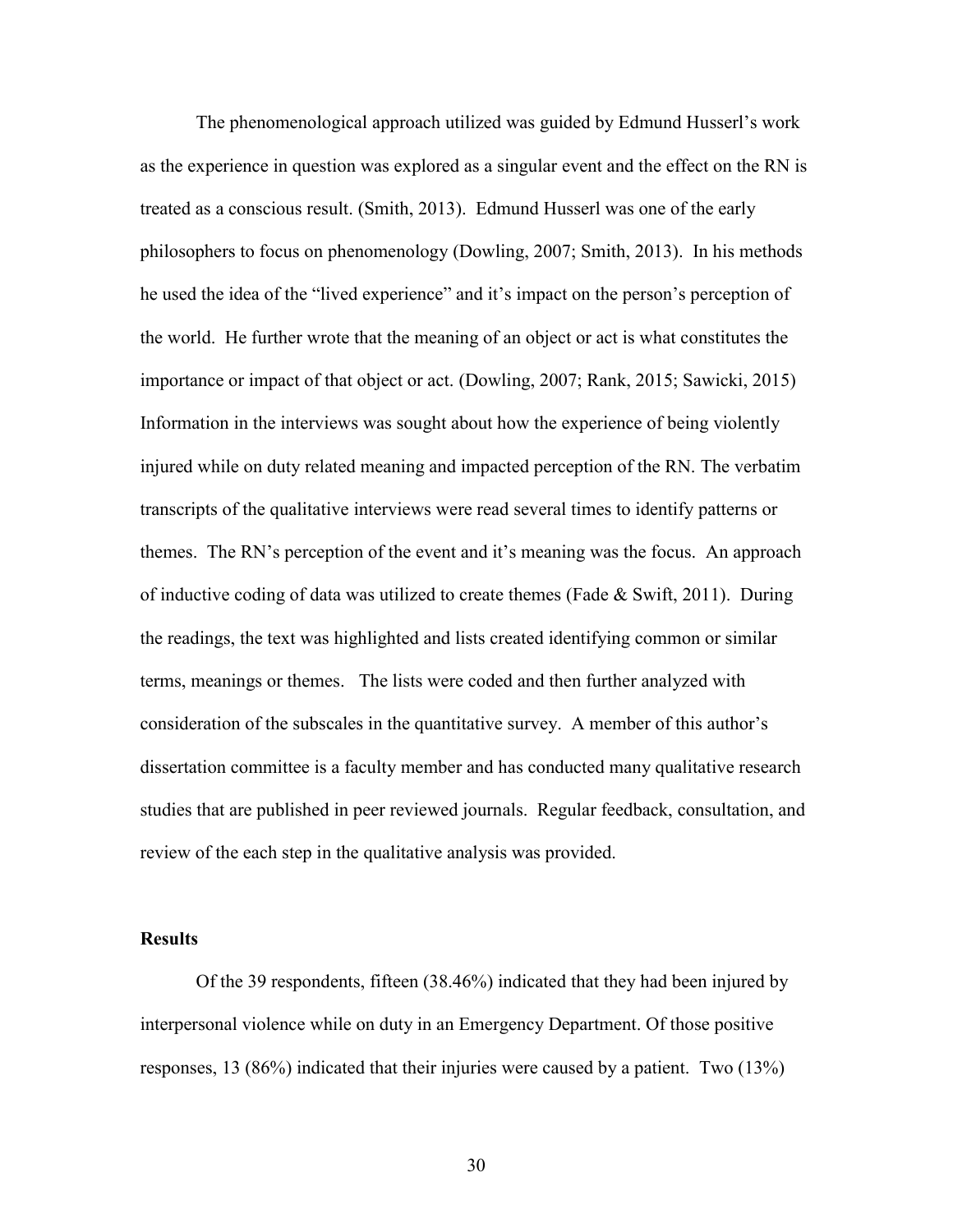indicated a family member or significant other of the patient caused their injury. One indicated that his or her injury was caused by a co-worker and one indicated "other".

Comparisons were made for each question between those injured by violence while on duty and those who indicated they were not injured. The larger the gap, the greater the difference between the perceived current state and the desired state. In comparison of both groups, the largest gaps between current and desired state was found in the questions addressing security and safety. The mean response of those injured by violence for the current state of feelings of security was 4.36. The desired level mean response for this group was 6.57 with a gap of 2.21. Those indicating they had not been injured by violence had a current security mean of 3.84 with a desired mean of 6.68 and a gap of 2.84 (Table 2). The largest gaps between current and desired level in all questions were seen in these two questions. The next largest gap was 1.68 and was in the area of goal setting.

The gap between current state and desired state in the security/safety questions is larger for those who had not previously been injured by violence in the emergency department. It is also noted that the desired state in both questions related to safety/security were scored high on the 1-7 scale with the lowest average at 6.57 and ranging as high as 6.71. The high scores for the desired state indicate that safety/security is a high priority to respondents and the gap number demonstrates that the current state doesn't meet the desired state.

The subscale for social needs included two questions addressing the opportunity to help others and the opportunity to develop friendships at work. The gap between the current state and desired state for these questions was small with both items at 0.38 or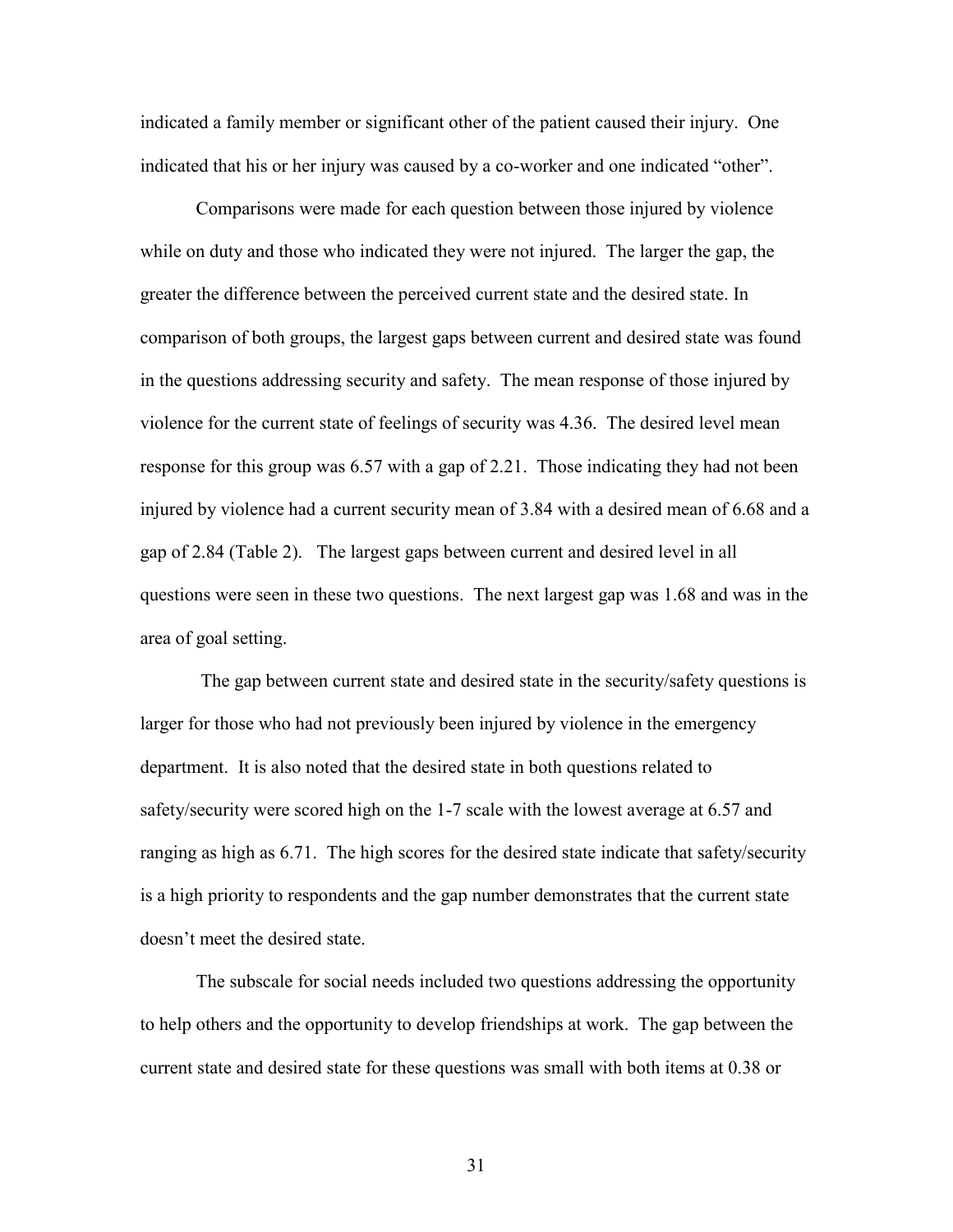below, indicating little disparity between the current and desired state in the areas of opportunity to help and opportunity to develop friendships. Of note in the question concerning the opportunity to develop friendships, the group who had not been injured on duty had a negative gap of  $-0.15$ , indicating the value of friendship in the non-injured group exceeded what the desired state was (Table 2). Most of the current state responses for the social needs questions scored above 6 on the scale, except the opportunity to develop friendships in the injured group, scored at 5.67.

The next area addressed in the survey is the subscale for esteem needs. There are three (3) questions addressed in this subscale concerning self-esteem and perceived prestige, from inside and outside of the facility. In this subscale, the biggest gap was noted in the prestige conferred on the emergency nurse position by those outside the facility. The gap was 1.4 for those who indicated they were injured by violence. The rest of the gap results were less than 1.4 in this subscale and can be seen in Table 2. It would appear that both the groups felt the desired state for self-esteem was important, as both scored it above 6.27 on the 1-7 scale. The questions concerning the desired state for prestige were scored between 5.58 and 5.69, indicating that prestige was less important to both groups than self-esteem.

The fourth subscale has four questions that address autonomy needs. The questions address items that reflect the nurse's involvement in strategy and decisionmaking within the work setting. The questions specifically ask about authority associated with the position, ability for independent thought and action, opportunity to participate in goal setting and the opportunity to have a say in methods and procedures in the work setting. The current state in the autonomy questions scored from a low 4.53 to 5.58. The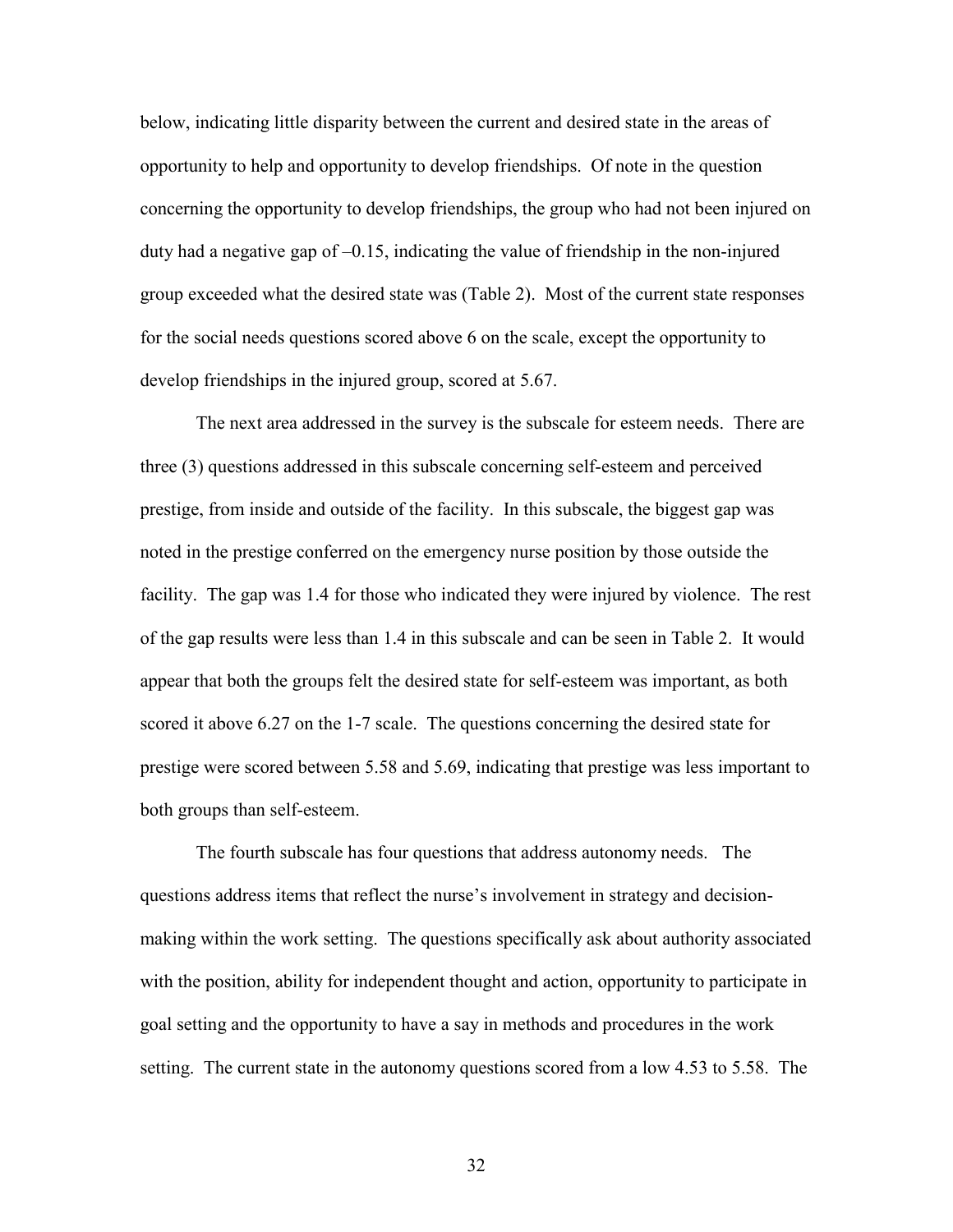largest gap was seen in the question concerning goal setting in the not injured group and was 1.68. The other questions in this subscale had lower gaps. The largest differences in the gaps between the two groups was in the question regarding the ability to set goals. The group who had been injured by violence had a gap of 0.69 between the current state and desired state, compared with the gap for those not injured of 1.68 for the goal setting question. Several questions in this subscale averaged above 6.00 for the desired state, including; the opportunity for independent thought and action and the opportunity to influence the methods and procedures in the work setting (Table 2).

The last subscale addressed questions related to self-actualization and included three questions related to personal growth, self-fulfillment and worthwhile accomplishment. The largest gap (1.53) was seen in the question related to personal growth. Of note, all questions in the self-actualization subscale averaged higher than any other subscales, except for safety/security questions. The self-actualization questions for both groups had averages above 6.37 for the desired state. The current state for both groups on all questions in this subscale scored between 5.00 and 5.68. The gaps were all greater than 0.90 and ranged as high as 1.53 on the personal growth question in the group that had been injured by violence. (Table 2)

#### **Qualitative Findings**

The qualitative interview analysis of three respondents who had experienced violence in the work setting revealed four common themes through the interviews; 1. Emergency Department staff as "family" or "team", 2. Focus on helping others, 3. Satisfaction in immediate gratification, 4. Disappointment with the corporate response.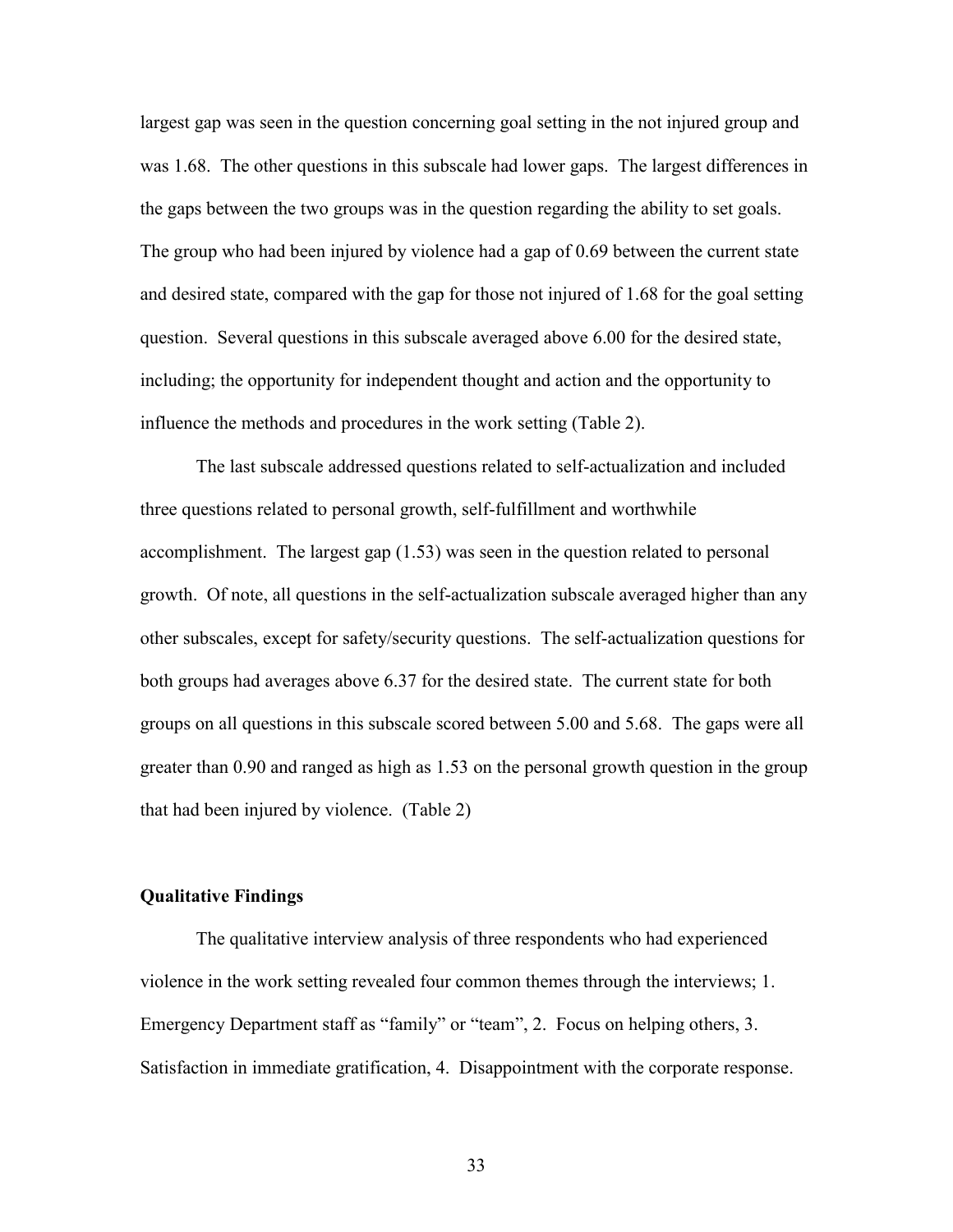The respondents made reference to their co-workers as having close relationships and taking responsibility for each other. This was evidenced through statements such as: "We kind of take care of each other"; "we are family"; and "great team to work with". Respondents reflected statements indicating a connection and some level of reliance on their colleagues. This was also reflected in other statements indicating that they were concerned about their co-workers during the violent episode. One respondent described talking to a man with a gun, "so we could get the clerks out of their enclosure because they were basically sitting ducks". Another described staying in the room with a violent patient so her colleagues would not get hit like she had.

 The second theme, concerned their ability to help others. All indicated satisfaction with their role as a nurse who could help others, as evidenced by statements such as: "You know there was a patient-somebody who needed help and I never thought about it…I just went there" and "bottom line, I love what I do…the different people and the different things".

The third theme detected in the interviews expanded on the nurse's ability to help others and to know the outcome of the episodic care they provided. The theme is described as "satisfaction in immediate gratification". Respondents made reference to enjoying the part of Emergency Nursing where an episode of care has an end point. One respondent described it as getting one of three 'envelopes' when you come in the Emergency Department; "you go home, you go to God or you go to the hospital". Another respondent stated "…they get better, go home, get admitted, transferred or die. But I know the ending before my shift ends". Respondents spoke positively about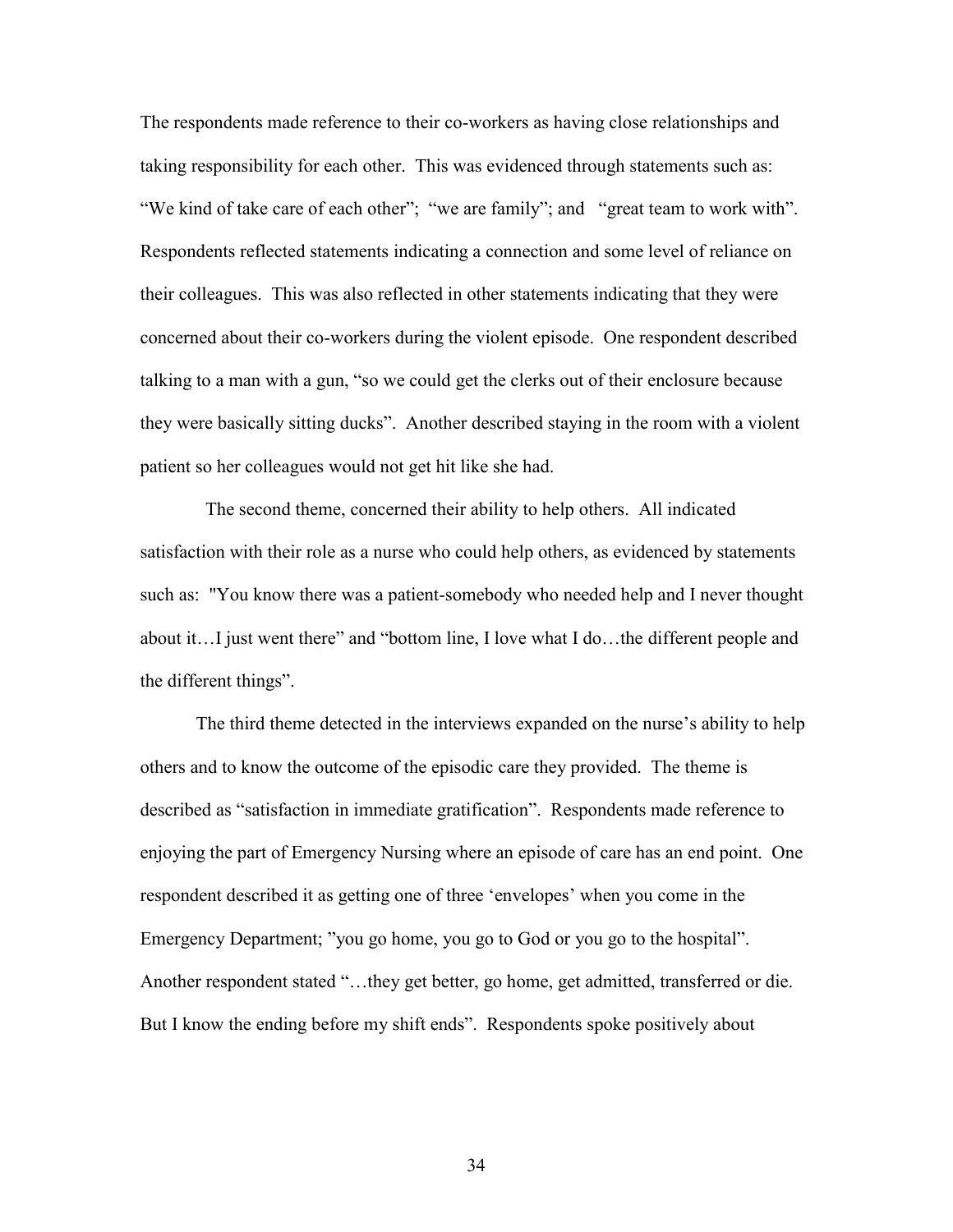knowing the outcome of the care provided. All indicated that it was a strong attraction for the work in Emergency care.

Lastly, the respondents all expressed a level of dissatisfaction with the corporate response to violence in their facility. The corporate response refers to the response by the administration of the facility where the Emergency Department is located. Respondents reported a lack of legal system response as well; none of the persons who injured them was arrested or charged for the violence in the Emergency Department. In one situation, the perpetrator was arrested but for the earlier charge of resisting arrest, not for the injury to the Registered Nurse. Respondents described their experience as "Still a lack of prosecution…it's just easier for them to stay out of it"; "Police wouldn't do anything that night"; and "that was the first phone call we got….don't talk to reporters". One respondent summed it up by saying "they have policies against violence but nothing happened when the violence occurs".

Two of the respondents indicated a degree of guilt or blaming self for 'getting hurt'. One questioned her own actions and why she did not respond or remove herself from the danger sooner. Another questioned why she didn't just leave the area where she was, but followed that statement with "but that goes against everything that we are trained to do".

# **Limitations**

One of the limitations of the study might be the small number of participants for the phenomenological interviews. However several authors address the difference between sample size in quantitative and qualitative study. Unlike quantitative study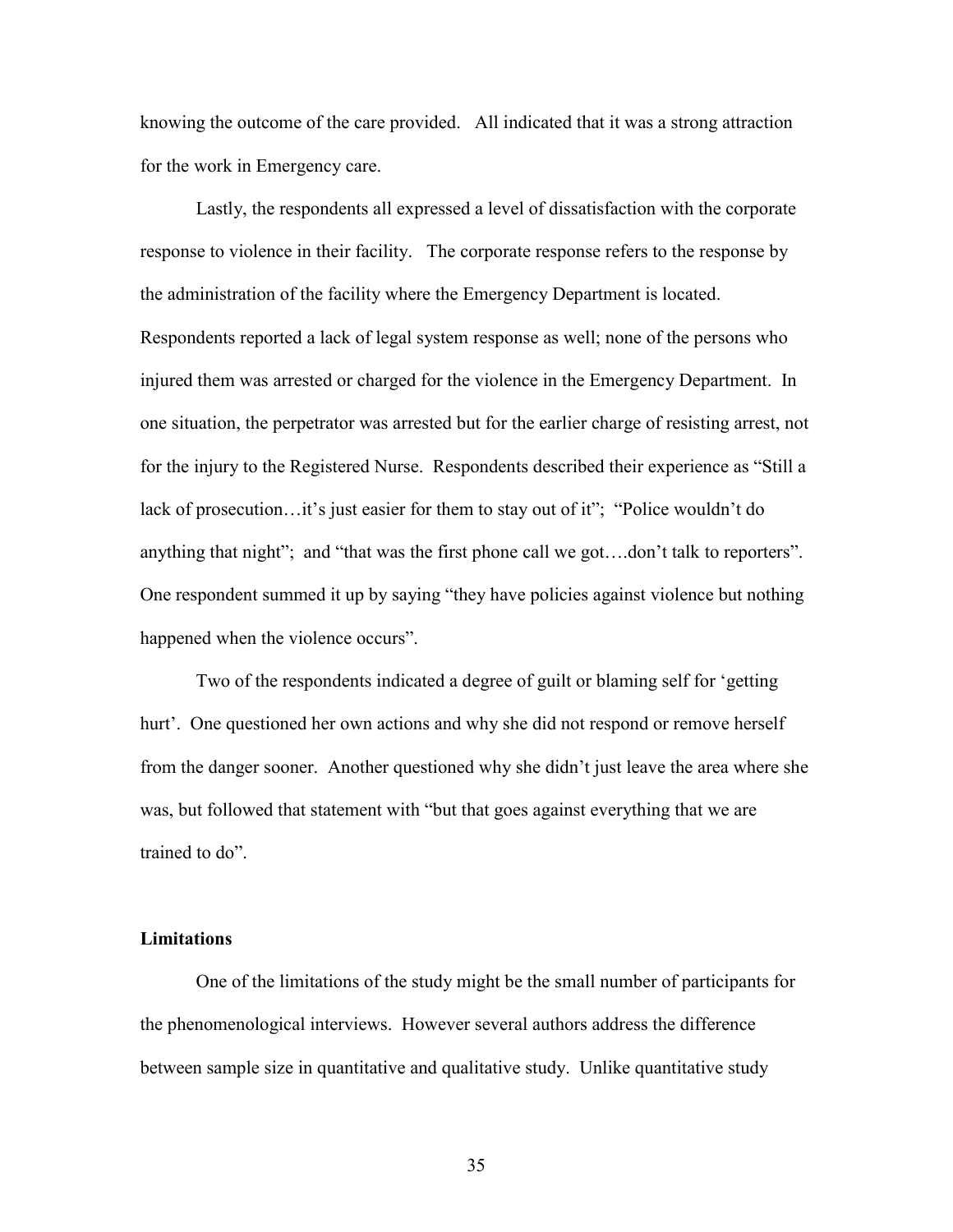where generalizability is reliant on sample size, qualitative phenomenological study seeks content and perceived meaning of an experience and that can sometimes be achieved with as few as 2-3 interviews (Englander, 2012; Parse, Coyne, & Smith, 1985). Another limitation of this study might be that none of the participants had experienced severe or debilitating injury. It is likely that the experience and responses of the Registered Nurse might be different based on severity of the injury. Further, facilities seeing greater than 200 per day were minimally represented.

Limitations of the tool include the lack of information regarding the reliability and validity of the tool. While this was not found in the literature nor maintained by the author, it was not felt to impact the usefulness of the tool in this feasibility study. The questions asked on this tool were determined to be the most appropriate questions in order to explore the research question concerning the impact of violence on job satisfaction. This tool was chosen for that reason.

# **Discussion**

The results of this survey show the same concerning high rate of injury by interpersonal violence for registered nurses working in an emergency department. However it is challenging to make a comparison, because it is difficult to cite an accurate overall rate of injury, as Taylor and Rew reported in a review of literature that there is a lack of accurate statistics related to incidence of workplace violence occurring in emergency department (Taylor & Rew, 2010). Reasons for the inaccuracies include the lack of consistent reporting mechanisms or requirements and the general hesitancy to hold perpetrators accountable in the emergency department setting.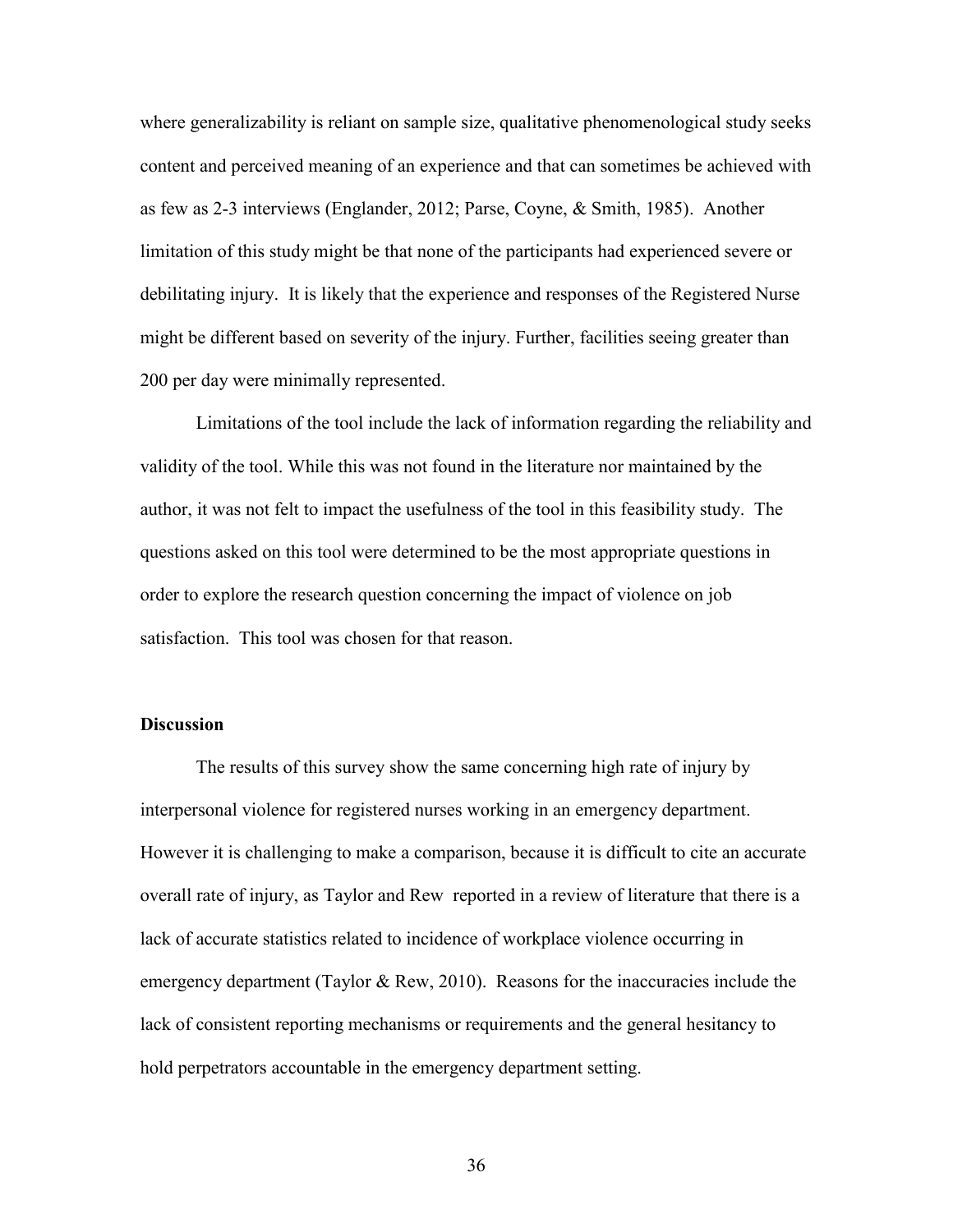Porter's Needs Satisfaction tool loosely mimics the pyramid of needs actualization found in Maslow's Hierarchy of Needs. As with Maslow's hierarchy, the most significant and important responses for the respondents in this pilot study were in the area of safety/security. The gap between actual state and desired state for the safety/security subscale was larger in the group that had not been injured by violence. A possible reason for this disparity may be that those who had previously been injured by violence either had personally developed enhanced safety procedures or had a facility response after the injury that increased their sense of safety/security. The next highest subscale overall for the desired state was in the subscale of self-actualization. Beyond safety and security, respondents desired work that offers opportunity for personal growth, self-fulfilling work and worthwhile accomplishment.

The qualitative interviews revealed a strong connection to colleagues in the emergency department, which may reflect the reliance on the team work when potentially rapid, life-saving work is required. The strong attraction to helping others was also evident in the survey question concerning the opportunity to help others. The sub-scale question concerning the opportunity to help was one of the highest scoring questions on the scale for both the injured and non-injured groups. The qualitative interviews also reflect the Emergency Nurses attraction to knowing what happened to the patient. The nature of episodic care in the emergency department generally lends itself to resolution during the episode. The respondents described resolution, not in terms of 'cure' but in terms of addressing the immediate care and disposition of the patient to home, hospitalization, or the morgue. The respondents expressed disappointment with the corporate response and two of the respondents expressed statements of blaming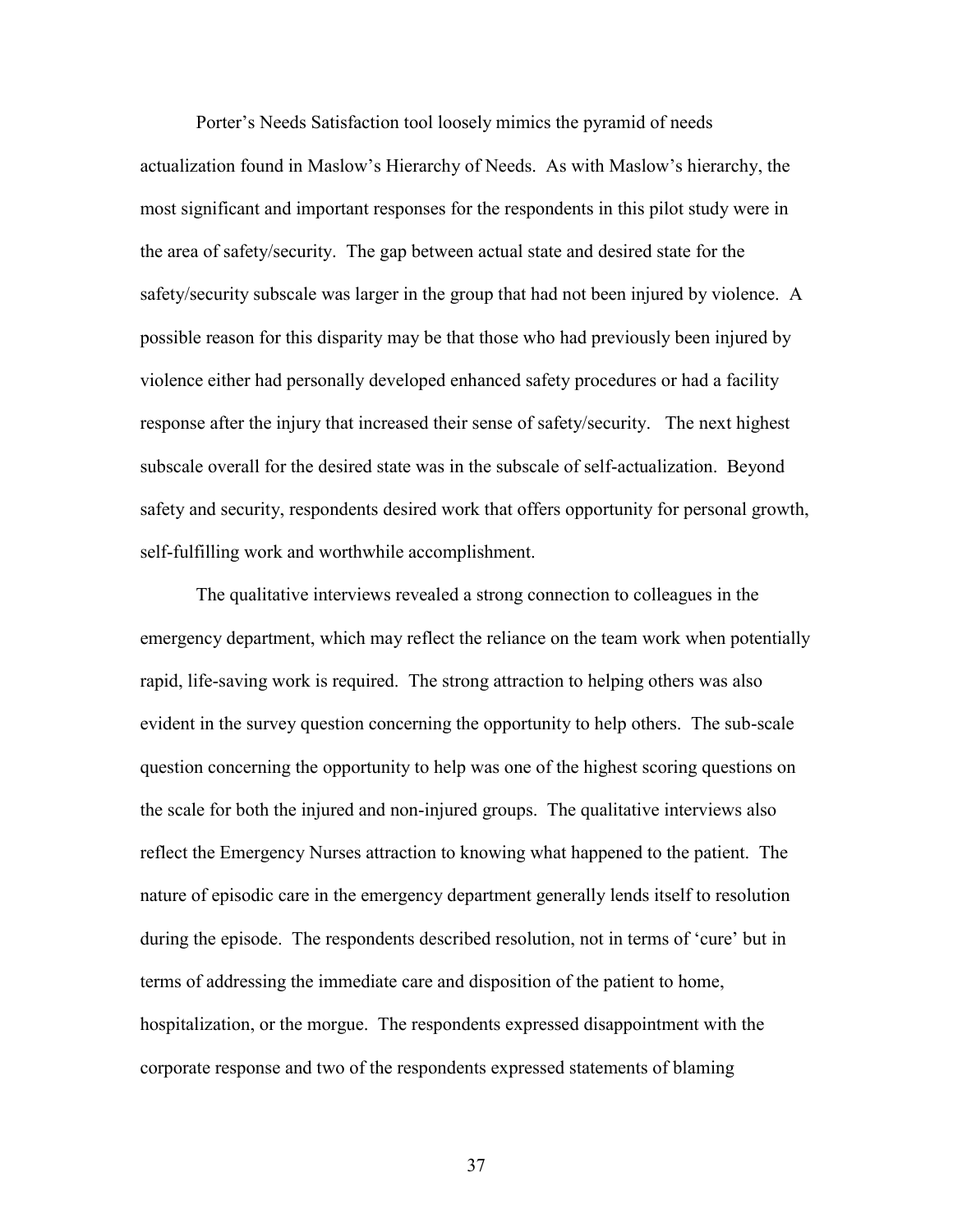themselves for actions. The self-actualization subscale addressed questions of worthwhile accomplishment, self-fulfillment and personal growth which both groups scored the desired state of these areas as 6.37 or higher on the 7 point scale. This high score seems to indicate that feeling valued and having opportunity for meaningful growth is important to the respondents, but may conflict with the reported lack of support by their corporate offices.

It is recommended that future study include comparisons for those Registered Nurses working in states where enhanced legislative efforts have been established that provide stronger penalties for violence in the emergency department or in Healthcare facilities in general. It would also be informative to include comparisons of Registered Nurses perceived gaps where violence prevention programs have been established in the emergency department.

Emergency department Registered Nurses are highly trained and may literally provide lifesaving intervention for patients. However they work in volatile situations where violence frequently occurs. Both components of this study reveal that nurses desire a safe secure worksite where they can achieve self-actualization as measured by personal growth, worthwhile accomplishments and self-fulfillment. The gaps noted between the current state and the desired state in the self-actualization subscale indicates an area of dissatisfaction for the ED nurses who completed the survey and for those who participated in interviews. Continued efforts to understand the impact of violence on the emergency department RN may encourage corporate and legislative intervention that will better protect the emergency department Registered Nurse.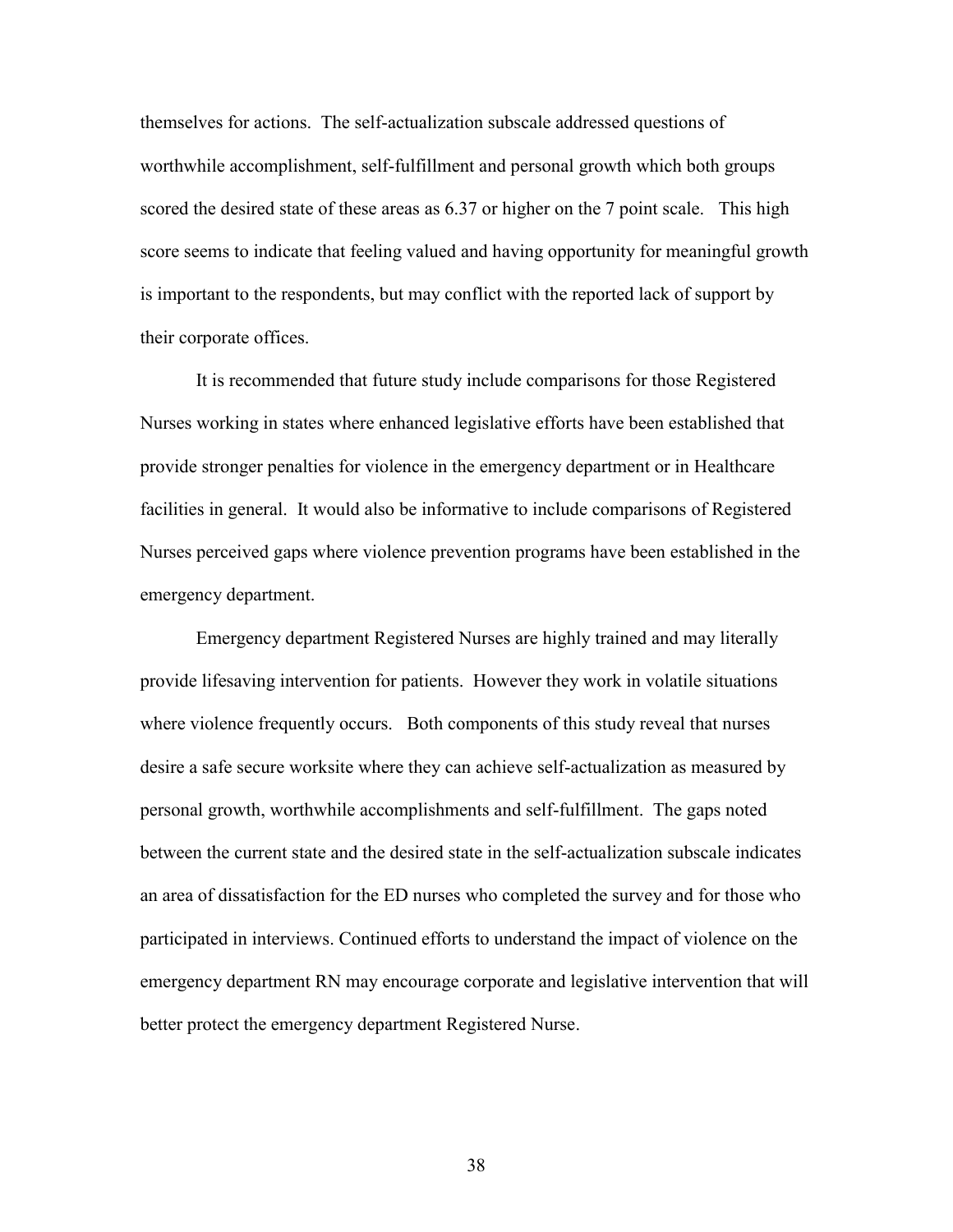# **Conclusions**

The outcomes of this feasibility study lead one to conclude that it is reasonable to conduct a larger study. Offering an incentive, as a way of increasing participation and using an electronic method of communication with the participants for the quantitative survey tool are among the lessons learned**.** For forensic nurses this study highlights the impact violence has on nursing colleagues in emergency departments, and provides insights that may be beneficial when responding to violent episodes or when supporting efforts aimed at reduction of violent episodes in the emergency department.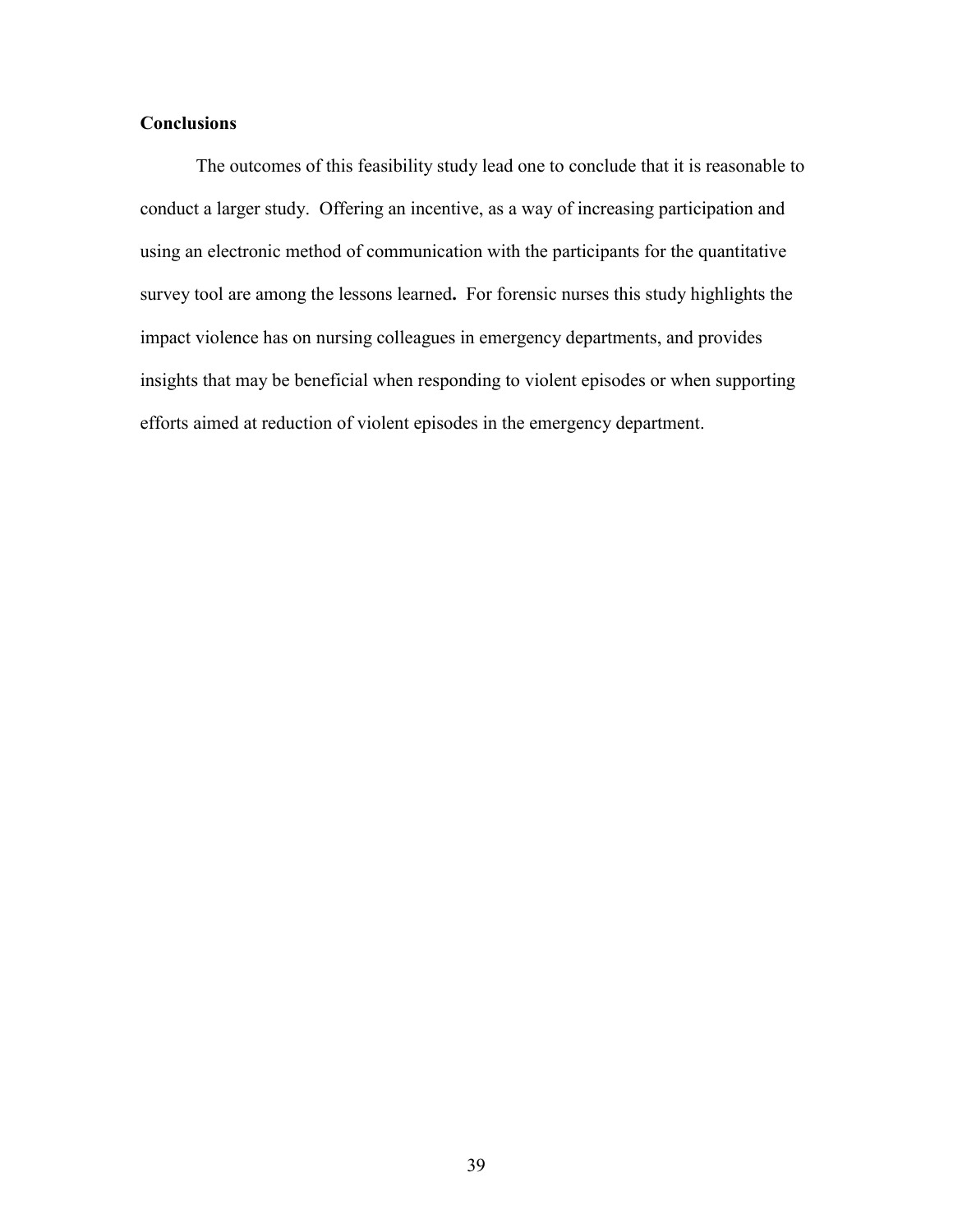# **Table 1** (JFN manuscript, published December 2016)

| Gender                            | Male                            | 8              | 20.5%            |
|-----------------------------------|---------------------------------|----------------|------------------|
|                                   | Female                          | 31             | 79.5%            |
|                                   |                                 |                |                  |
| Education                         | Associates Degree in Nursing    | 13             | 33 %             |
|                                   | Bachelors of Science in Nursing | 9              | $23\%$           |
|                                   | Bachelors in other field        | 3              | $7\frac{9}{6}$   |
|                                   | Diploma in Nursing              | 9              | $23\%$           |
|                                   | Masters in Nursing              | $\overline{2}$ | $5\%$            |
|                                   | Masters in another field        |                | 2.5%             |
|                                   | Doctorate in Nursing            | $\mathbf{1}$   | 2.5%             |
|                                   | Other                           | $\mathbf{1}$   | $2.5\%$          |
| Licensure                         | <b>Registered Nurse</b>         | 35             | 90 %             |
|                                   | <b>Advanced Practice Nurse</b>  | $\mathbf{1}$   | $2.5\%$          |
|                                   | Other                           | $\mathbf{1}$   | 2.5%             |
|                                   | Did not answer                  | $\overline{2}$ | $5\%$            |
| Experience as an Emergency        | Less than 10 years              | 14             | $36\%$           |
| <b>Department Nurse</b>           | Greater than 10 years           | 25             | 64 %             |
| Type of care provided by Facility | Acute care facility             | 32             | 82 %             |
|                                   | Adults only facility            | 6              | 15.4%            |
|                                   | Pediatric facility              | $\mathbf{1}$   | 2.5%             |
| Type of Facility                  | Community/not for profit        | 16             | 41 $\%$          |
|                                   | For Profit                      | 13             | $33\%$           |
|                                   | Government owned facility       | 4              | $10 \frac{9}{6}$ |
|                                   | Did not answer                  | 6              | $15\%$           |
| Location of Facility              | Rural setting                   | 17             | 43.5%            |
|                                   | Urban setting                   | 21             | 54 %             |
|                                   | Did not answer                  | 2              | $5\%$            |
|                                   |                                 |                |                  |
| Volume seen in Emergency          | Less than 50                    | 5              | 13 $%$           |
| Department per day                | 50-100                          | 13             | $33\%$           |
|                                   | 100-200                         | 15             | 38 %             |
|                                   | Greater than 200                | 3              | $8\%$            |
|                                   | Did not answer                  | 3              | $8\%$            |
|                                   |                                 |                |                  |

# *Demographic specifics of respondents and facilities (percentages are rounded)*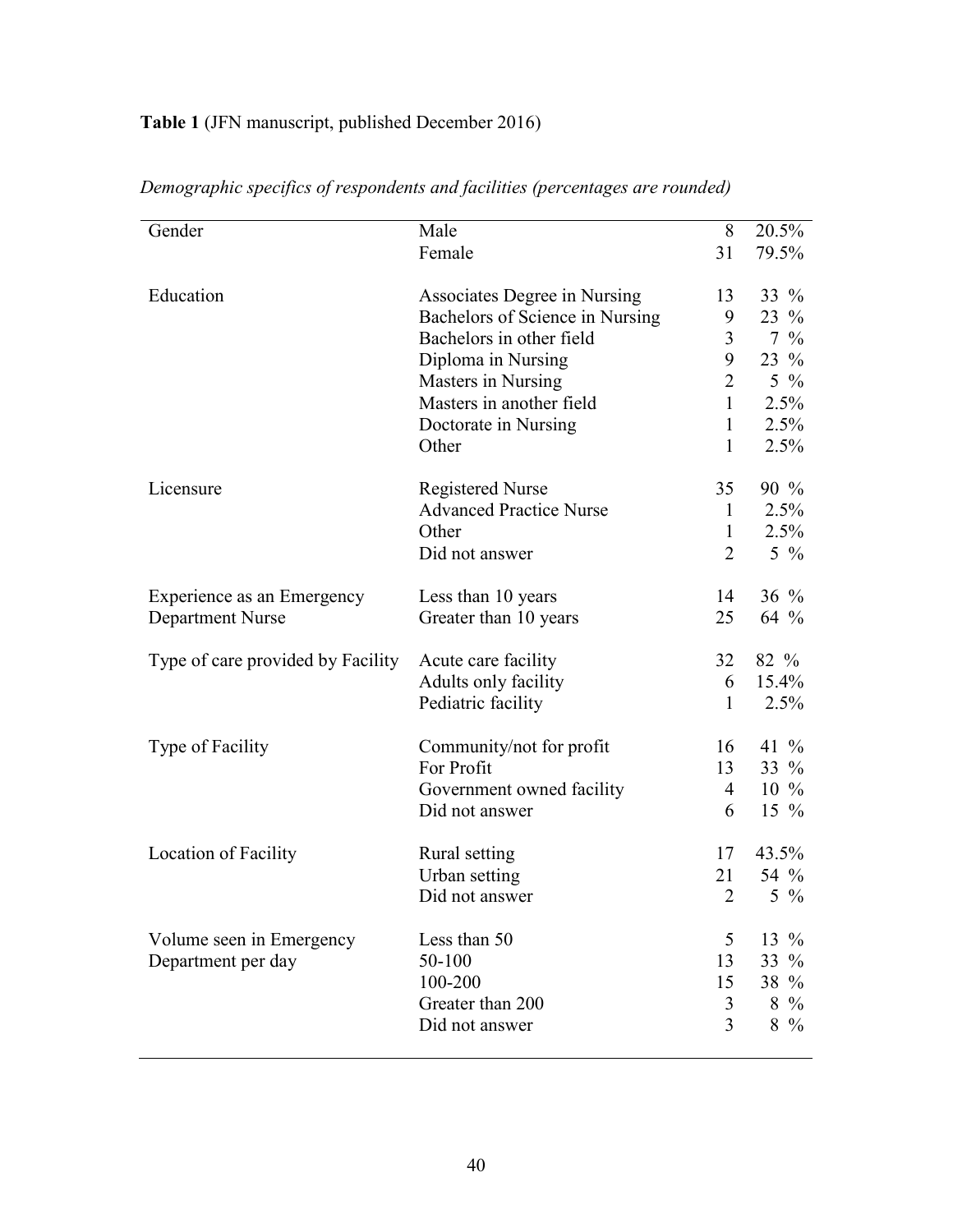# **Table 2** (JFN Manuscript published December 2016)

| Question                              | Injured |         |      | Not Injured |         |         |
|---------------------------------------|---------|---------|------|-------------|---------|---------|
|                                       | Current | Desired | Gap  | Current     | Desired | Gap     |
| Security                              | 4.36    | 6.57    | 2.21 | 3.84        | 6.68    | 2.84    |
| Safety                                | 4.14    | 6.71    | 2.57 | 4.06        | 6.67    | 2.61    |
| Opportunity to help                   | 6.29    | 6.67    | 0.38 | 6.45        | 6.60    | 0.15    |
| Opportunity to develop<br>friendships | 5.67    | 5.93    | 0.26 | 6.10        | 5.95    | $-0.15$ |
| Self esteem                           | 5.60    | 6.27    | 0.67 | 5.75        | 6.45    | 0.70    |
| Prestige inside the facility          | 4.27    | 5.67    | 1.4  | 4.85        | 5.65    | 0.80    |
| Prestige outside the facility         | 5.00    | 5.69    | 0.69 | 5.21        | 5.58    | 0.37    |
| Authority                             | 5.00    | 5.77    | 0.77 | 4.84        | 5.53    | 0.69    |
| Independent thought/action            | 5.08    | 6.08    | 1.00 | 5.58        | 6.32    | 0.74    |
| Goal setting                          | 5.23    | 5.92    | 0.69 | 4.53        | 6.21    | 1.68    |
| Methods/procedures                    | 4.87    | 6.20    | 1.33 | 4.70        | 6.05    | 1.35    |
| Personal growth                       | 5.00    | 6.53    | 1.53 | 5.32        | 6.45    | 1.13    |
| Self-fulfillment                      | 5.27    | 6.47    | 1.20 | 5.40        | 6.37    | 0.97    |
| Worthwhile accomplishment             | 5.24    | 6.64    | 1.35 | 6.68        | 6.58    | 0.90    |

# *Quantitative results and gap scores*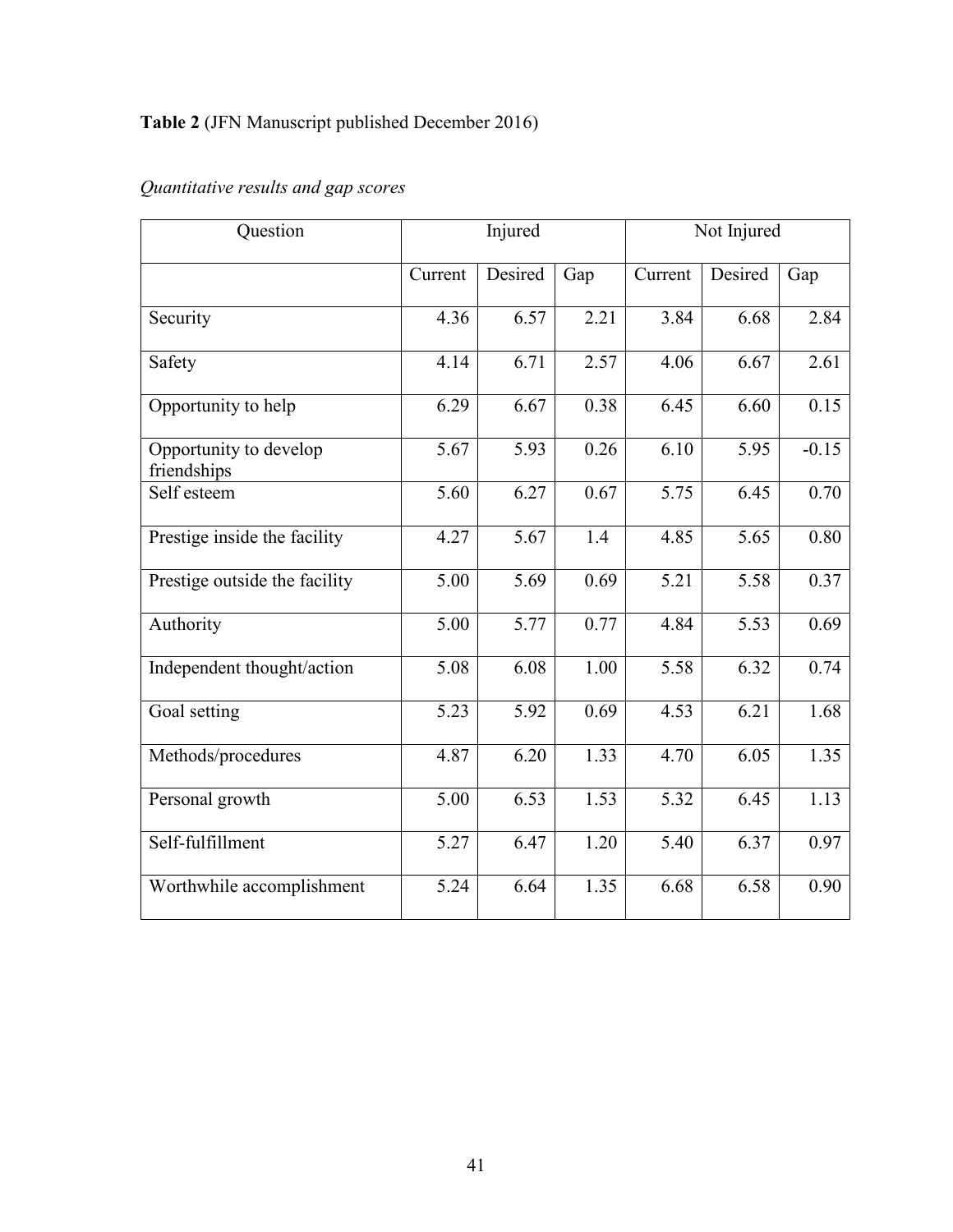**References** (JFN Manuscript published December 2016)

- Bureau of Labor Statistics. (2010). *Fatal occupational injuries resulting from transportation incidents and homicides by occupation.* Retrieved from http://www/bls.gov/iif/oshcfiol.htm#2012
- Centers for Disease Control and Prevention. (2013). *Occupational violence*. Retrieved from http://www.cdc.gov/niosh/topics/violence/default.html
- Dowling, M. (2007). From Husserl to Van Manen. A review of differenet phenomenological approaches. *International Journal of Nursing Studies, 44*(131).
- Englander, M. (2012). The interview: Data collection in descriptive phenomenological human scientific research. *Journal of Phenomenological Psychology, 43*, 13-35. doi:10.1163/156916212X632943
- Fade, S., & Swift, J. (2011). Qualitative research in nutrtion and dietetics: data analysis issues. . *Journal of Human Nutrition and Dietetics, 24*, 106-114.
- Gerberich, S., Church, T., McGovern, P., Hansen, H., Nachreiner, N., Geisser, M., . . . Watt, G. (2004). An epidemiological study of the magnitude and consequences of work related violence: the Minnesota Nurses' Study. *Occupational & Enviornmental Medicine Journal, 61*(6), 495-503. doi:10.1135/oem.2003.007294
- Gillespie, G., Gates, D., & Berry, P. (2013). Stressful incidents of physcial violence against emergency nurses. *Online Journal of Issues in Nursing, 18*(1).
- Institute for Emergency Nursing Research. (2011). *Emergency Department surveillance study*. Retrieved from Des Plaines, IL: www.ena.org/IENR
- Munhall, P., & Chenail, R. (2008). Qualitative research proposals and reports: A guide. 3rd. Sudbury, Massachusetts: Jones and Bartlett Publishers.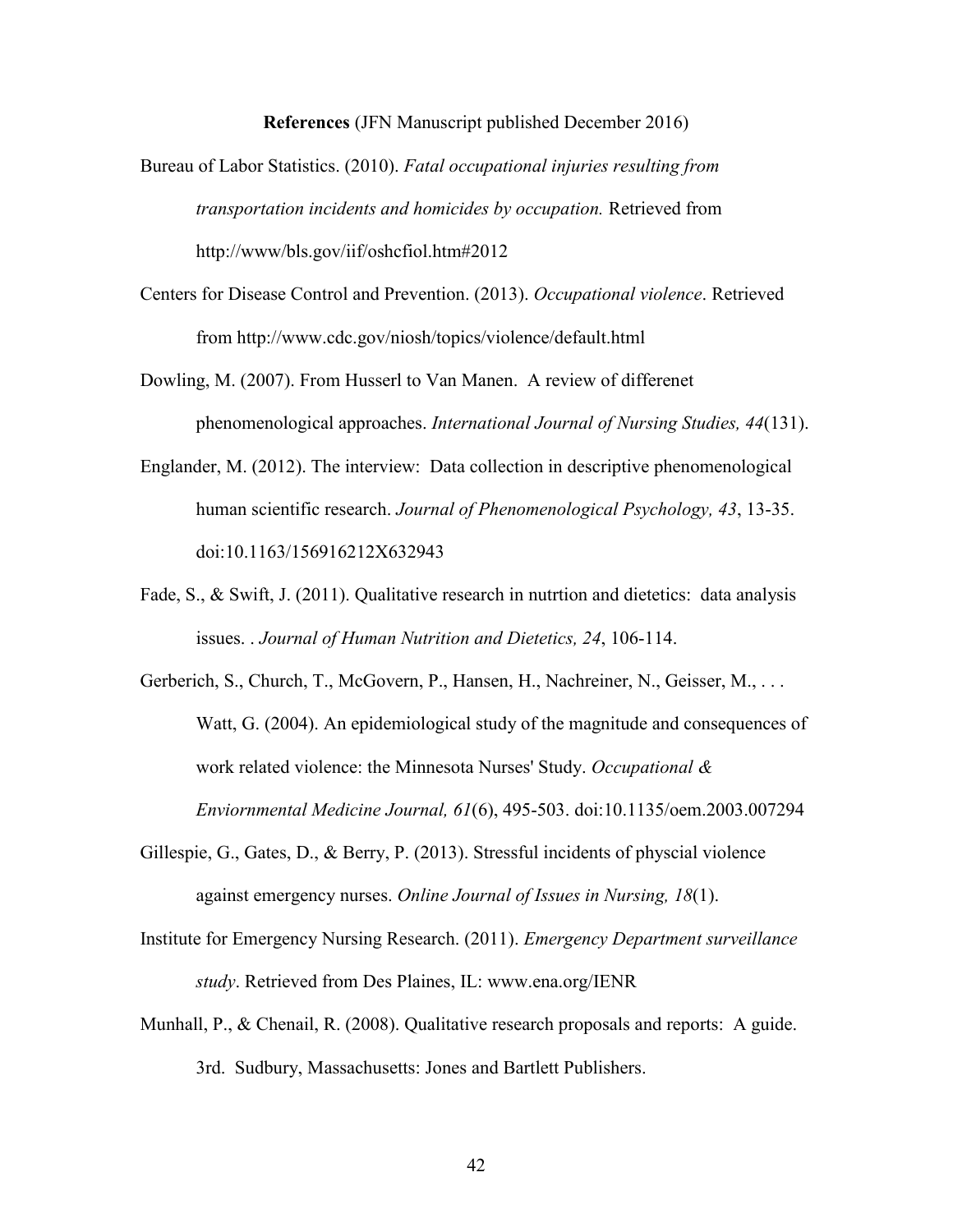- National Crime Victim Resource. (2014). *Workplace violence*. Retrieved from http://www.victimsofcrime.org/workplace.violence.statics.2014.pdf
- Occupational Safety and Health Administration. (2015). *Guidelines for preventing workplace violence for heatlhcare and social service workers* (OSHA 3148-04R 2015). Retrieved from https://www.osha.gov/Publications/osha3148.pdf
- Parse, R., Coyne, A., & Smith, M. (1985). *Nursing research: Qualitative methods*. New York City, NY; McGraw Hill Publishers.
- Porter, L., & Mitchell, V. (1961). A study of perceived need satisfactions in bottom and middle-management jobs. *Journal of Applied Psychology, 45*(1), 1-10.
- Porter, L., & Mitchell, V. (1966). Comparative study of need satisfations in military and business hierarchies. *Journal of Applied Psychology, 51*(2), 139-144.
- Rank, J. (2015). Phenomenology: Edmund Husserl Consciousness, philosophy, objects and nature. Retrieved from http://science.jrank.org/pages/10639/Phenomenolgy-Edmund-Husserl.html
- Sawicki, M. (n.d.). Edmund Husserl. *The Internet Encyclopedia of Philosophy*. ISSN2161-0002. Retrieved from https://www.iep.utm.edu
- Smith, D. (2013). Phenomenology. In E.N. Zalta (Ed.) *The Standford encyclopedia of Philosophy*. Retrieved from http://plato.standford.edu/entries/phenomenology/
- Taylor, J., & Rew, L. (2010). A systematic review of the literature: workplace violence in the emergency department. *Journal of Clinical Nursing, 20*, 1072-1085.
- U.S. Department of Labor. (2015). *Guidelines for preventing workplace violence for health care and social service workers.* Retrieved from http://www.osha.gov/Publications/osha3148.pdf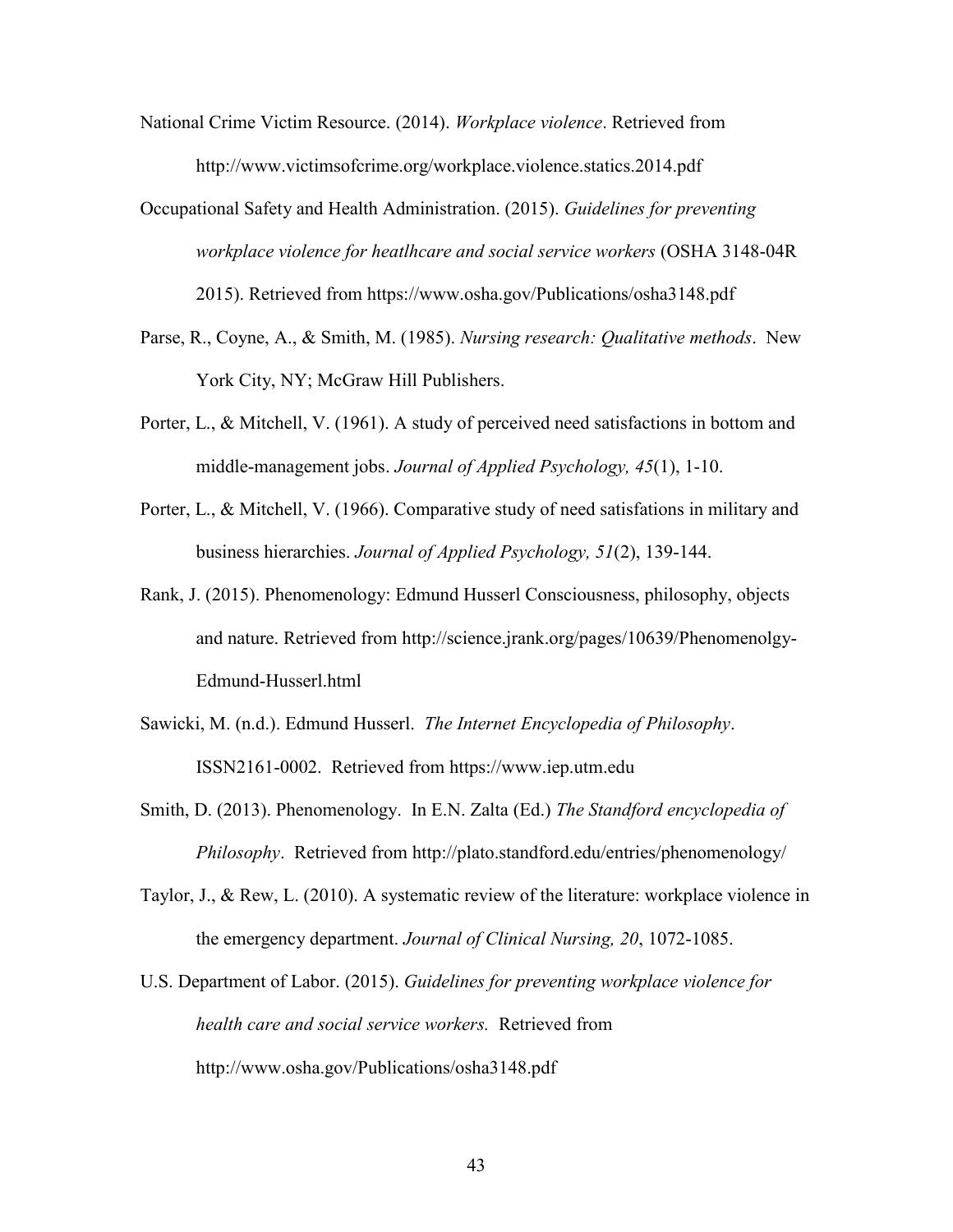World Health Organization. (2002). Framework guidelines for addressing workplace violence in the health sector. Geneva, Switzerland: International Labour Office..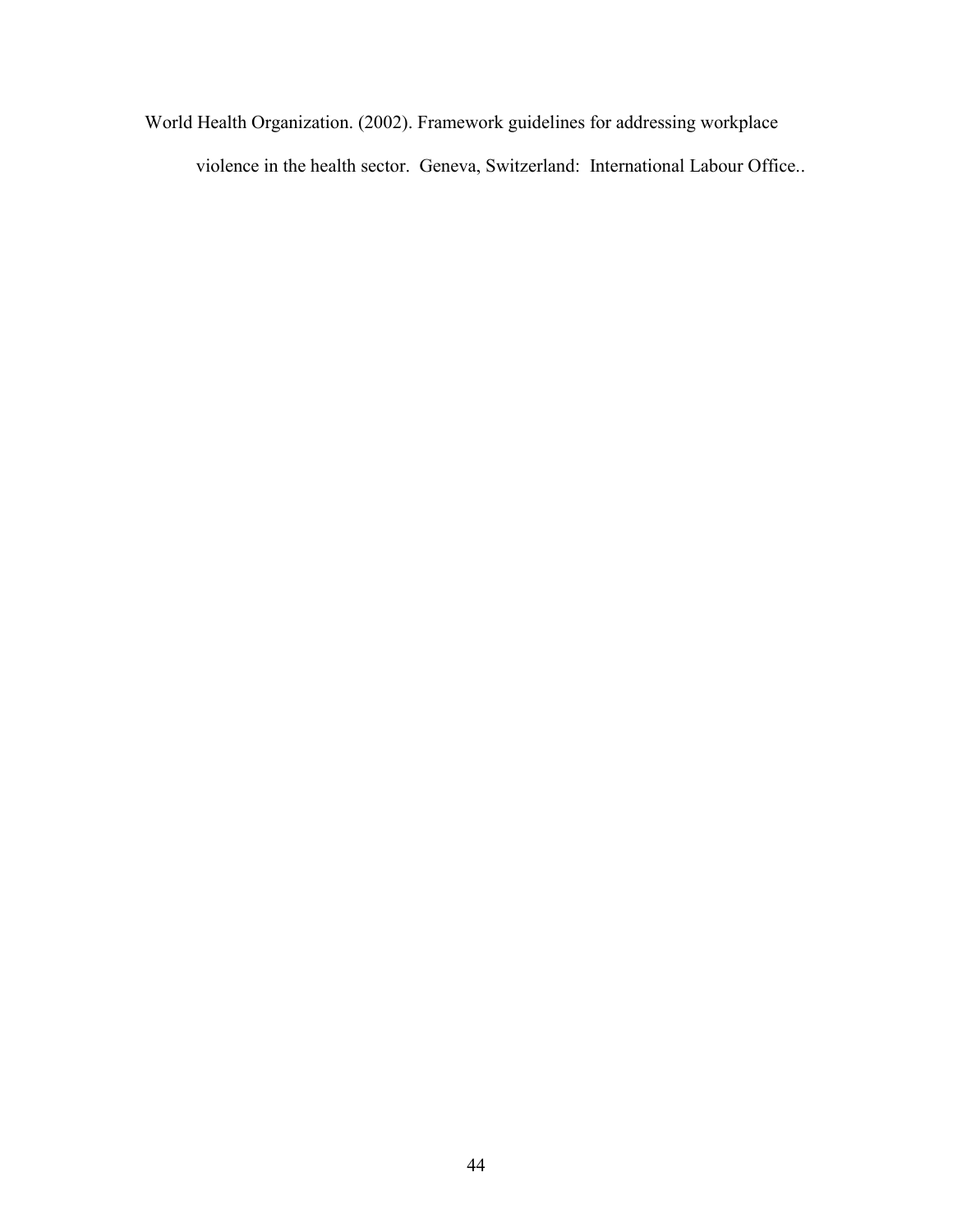#### **Attachment B** (Manuscript pending submission)

The experiences of emergency department registered nurses injured by violence while on duty: A mixed method study

#### **Introduction**

Researchers cite the alarming incidence of workplace violence directed toward healthcare workers (Centers for Disease Control and Prevention, 2013; GAO, 2016; Gerberich et al., 2004; U.S. Department of Labor, 2016b). Healthcare professionals working in emergency departments (ED) are at increased risk for violence, in part due to factors associated with the patient and/or the environment. Factors include the presence of drugs, supplies and money at hospitals, public environments, long waits, delays in effective pain management, and delays appropriately placing patients with mental illness. Isolated environments and limited staff who may lack training in techniques to prevent violence add to the risk of injury (Emergency Nurses Assocation, 2014; Gillespie, Gates, et al., 2013).

Despite efforts over the past years to reduce workplace violence in healthcare facilities, the incidence of violence has not lessened substantially (GAO, 2016). In March, 2016, the Government Accountability Office (GAO) released a report prepared by Congressional request. The GAO found that workers at in-patient healthcare facilities experienced workplace violence that resulted in lost time from work at a rate five times higher than workers in other settings. Using data from three federal datasets; Department of Labor (DOL), Occupational Safety and Health Administration (OSHA) and National Institute for Occupational Safety and Health (NIOSH), GAO points out that OSHA provided guidelines for prevention of workplace violence and specific guidelines for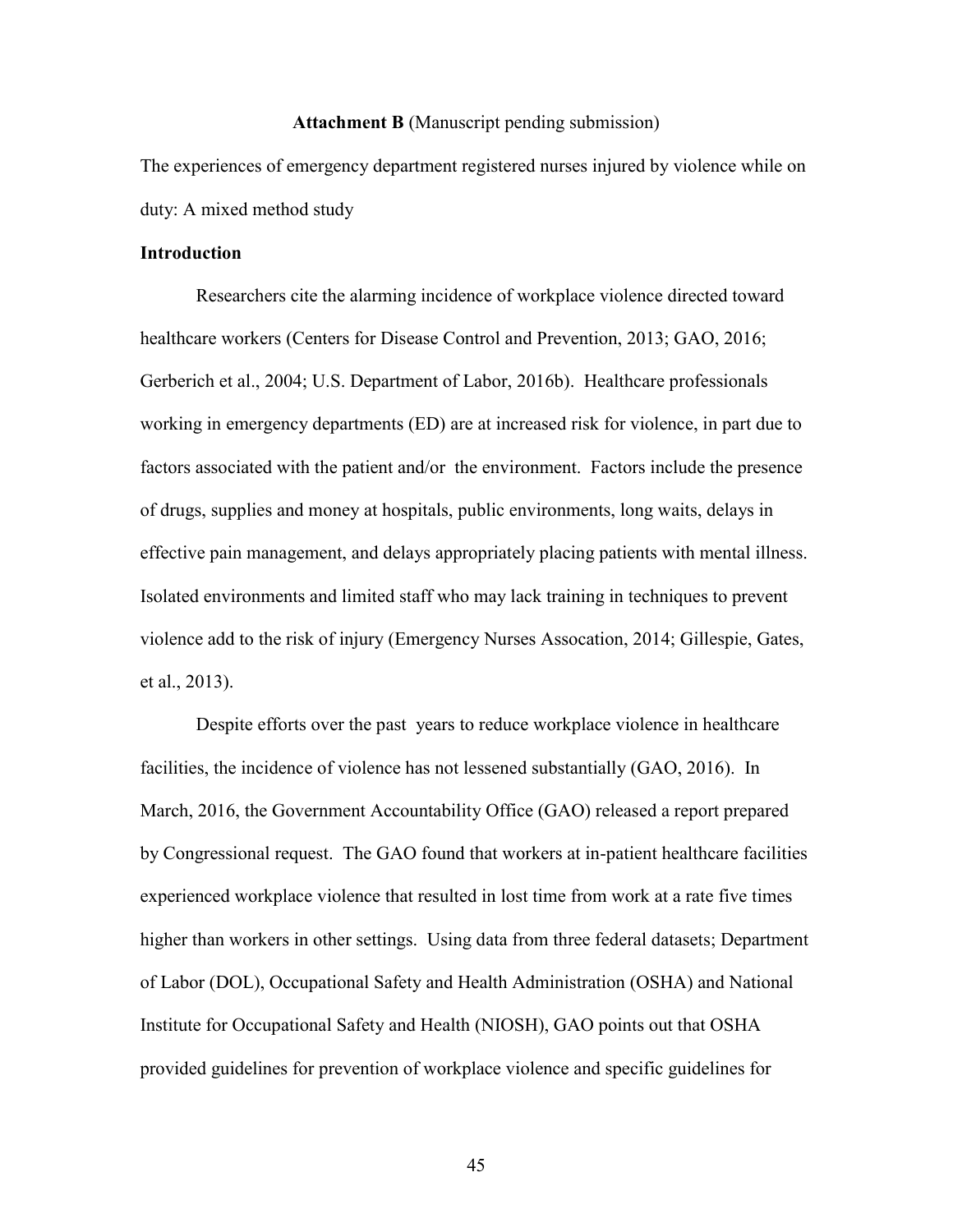health care settings. Facilities are not required to implement these guidelines even though the Occupational Safety and Health Act states all workers should be free from hazards that may lead to death or physical harm (OSHA, 2004). There are no federal laws that mandate hospitals institute workplace violence programs (Campbell, 2016; GAO, 2016). There are state legislative efforts to strengthen penalties for violence against healthcare workers and to require prevention programs, however these are not well implemented, nor enforced (GAO, 2016; OSHA, 2004).

The full extent of the problem is not known due to underreporting and lack of standardization of reporting. However, it is evident that the risk of violence towards nurses in EDs is high. The World Health Organization's (2002) "Workplace Violence in the Health Sector", Emergency Nurses Association's Emergency Department Violence Surveillance Study and more recent GAO report on Workplace Safety and Health all identify risk of violence towards nurses and specifically those in the ED (GAO, 2016; Institute for Emergency Nursing Research, 2011; World Health Organization, 2002).

Exposure to violence can have significant effects, including physical, psychological and emotional injury. Among these injuries are burnout, depression, fear, posttraumatic stress disorder, decreased job satisfaction, and reduced ability to perform job duties (Gillespie, Bresler, et al., 2013). Some nurses exposed to violence reported they considered leaving the nursing profession (Campbell, 2016; Wright-Brown, Sekula, Gillespie, & Zoucha, 2016). Although reports exist concerning the physical and mental impacts of violence on the RN, little is published about the impact violence has on job satisfaction or on the descriptive experience of the nurse who experienced the violent injury. The study described in this article builds on the work done by the author in a pilot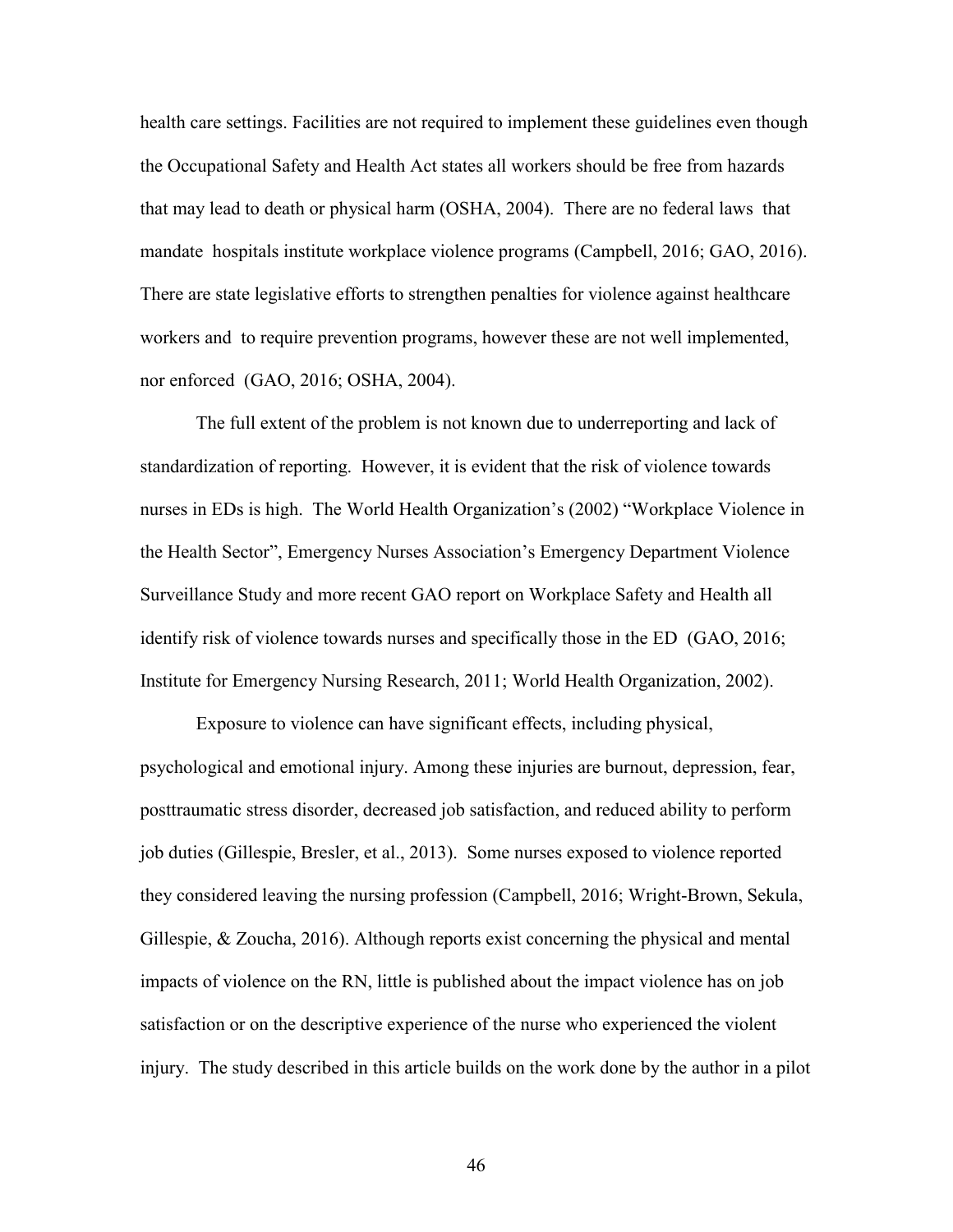study reported in 2016 (Wright-Brown et al., 2016). The intent of this study is to further explore the impact violence has on job satisfaction of registered nurses working in EDs and to explore the intent to stay in the ED setting. Additionally, the study describes experiences of RNs injured by interpersonal workplace violence while working in an ED.

#### **Methods**

This mixed method study was completed using a convergent parallel design. Quantitative and qualitative strands were administered concurrently. The quantitative strand was administered as an online survey via Survey Monkey to measure ED registered nurses' responses to demographic and job satisfaction questions. An introductory email with the survey link was sent to contacts at EDs and professional organizations. Additional permission was obtained to have the survey recognized through the Emergency Nurses Association. The introductory email encouraged respondents to forward the link to others as appropriate thus obtaining a snowball sample.

The quantitative strand utilized a job satisfaction scale based on Porters Needs Satisfaction Scale (Porter & Mitchell, 1961). Respondents were asked if they had been injured by interpersonal violence while on duty in an ED, who committed the violence, and if in the nurses' opinion, the injury was intentional. Respondents who indicated they had been injured by violence also were asked if they would be willing to participate in a qualitative interview regarding their experience. If willing, they were asked to provide a contact telephone number or email. Respondents were provided with the researcher's contact information. Of the 141 responses to the survey, 73 (51.8%) indicated they had been injured by violence while working in an ED. Forty-eight (34%)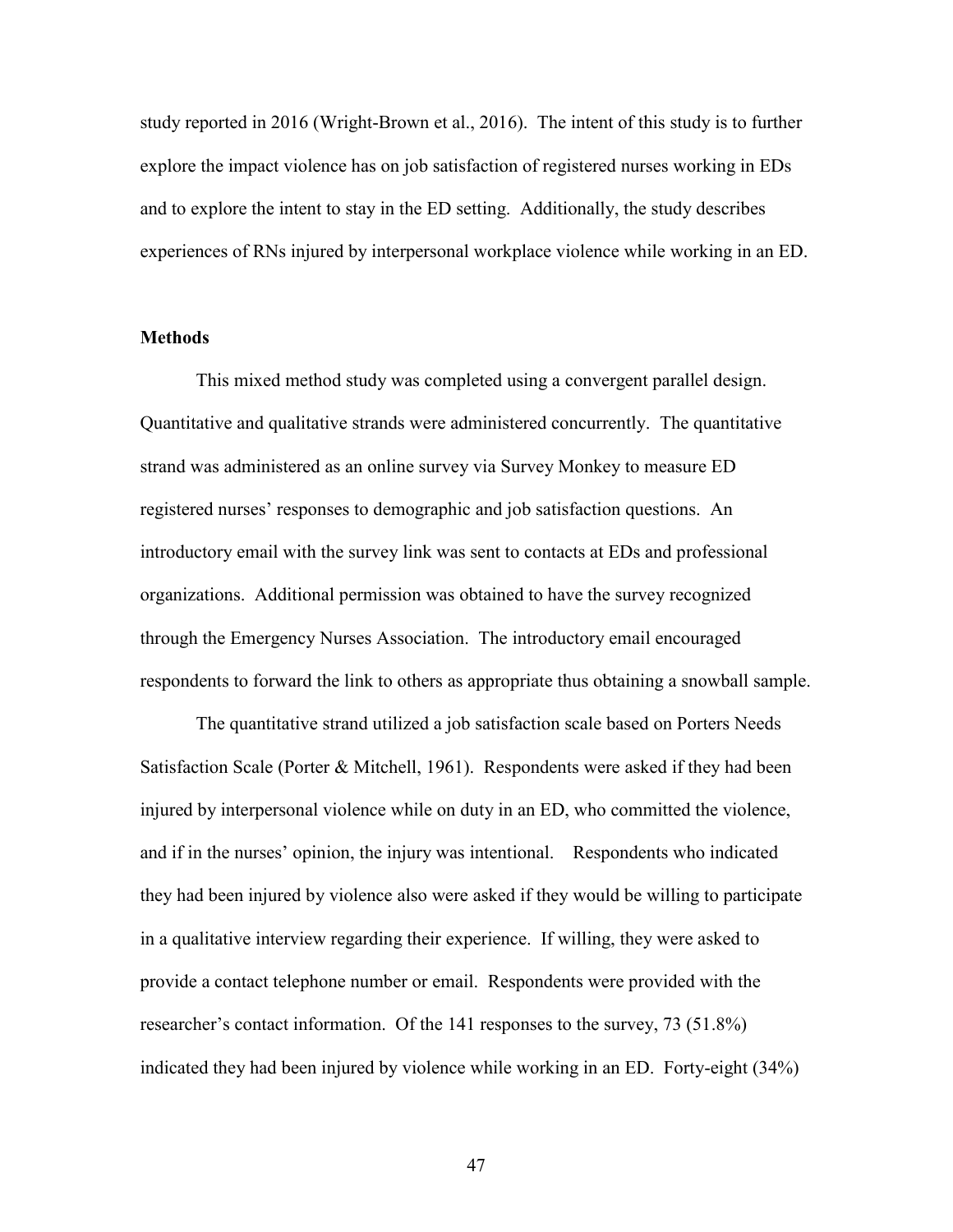indicated they were willing to participate in an interview, however only 25 included contact information or contacted the researcher. An individual email was sent to those who provided their contact information thanking them for their potential participation and asking to arrange an interview time. Three RNs responded to initial contact and interview times were scheduled. For those who did not respond to the initial email, a second email was sent which resulted in three additional interviews. For those who did not respond to the first two emails, a third email was sent. Three respondents had included a phone number and contacts were attempted for those by phone. Interviews were held as soon as possible after contact. Efforts to contact potential participants were stopped when saturation of data had been achieved.

The qualitative strand of the study was guided by the phenomenological approach of Edmund Husserl. The experience in question was explored as a singular event and the effect on the RN is treated as a conscious result (Smith, 2013). Husserl wrote of the idea of the "lived experience" and its impact on perception of the world while noting that researchers must assume a *phenomenological attitude*; researchers "bracket" their everyday knowledge to take a fresh look at the data (Rank, 2015; Smith, 2013). The purpose of qualitative interviews in this study was to explore the impact of an act of violence on the life and career of the RN who experienced it.

Twelve RNs were interviewed during the qualitative phase of the study (three from the original pilot). Interviews were conducted in person or by phone, recorded, and transcribed after the call. Respondents were asked about the ED where the injury occurred and about the experience. The questions were open-ended and intended to continue gathering data about the incident and the affect the violence had personally and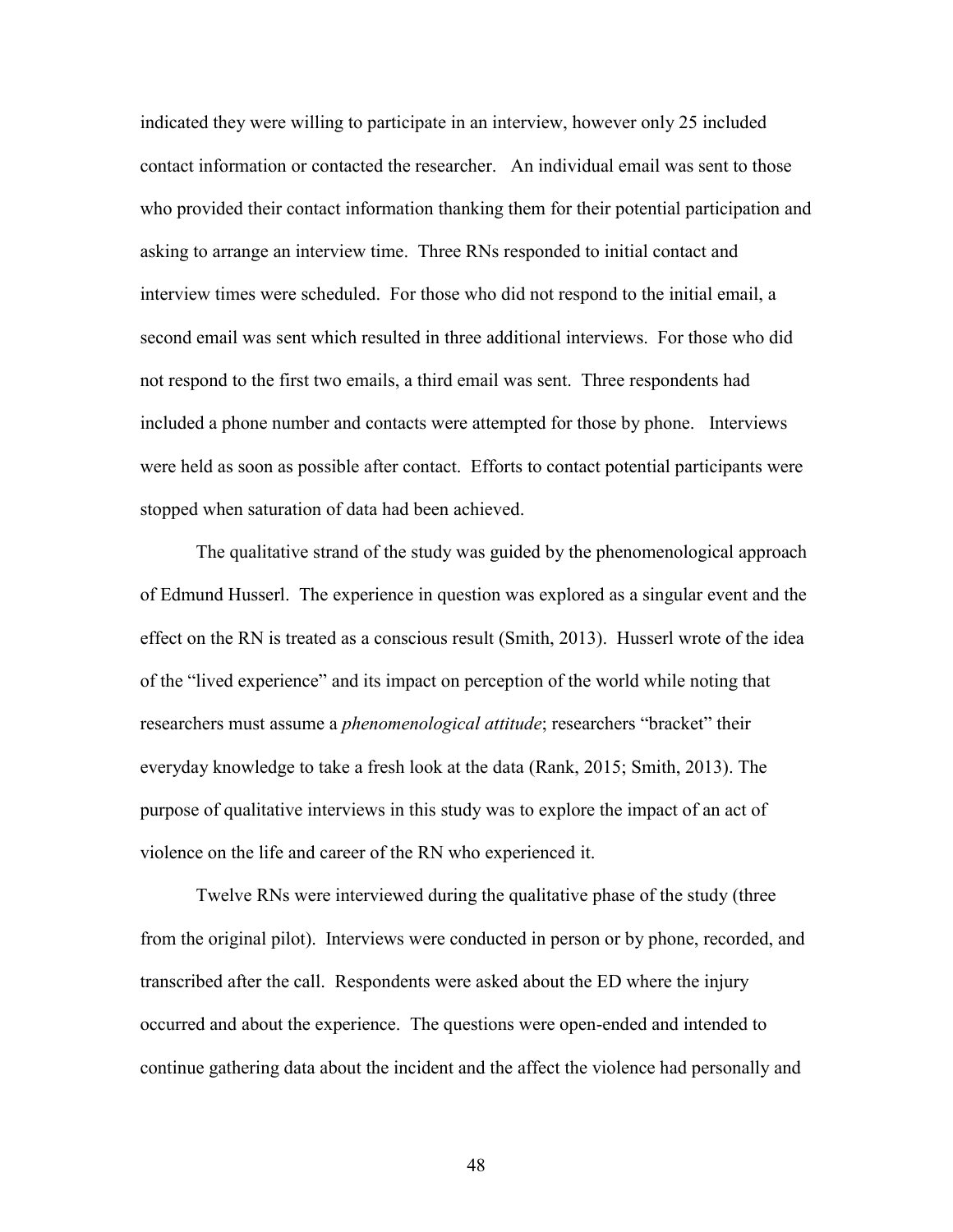professionally on the RN. Questions used included: (a) Can you tell me more about the incident? (b) What else can you remember? (c) What happened next? and (d) Please tell me more about that. The questions continued until no further new information was obtained.

### **Human Subjects Protections**

Study approval was granted by Duquesne University Institutional Review Board. Consent for the quantitative phase was implied by completion of survey tool and consent was obtained either in written form or recorded verbally for the qualitative interview.

#### **Sample**

The sample for the quantitative phase included 141 RNs who work or had previously worked in an ED and voluntarily completed the survey. Seventy-three (51.8%) of the respondents had been injured by violence while working in an ED. The majority (n=67) indicated that the injury was caused by a patient. Three stated family or friends of a patient caused their injury, two were injured by co-workers, and one by someone trying to hurt the patient. A summary of the demographic responses about the nurse are presented in table 3. Demographic responses about the type of facility are presented in table 4.

Eligibility for the qualitative interview was limited to RNs injured by violence while working in ED and who consented to be interviewed. A total of 12 qualitative interviews were analyzed (nine from the current (larger) study and 3 from the pilot study). Ten participants were female and 2 were male. One respondent was retired and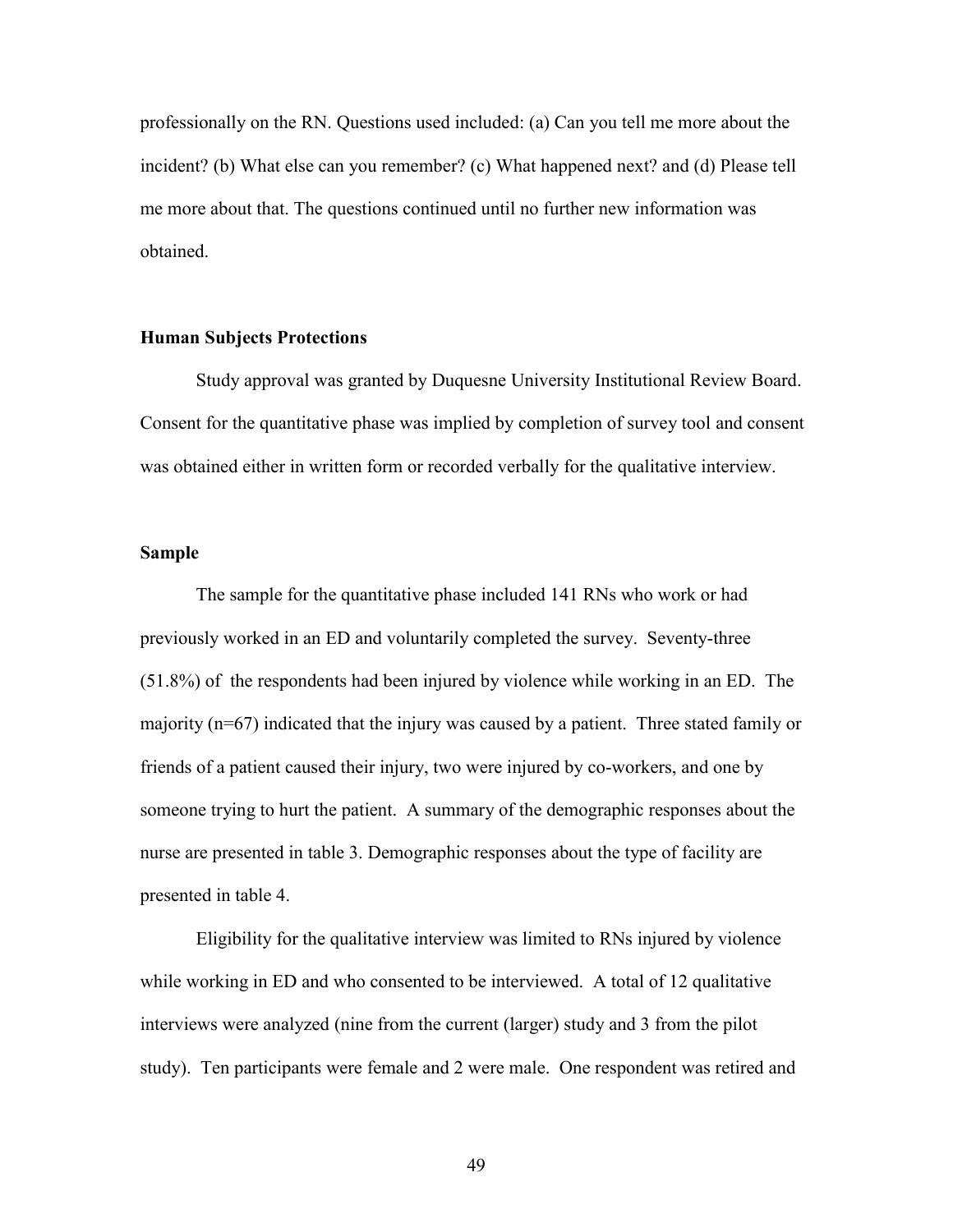one was currently working in an administrative role. The remainder were employed in EDs. While specific questions were not asked about years of experience during the qualitative interview, nine respondents referred to the duration of their ED careers. The range of experience as ED nurse was 15-40 years. All had been injured by violence at least once (three mentioned multiple occurences) while working in an ED. Two participants mentioned additional situations where they were present in the ED when a perpetrator entered with a gun. In both cases the gun was fired, but without injury to staff (table 5).

# **Instruments**

Instruments used included demographic questions, job satisfaction questionnaire, and question about respondents' intent to remain in ED as a practice setting. The job satisfaction tool is based on Porter's Need Satisfaction Scale (Porter & Mitchell, 1961). The Porter scale was modified to replace words such as "management position" with "your position". This modification was needed to clarify the tool was being used with nurses not in positions described as "management". Porter's Need Satisfaction Scale was chosen because it reflects needs from the respondents perspective that are hierarchical starting with security/safety and includes attributes ending with self-actualization (Porter & Mitchell, 1966). The instrument asks three questions for each characteristic utilizing a Likert scale to rate responses. The questions are: 1. How much of the characteristic is there now connected to your position? 2. How much of the characteristic do you think should be connected with your position? 3. How important is this characteristic to you? This allows the nurse to indicate how much of a characteristic is currently present and to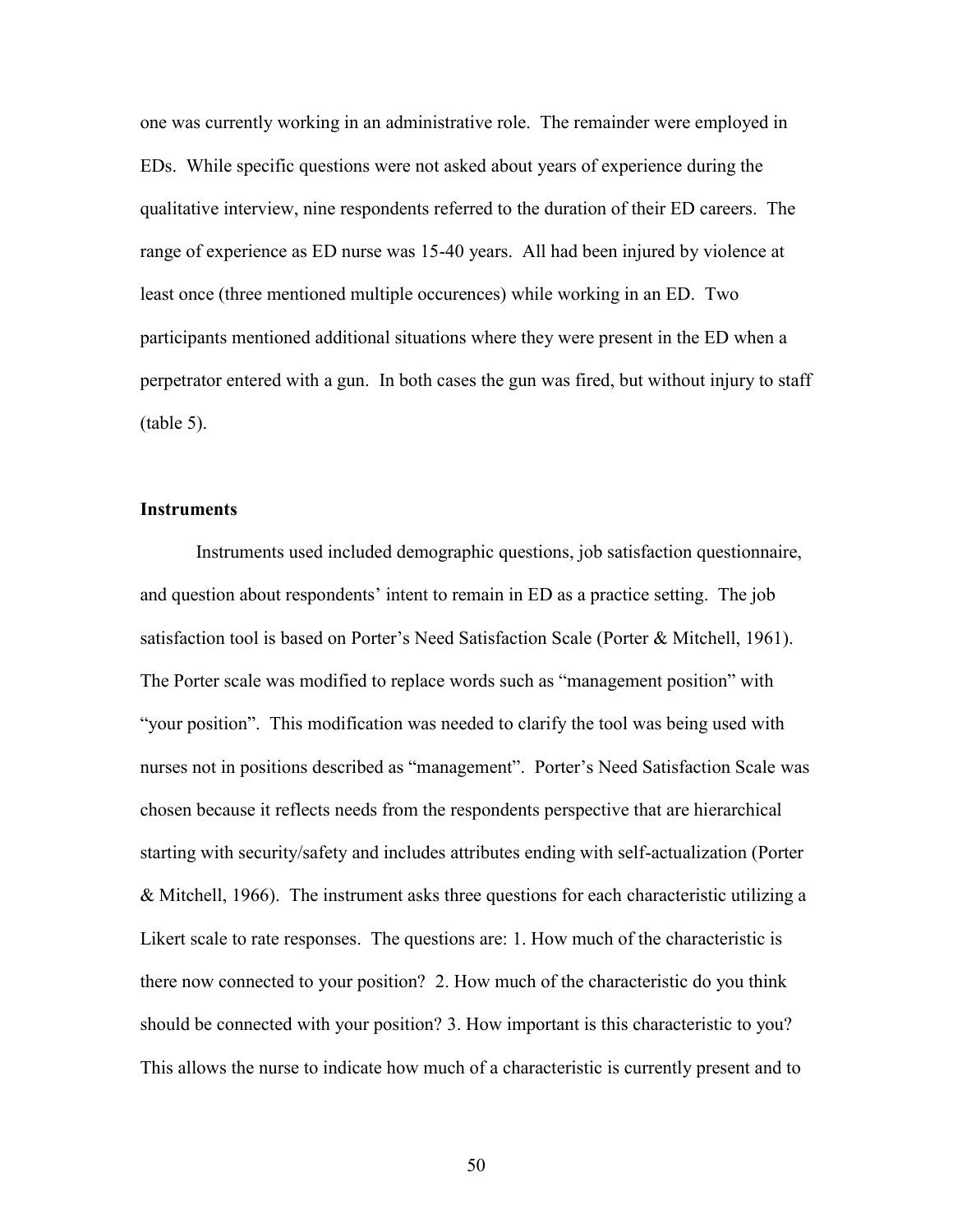consciously evaluate how important that characteristic is to them. Porter and Mitchell described the determining degrees of dissatisfaction through calculation of the difference between the amount of characteristic now and how much the respondent thinks should be connected to their position (Porter & Mitchell, 1966). The differences between these two scores indicate degree of satisfaction or dissatisfaction, also referred to as 'gap' score (Porter & Mitchell, 1961, 1966). The larger the difference between present state and desired state, the larger the degree of dissatisfaction or gap.

There are five categories assessed: security, social needs, esteem, autonomy, and self-actualization (Porter & Mitchell, 1961). The security questions include assessment of security and safety. Social needs are addressed through questions about opportunity to help others and develop close friendships. Esteem needs and self-actualization scales include three subscales. Esteem needs are evaluated through questions about feelings of self-esteem and two scales regarding prestige associated with the position. The selfactualization subscale addresses personal growth, self-fulfillment, and worthwhile accomplishments. Four attributes are included in the autonomy subscale; authority, independent thought/action, opportunity to participate in goal setting, and determination of methods and procedure (Porter & Mitchell, 1961).

The Porter tool was chosen because of interest in the hierarchy of need satisfaction and this tool most closely accomplished that intent. Although validity and reliability had not previously been reported for this tool, after careful review of tools to measure a hierarchy of job satisfaction, this tool was determined to have face validity and most closely evaluated variables of interest. Assessment of reliability showed a Cronbach's alpha at .887 for the 42 items that included three questions for all 14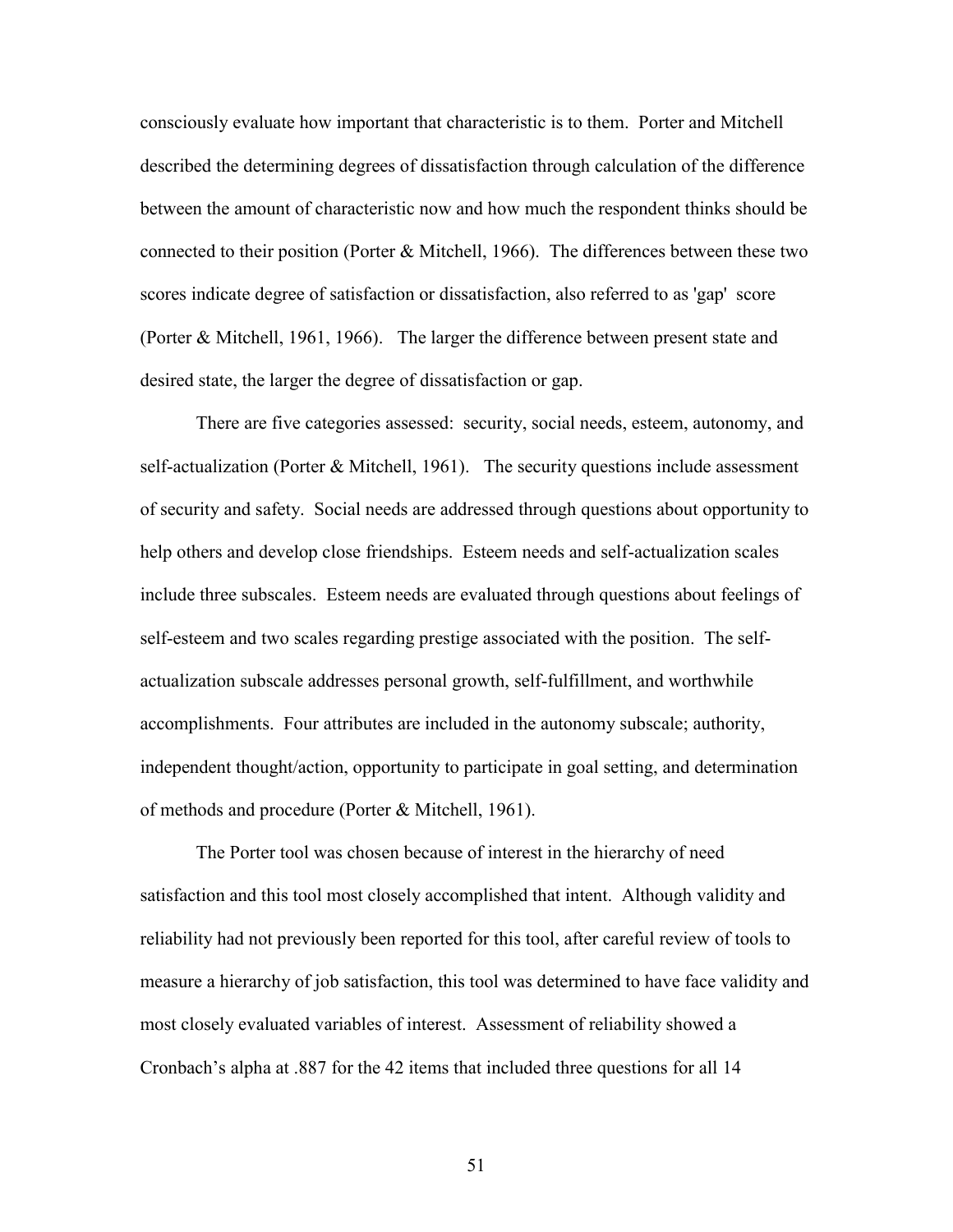characteristics. For this study the degree of dissatisfaction was calculated based on the difference between the current state and the desired state. Therefore, a reliability assessment of the two questions utilized to reach the gap or degree of dissatisfaction revealed a Cronbach's alpha of .884 for the 28 items.

# **Analysis**

IBM SPSS Statistics, version 24 was utilized for data analysis. Frequencies and percentages were calculated for demographic and survey questions. Degree of dissatisfaction was calculated by determining difference between how much of an attribute existed currently and how much a participant thought should exist. Degree of dissatisfaction is represented by gap number, the difference between current state and desired state. Comparisons of gap scores included those who had been injured by violence and those who had not.

Qualitative interviews were recorded and transcribed verbatim. Utilizing the method guided by the work of Edmund Husserl and described by Amadeo Gorgio an initial read through was done of each transcript. During subsequent readings, words and phrases were highlighted, underlined or marked to identify meaning units. These units then were analyzed across transcripts to identify common concepts. The concepts were used to reveal themes. SPSS was used to organize lists to assist in identifying concepts and themes (Fade & Swift, 2011; Giorgi, 2006). Analyses of data continued until no new themes were identified and data saturation occurred. The concepts and themes were further analyzed with consideration of subscales in Porter's Need Satisfaction Survey to identify congruent data within the two strands of the study. Regular consultation and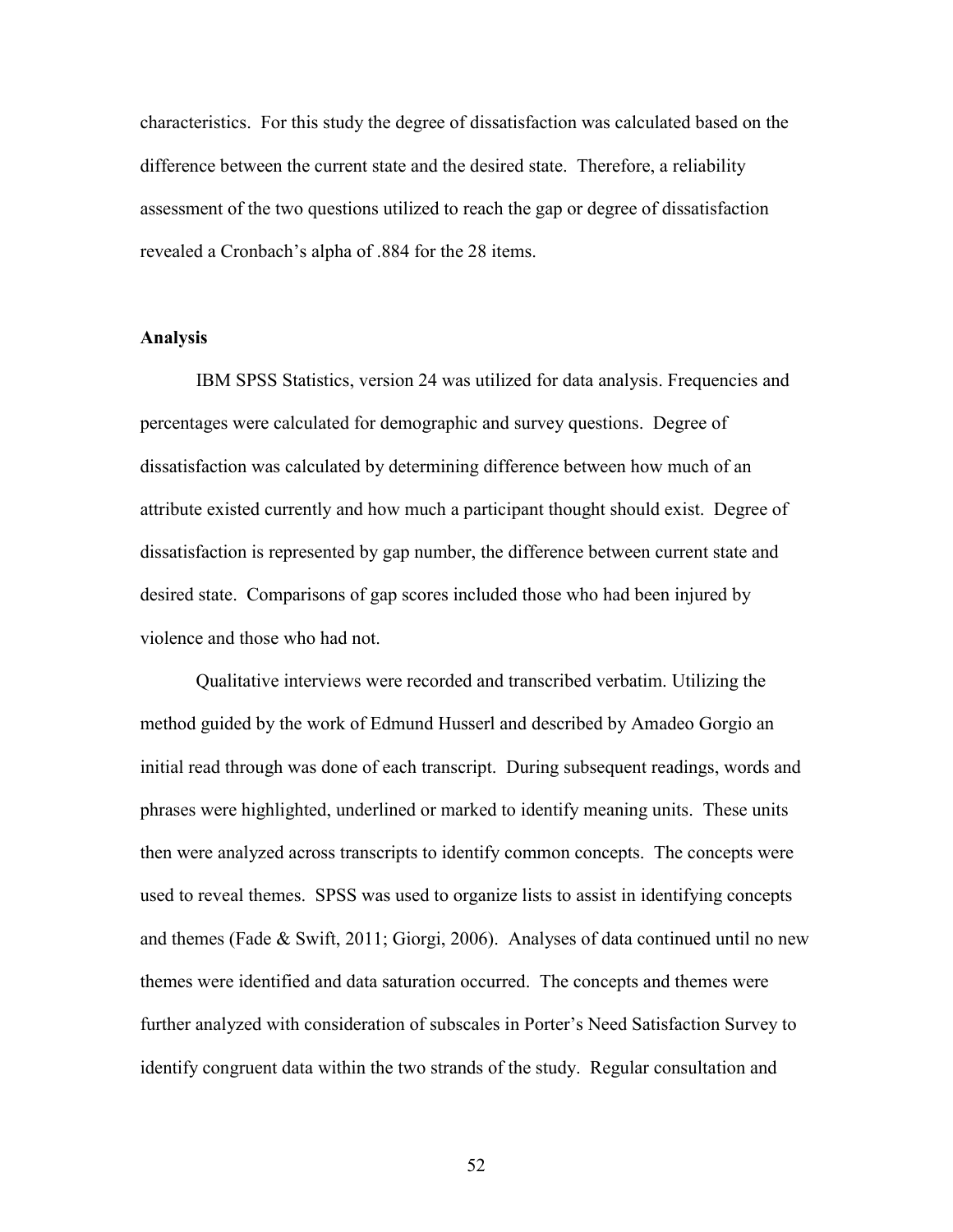review of each step were provided among the authors. Rigor of the qualitative analysis was addressed through review, discussion, and cross-validation with a second author in the study creating investigator triangulation.

### **Results**

The survey asked respondents to score current state of an attribute or characteristic on a 1-7 Likert scale. The lowest scores for current state were in security, safety, and prestige inside the organization. Prestige inside the organization for the group who was injured by violence was the lowest overall score (3.74). The degrees of difference/gap score was calculated for each question. The gap scores of those who reported injury by violence were compared to scores of those who reported they had not been injured. The higher the score, the greater the dissatisfaction with the current state of that attribute. The largest degrees of dissatisfaction were in security and safety. This was true for both injured group and those who were not injured. The gaps ranged between 2.48 and 2.60 for these attributes. Conversely the smallest gap (0.23) between current state and desired state was found for the injured group in the opportunity to develop friendships (Table 6).

There were 18 concepts identified during the qualitative analysis: helping coworkers, helping others, co-workers as family, nothing is going to change, high risk area, violence worsening, surprise/disbelief as first reaction, police failed to act, legislation failure, administration failed to act, avoid media/bad publicity, failure to report, accepted as unsafe, nature of ED care, protect others, gut reaction, satisfaction knowing clinical outcomes, and no consequences for perpetrator. The concepts revealed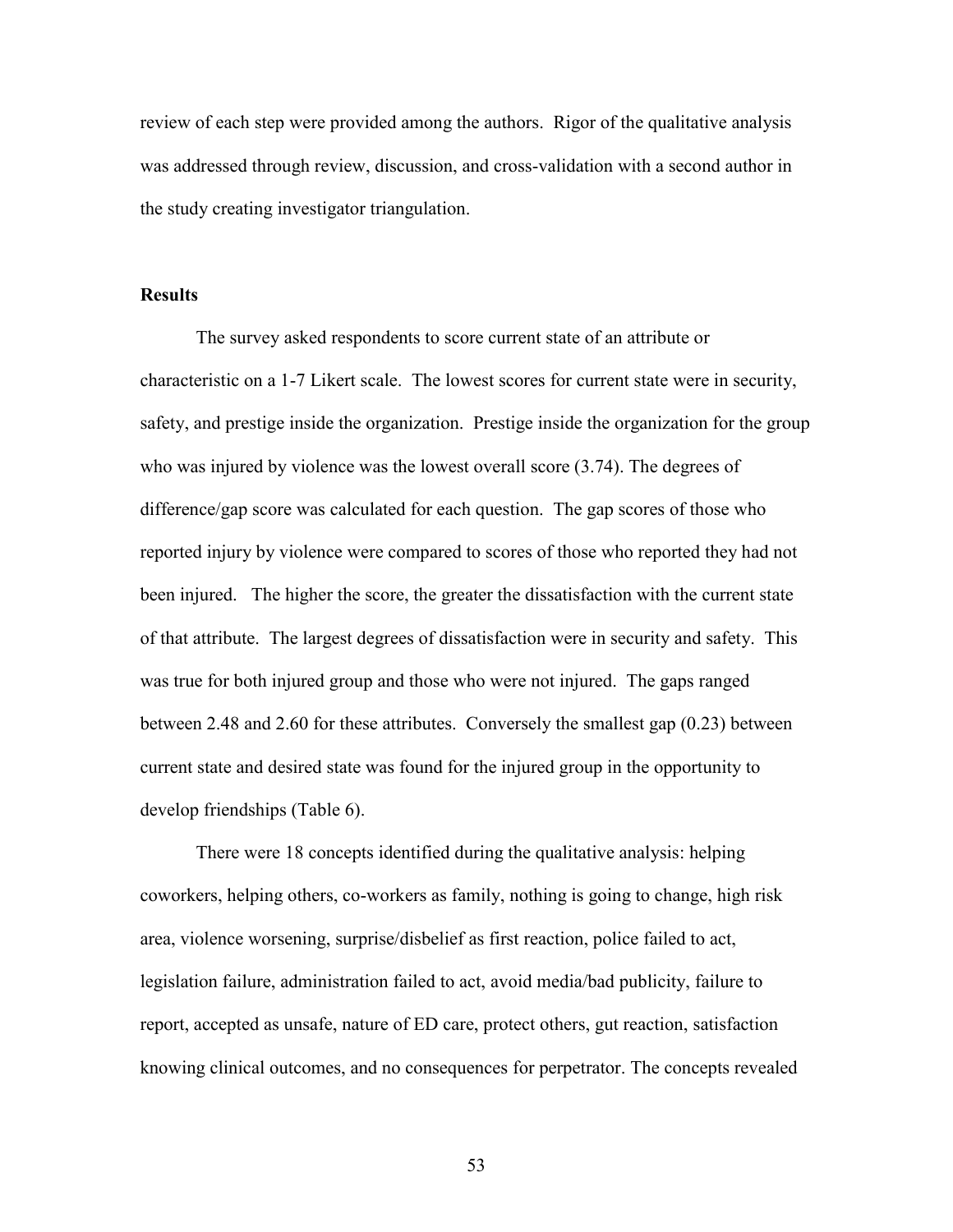the following four major themes; 1) safety/security status; 2) dissatisfaction with responses: administrative and law enforcement; 3) helping others; and; 4) surprise/disbelief. Eleven of the twelve RNs interviewed indicated that the ED was not safe or secure as a workplace. The majority indicated this was a worsening, but expected part of the job. Statements included: "ER is progressively getting more violent"; "nothing is ever going to change this", and; "ER is just a high-risk place to practice". One of the respondents indicated happiness with the way administration responded after being injured, however the majority of respondents (n=11) were displeased with the response or lack of response from managers and administration. One stated, "this was administrative failure", another stated "administration instructed us not to do anything, it was bad for customer relations". This aligns with the low score on prestige within the organization as rated during the quantitative strand. All respondents indicated displeasure with some aspect of law enforcement response to their injury. One stated no call/report was made to law enforcement; another stated the police tried to talk her out of making a report. A summons was issued in one case, but the perpetrator had left the state and still has not been served the summons. All respondents mentioned some aspect of helping others during their interviews. One described her workplace as "we are all family and here to help each other." Three described getting satisfaction from the job because they could help other people. One described not understanding why someone would hit her when she was "only there to help". This corresponds with high scores on desired state of "opportunity to help" in the quantitative strand  $($ >6.52). Nine respondents indicated their first reaction was surprise, using the terms "surprise" or "disbelief". One stated, "I just couldn't believe it happened".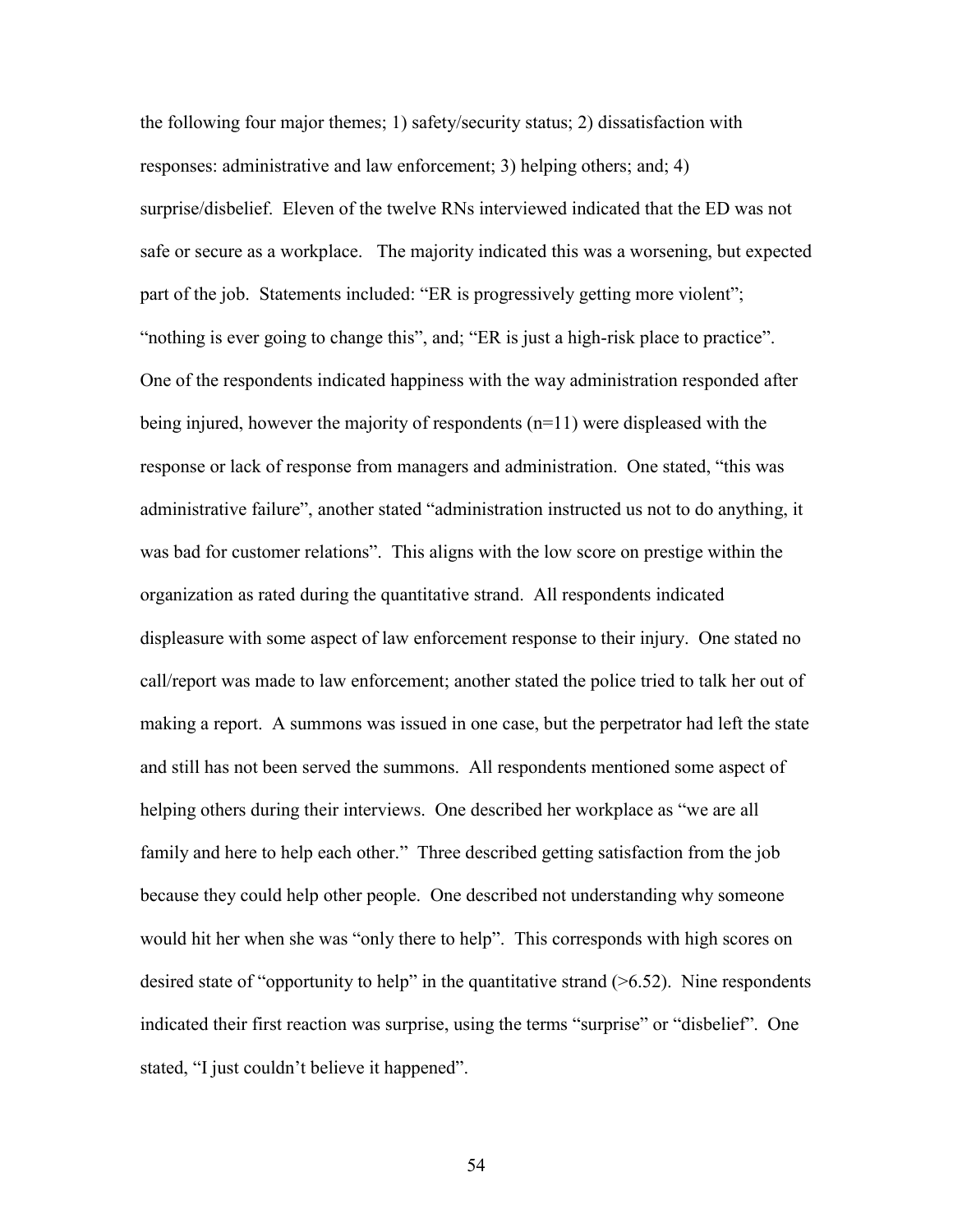The themes from the full study when compared to the pilot study were similar with the exception of the theme of satisfaction in immediate gratification. The additional interviews from the full study helped to clarify the themes, and themes from both studies complemented each other (Wright-Brown et al., 2016).

#### **Discussion:**

This survey continues to highlight the risk associated with working as a nurse in the ED setting. It brings attention to the lack of effective solutions and validates the widespread assertion that the risk of violence is 'part of the job' (Jacobson, 2014). RNs in the survey indicated they believed the administration of their facility did not value or hold the safety of ED nurses as important. Further, they were dissatisfied with the administrative response when violence occurred. This seems to be re-enforced by the recent findings of the GAO indicating the lack of full implementation of violence prevention programs. Eight states have instituted requirements for workplace violence programs in healthcare facilities (GAO, 2016; Jacobson, 2014). If the recommendations from GAO 2016 report to Congress are followed, then OSHA will take a stronger role in assuring that healthcare employers address prevention and address workplace violence. The need for employers and administrators to take strong actions is further emphasized by the findings which showed a strong dissatisfaction with the administrative response to violence. Likewise, respondents reflected dissatisfaction and resistance from law enforcement to bring charges and follow through when violent injury occurred, despite legislation in 35 states to strengthen the penalties to felony for assaulting healthcare staff (GAO, 2016).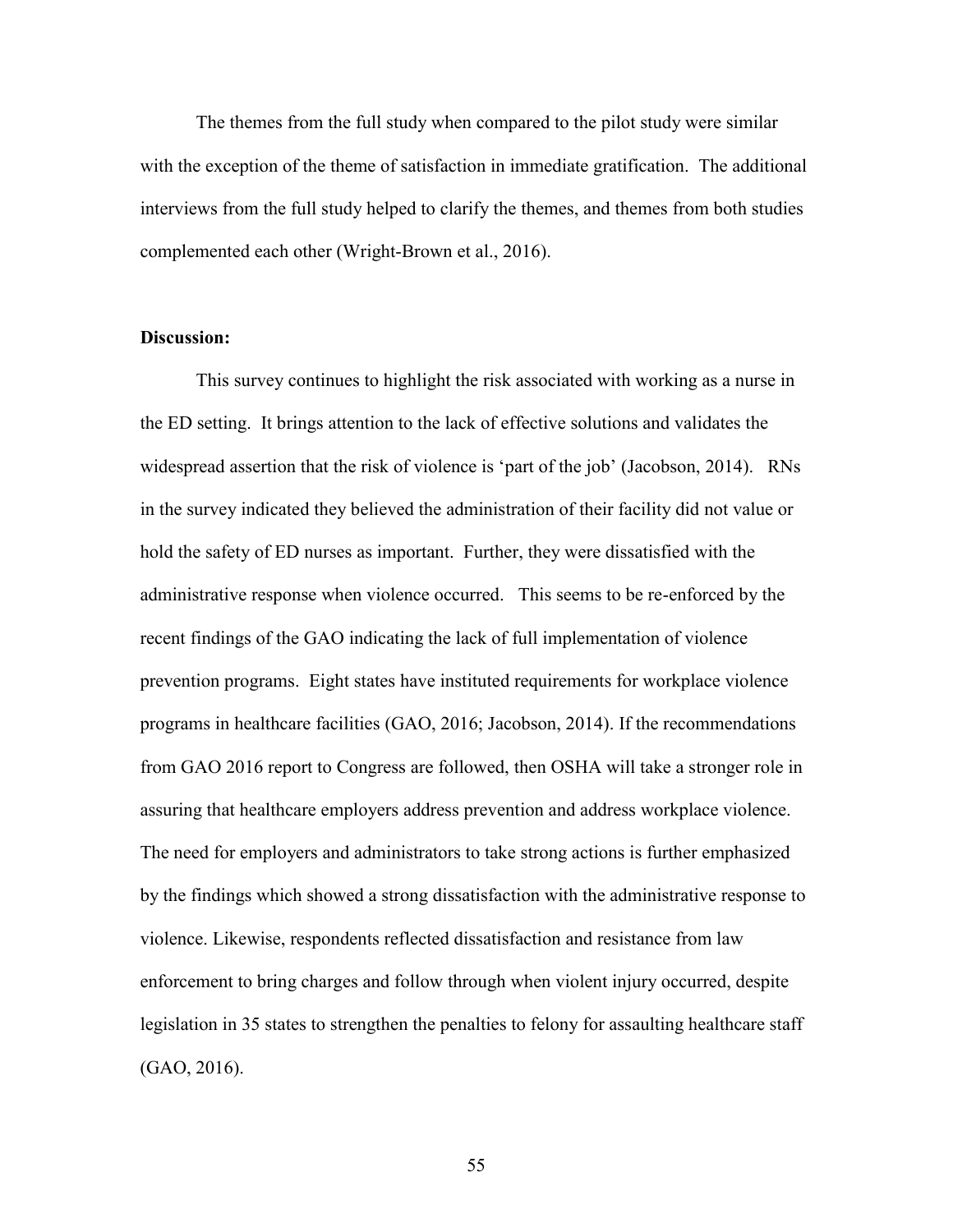Full implementation of the environmental safe design practices, utilizing OSHAs (2015) five core elements; demonstrating management commitment and employee participation, completing worksite analysis and hazard identification, implementing hazard prevention and control, ongoing safety and health training, and accurate recordkeeping and program evaluation would enhance the safety in EDs. It may also have a positive impact on ED RN's satisfaction with the perception of prestige within the organization (OSHA, 2015).

Emergency Department RNs train repeatedly for response to emergency situations such as when a patient needs cardio-pulmonary resuscitation (Koller, L., 2016, Georgina, M., et al., 2015). A training program that incorporates the same rigor for assessment of risk factors for violence and immediate safety protocols when those factors are detected might better prepare the ED RN to respond instinctively. This practiced and immediate response should lead to prevention or mitigation of the impact in response to the violence.

# **Conclusion**

Results of this study indicate there is a gap between the current state and desired state of significant attributes for ED nurses, including safety/security and prestige. Healthcare administrators should be aware of the OSHA guidelines regarding workplace safety and appropriate strategies for prevention and response to workplace violence, including assuring management's commitment to an effective program. Management's commitment can be publicized through strong policies assigning accountability for prevention and response actions if violence occurs. Employees should be involved in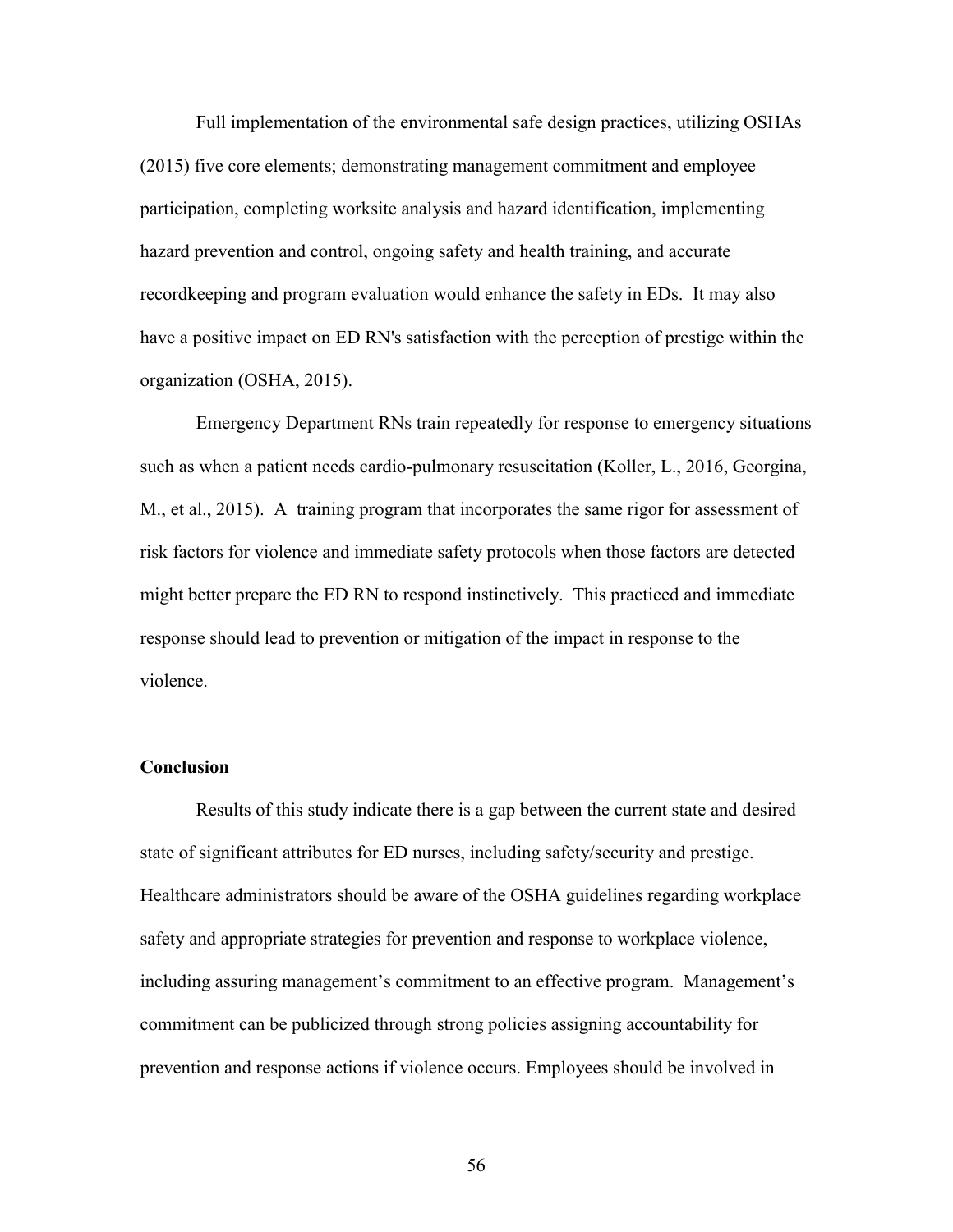efforts to increase safety and security in the workplace. Further violence prevention programs should include ongoing analysis and response through prevention and/or mitigation of risk factors. OSHA's guidelines include recommendations for staff training and for strengthening of the program if indicated. Efforts to eliminate violence in the workplace should include implementation of the OSHA guidelines (OSHA, 2015).

Healthcare administrators are responsible to provide a safe work environment as required by OSHA and other regulatory agencies (GAO, 2016). The current level of acceptance of violence in the ED must change so that all involved address prevention as primary goal and appropriate administrative and legal response when prevention has failed. Further study regarding the experiences of RNs injured by violence may lead to improved response when violence occurs and ultimately enhance processes to prevent violence in the ED.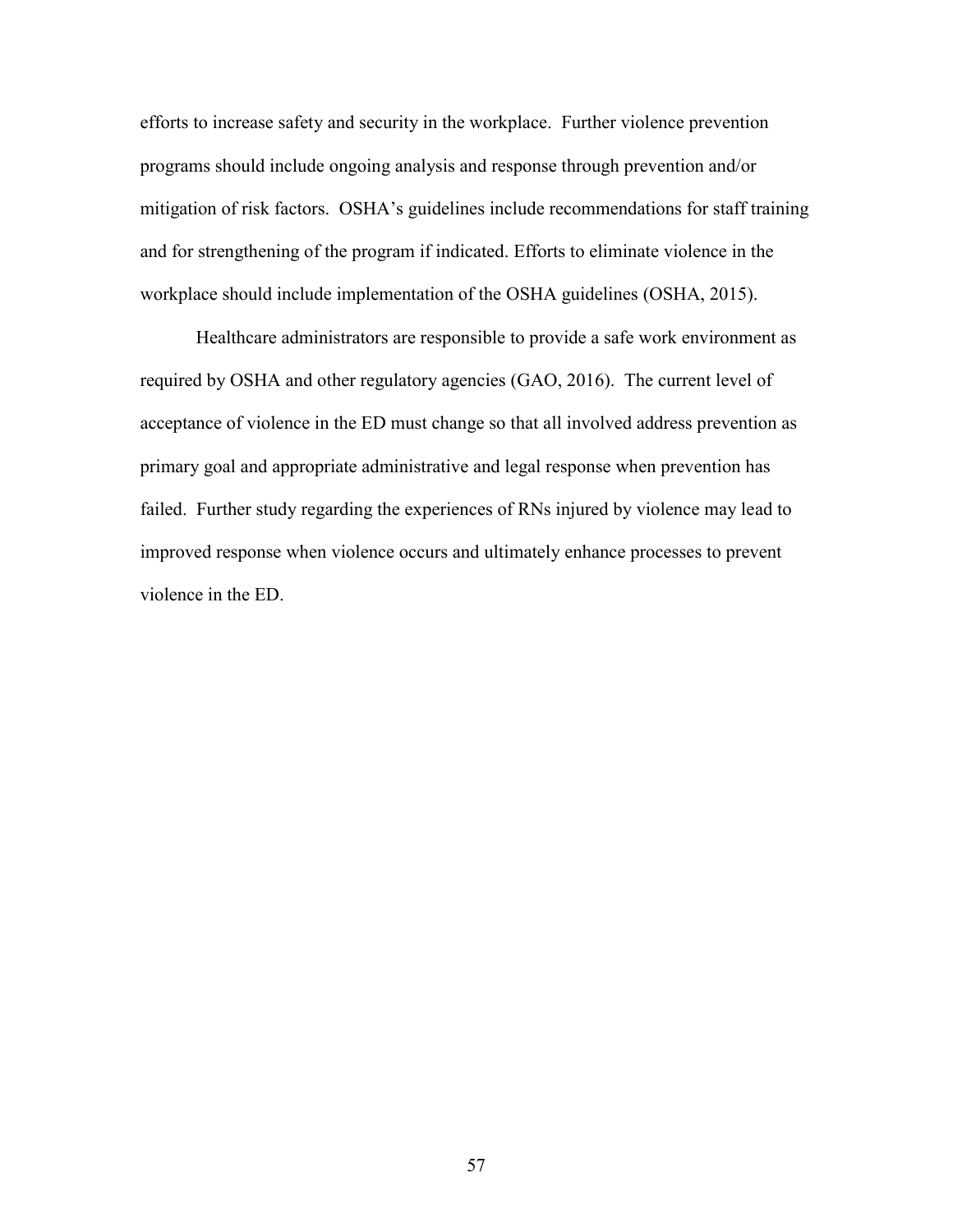#### **References Manuscript**

American Association of Colleges of Nursing. (2014). Fact sheet on nursing shortage. *Nursing Shortage.* Retrieved from http://www.aacn.nche.edu/media/FactSheets/NursingShortage.htm American College of Emergency Physicians. (2011). Protection from physical violence in the emergency department environment. Retrieved from

http://www.acep.org/Clinical---Practice-Management/Protection-from-Physical-Violence-in-the-Emergency-Department-Environment/

- American College of Emergency Physicians. (2016). America's emergency care environment. Retrieved from http://www.emreportcard.org/
- American Nurses Association. (2015). *Incivility, bullying and workplace violence*. Retrieved from http://www.nursingworld.org/MainMenuCategories/Policy-Advocacy/Positions-and-Resolutions/ANAPositionStatements/Position-Statements-Alphabetically/Incivility-Bullying-and-Workplace-Violence.html
- Bureau of Labor Statistics. (2010). *Fatal occupational injuries resulting from transportation incidents and homicides by occupation.* Retrieved from http://www/bls.gov/iif/oshcfiol.htm#2012

Campbell, A. (2016, 12-1-2016). Why violence against nurses has spiked in the last decade. *The Atlantic.* Retrieved from http://www.theatlantic.com/business/archive/2016/12/violence-against-

nurses/509309/?ut

Centers for Disease Control and Prevention. (2013). *Occupational violence*. Retrieved from http://www.cdc.gov/niosh/topics/violence/default.html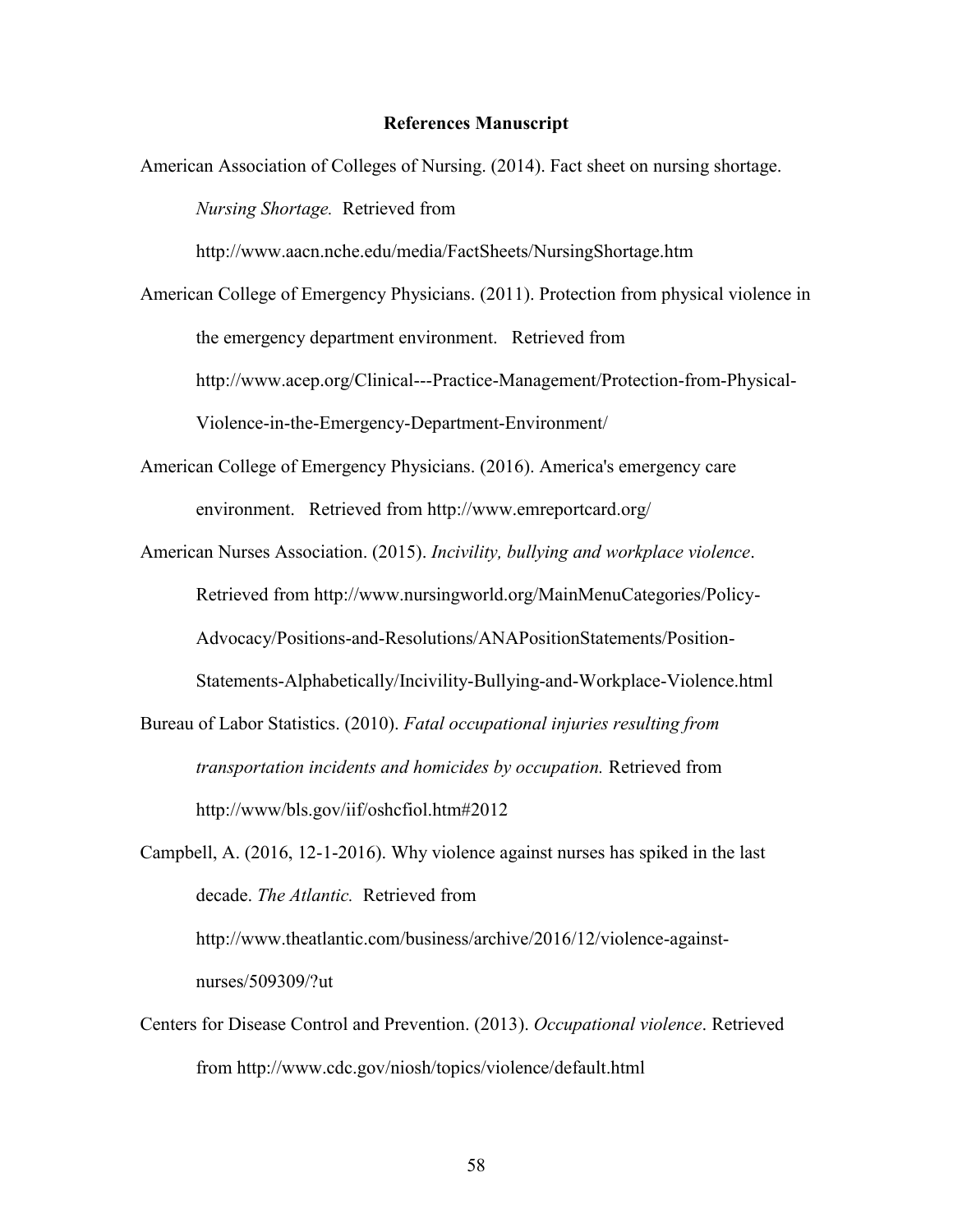- Cleary, M., Horsfall, J., & Hayter, M. (2014). Data collection and sampling in qualitative research: Does size matter? *Journal of Advanced Nursing, 30*(4), 711-713.
- Cresswell, J., & Plano Clark, V. (2011). *Designing and conducting mixed methods research* (2nd ed.). Thousand Oaks, CA: Sage.
- Dowling, M. (2007). From Husserl to Van Manen. A review of differenet phenomenological approaches. *International Journal of Nursing Studies, 44*(131).
- Emergency Nurses Assocation. (2014). *Violence in the emergency care setting*. Retrieved from https://www.ena.org/SiteCollectionDocuments/PositionStatements
- Englander, M. (2012). The interview: Data collection in descriptive phenomenological human scientific research. *Journal of Phenomenological Psychology, 43*, 13-35. doi:10.1163/156916212X632943
- Fade, S., & Swift, J. (2011). Qualitative research in nutrtion and dietetics: Data analysis issues. *Journal of Human Nutrition and Dietetics, 24*, 106-114.
- Flannery, J. (1999). Critical incident stress management and the assaulted staff action program. *International Journal of Emergency Mental Health, 2*(103), 7.
- Gacki-Smith, J., Juarez, A., Boyett, L., Homeyer, C., Robinson, L., & MacLean, S. (2009). Violence against nurses working in US Emergency Departments. *Journal of Nursing Administration., 39*(7/8), 9.
- GAO. (2016). Workplace Safety and Health. Retrieved from http://www.gao.gov/products/GAO-16-11
- Gerberich, S., Church, T., McGovern, P., Hansen, H., Nachreiner, N., Geisser, M., ... Watt, G. (2004). An epidemiological study of the magnitude and consequences of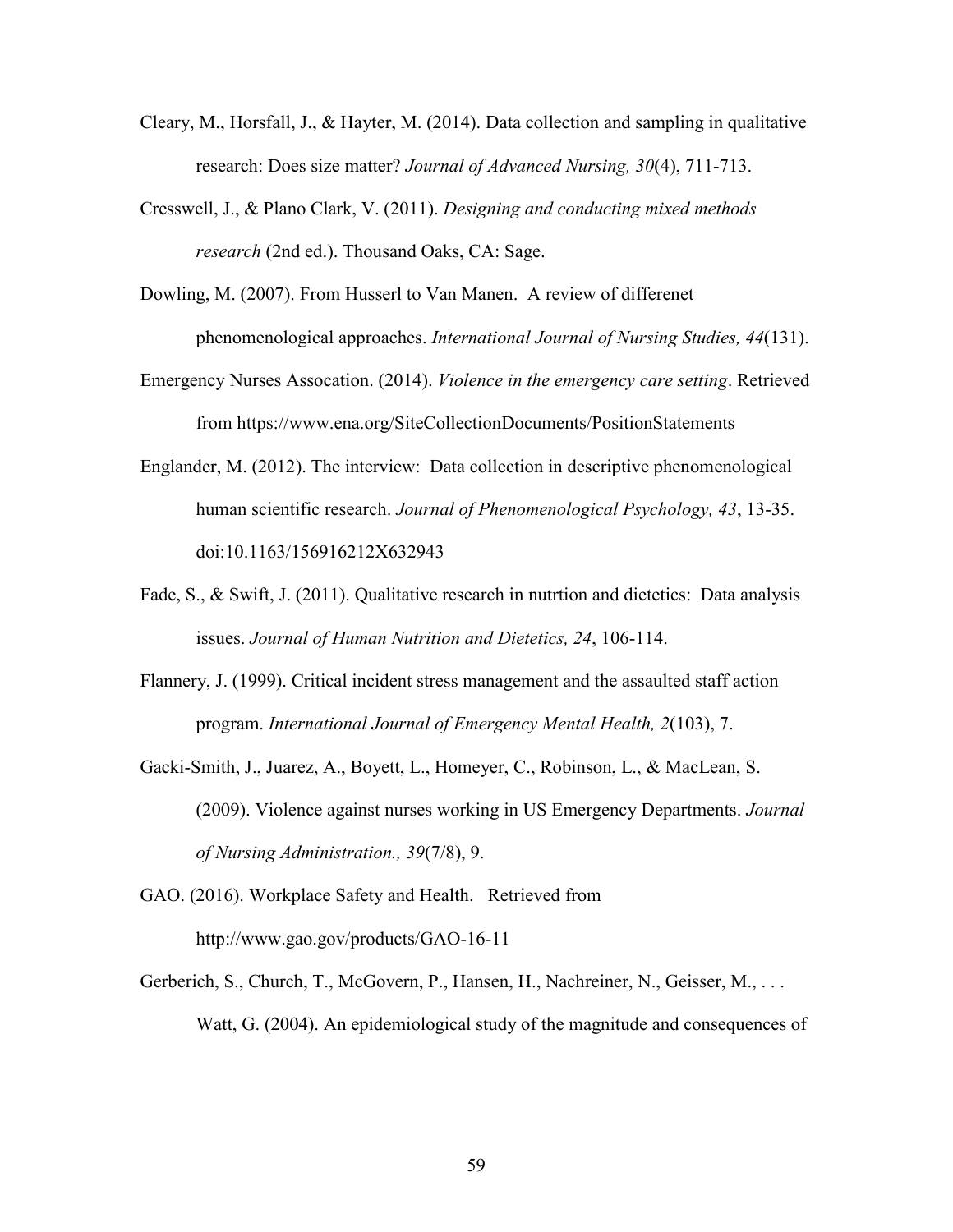work related violence: the Minnesota Nurses' Study. *Occupational & Enviornmental Medicine Journal, 61*(6), 495-503. doi:10.1135/oem.2003.007294

- Gillespie, G., Bresler, S., Gates, D., & Succop, P. (2013). Posttraumatic stress symptomatology in emergency department workers folowing workplace aggression. *Workplace Health & Safety, 61*(6), 247-254. doi:10.3928/21650799- 20130516-07
- Gillespie, G., Gates, D., & Berry, P. (2013). Stressful incidents of physical violence against emergency nurses. *Online Journal of Issues in Nursing, 18*(1).
- Gillespie, G., Leming-Lee, T., Crutcher, T., & Mattel, J. (2016). Chart it to stop it: A quality improvement study to increase the reporting of workplace aggression. *Journal of Nursing Care Quality,* in press. doi:10.1097/NCQ.0000000000000172
- Giorgi, A. (2006). Facts, values and the psychology of the human person. *The Indo-Pacific Journal of Phenomenology, 6*(1), 1-17.
- Hegney, D., Tuckett, A., Parker, D., & Eley, R. (2010). Workplace violence: Difference in perceptions of nursing work between those exposed and those not exposed: A cross sector analysis. *International Journal of Nursing Practice, 16*(2), 188-202.
- Institute for Emergency Nursing Research. (2011). *Emergency department surveillance study*. Retrieved from Des Plaines, IL: www.ena.org/IENR

Jacobson, R. (2014, December 31, 2014). Epidemic of violence against health care workers plagues hospitals. *Scientific America.* Retrieved from https://www.scientificamerican.com/article/epidemic-of-violence-against-healthcare-workers-plagues-hospitals/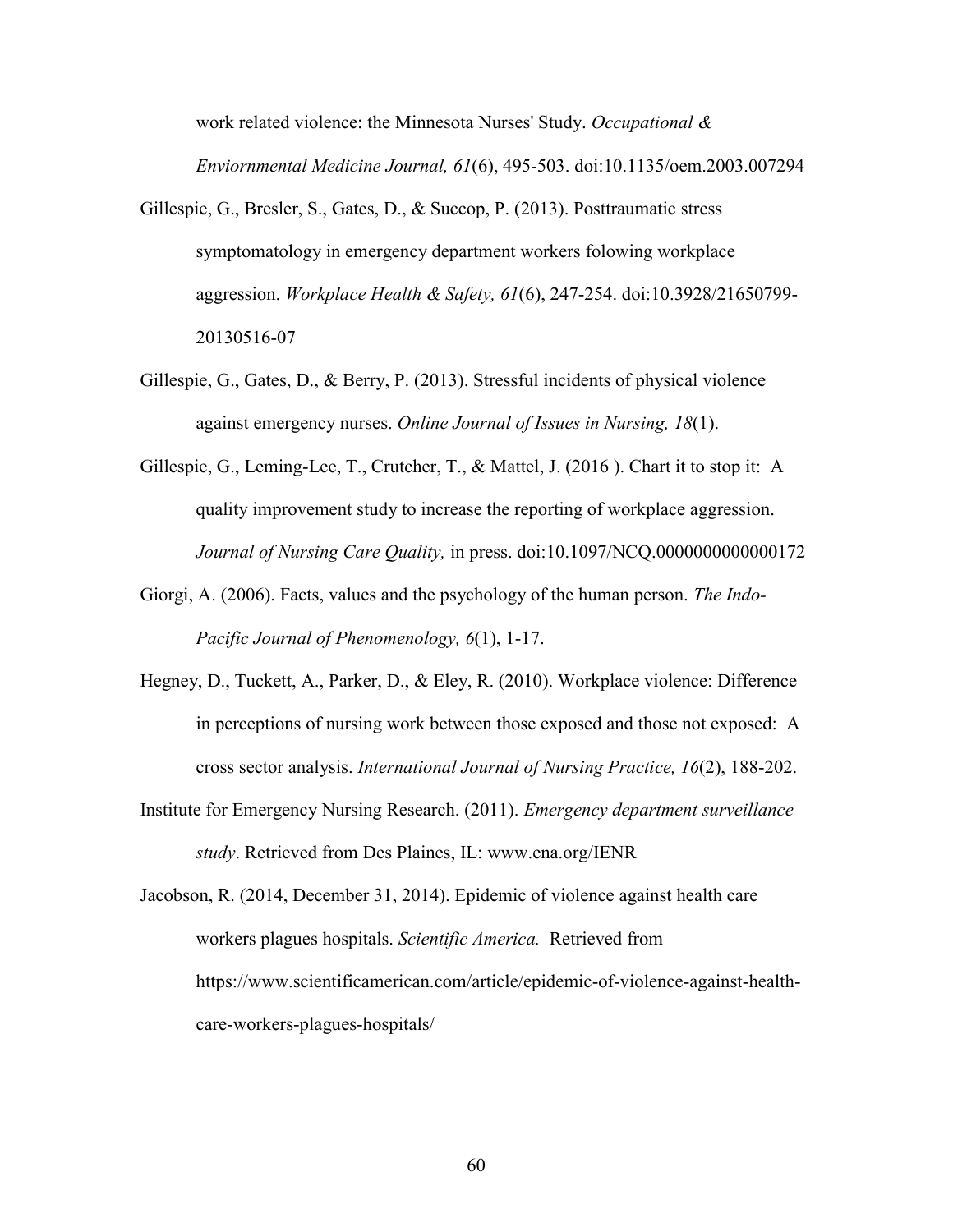- Lester, D., Hvezda, J., Sullivan, S., & Plourde, R. (1983). Maslow's Hierarchy of Needs and psychological health. *The Journal of General Psychology, 109*, 83-85.
- Munhall, P., & Chenail, R. (2008). *Qualitative research proposals and reports: A guide* (3rd ed.). Sudbury, Massachusetts: Jones and Bartlett Publishers.
- National Crime Victim Resource. (2014). *Workplace violence*. Retrieved from http://www.victimsofcrime.org/workplace.violence.statics.2014.pdf
- National Institute for Occupational Safety and Health. (2002). *Violence: Occupational hazards in hospitals*. Retrieved from http://www.cdc.gov/niosh/docs/2002- 101/pdfs/2002-101.pdf
- OSHA. (2004). *OSH Act of 1970*. Retrieved from
	- http://www.osha.gov/pls/oshaweb/owadisp.show.document?p\_table=OSHACT&  $p+id=2743$ .
- OSHA. (2015). *Guidelines for preventing workplace violence for heatlhcare and social service workers* (OSHA 3148-04R 2015). Retrieved from https://www.osha.gov/Publications/osha3148.pdf
- Paris, G., & Terhaar, M. (2010). Using Maslow's pyramid and the National Database of Nursing Quality Indicators to attain a healthier work enviornment. *Online Journal of Issues in Nursing, 16*(1). doi:10.3912?OJIN.Vol16No01PPT05
- Parse, R., Coyne, A., & Smith, M. (1985). *Nursing research: Qualitative methods*: Brady Communications Company.
- Porter, L., & Mitchell, V. (1961). A study of perceived need satisfactions in bottom and middle-management jobs. *Journal of Applied Psychology, 45*(1), 1-10.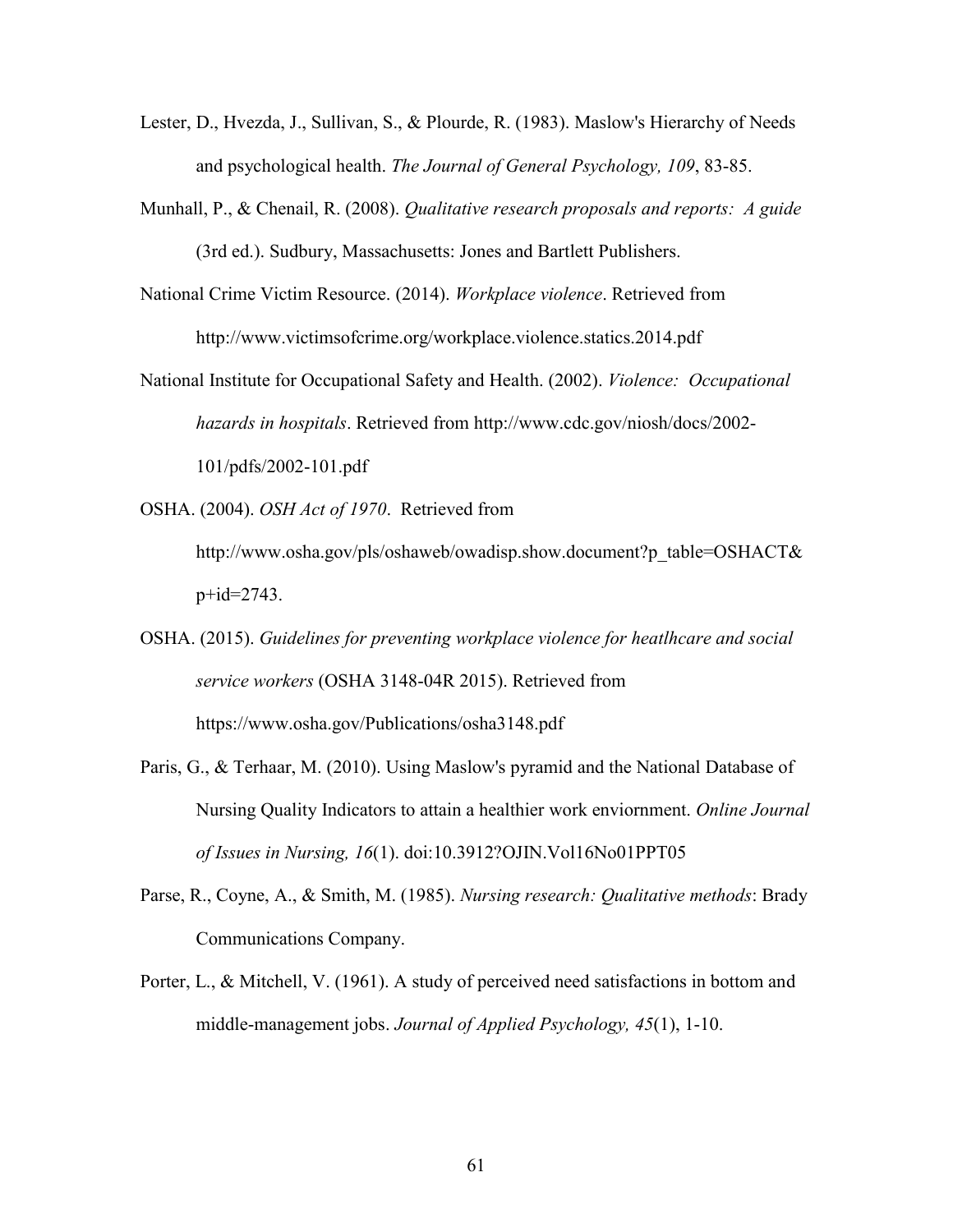- Porter, L., & Mitchell, V. (1966). Comparative study of need satisfactions in military and business hierarchies. *Journal of Applied Psychology, 51*(2), 139-144.
- Rank, J. (2015, 12/5/2015). Phenomenology: Edmund Husserl Consciousness, philosophy, objects and nature. Retrieved from http://science.jrank.org/pages/10639/Phenomenolgy-Edmund-Husserl.html
- Ray, M. (2007). The dark side of the job: Violence in the emergency department. *Journal of Emergency Nursing, 33*(3), 257-261.
- Sawicki, M. (2015). Edmund Husserl. *Internet Encyclopedia of Philosophy.* Retrieved from http://www.iep.utm.edu/husserl/
- Smith, D. (2013). Phenomenology. *Standford Encyclopedia of Philosophy.* Retrieved from http://plato.stanford.edu/entries/phenomenology/
- Taylor, J., & Rew, L. (2010). A systematic review of the literature: workplace violence in the emergency department. *Journal of Clinical Nursing, 20*, 1072-1085.
- U.S. Department of Labor. (2016a). *DOL Workplace Violence Program*. Retrieved from http://www.dol.gov/oasam/hrc/policies/dol-workplace-violence-program.htm.
- U.S. Department of Labor. (2016b). Workplace Violence. Retrieved from https://www.osha.gov/SLTC/workplaceviolence/
- US Department of Labor. (2008). Guidelines for preventing workplace violence for health care and social service workers. Retrieved from https://www.osha.gov/Publications/osha3148.pdf
- World Health Organization. (2002). *Framework guidelines for addressing workplace violence in the health sector*. Geneva, Switzerland: International Labour Office.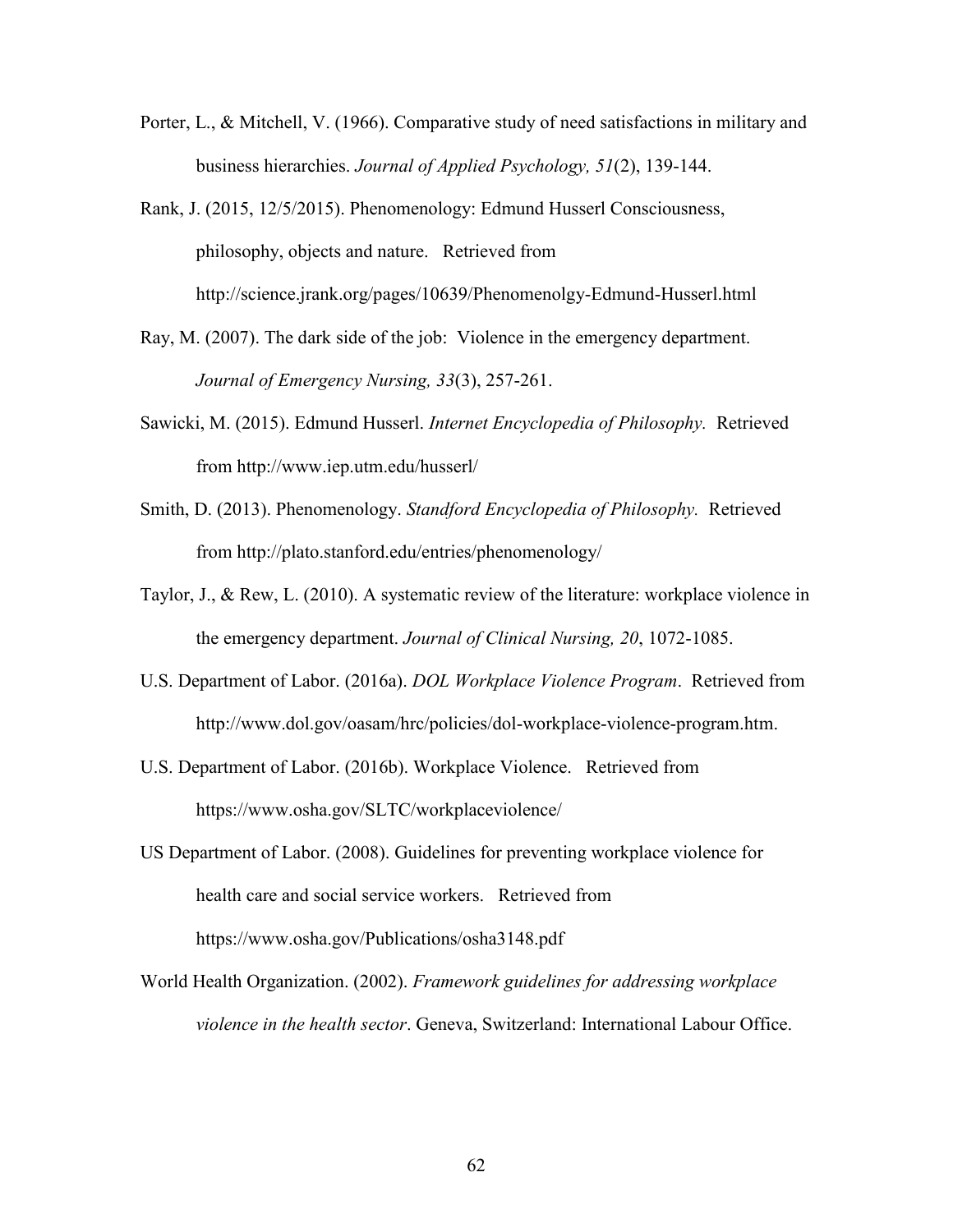World Health Organization. (2014). Global status report on violence prevention. Retrieved from

www.who.int/violence\_injury\_prevention/violence/status\_report/2014

Wright-Brown, S., Sekula, K., Gillespie, G., & Zoucha, R. (2016). The experiences of registered nurses who are injured by interpersonal violence while on duty in an emergency department. *Journal of forensic nursing., 12*(4), 8-12. doi:10.1097/JFN.0000000000000130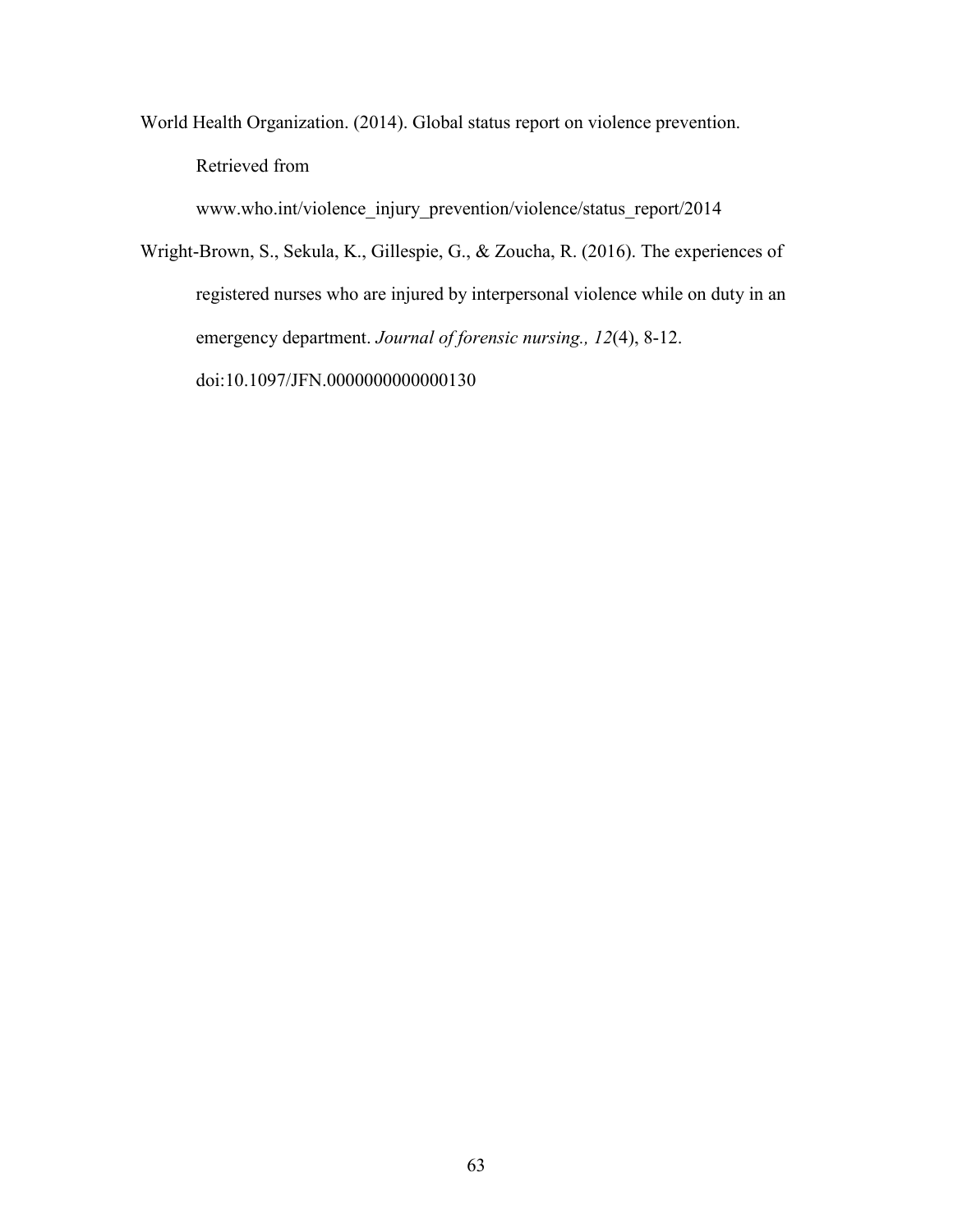## **Table 3** (Manuscript pending submission)

| Gender                        | Male                          | 30             | 21%   |
|-------------------------------|-------------------------------|----------------|-------|
|                               | Female                        | 111            | 79%   |
|                               | <b>Registered Nurse</b>       | 128            | 92%   |
| Licensure                     | <b>APN/APRN</b>               | 10             | 7%    |
|                               | Other                         | $\mathbf{1}$   | $1\%$ |
|                               | <b>Associates Degree</b>      | 26             | 19%   |
| Education                     | Diploma                       | 14             | 10%   |
|                               | <b>Bachelors in Nursing</b>   | 57             | 40%   |
|                               | Bachelors in associated field | 9              | 6%    |
|                               | Masters degree in Nursing     | 20             | 14%   |
|                               | Masters in associated field   | 8              | 6%    |
|                               | <b>DNP</b>                    | $\overline{2}$ | 1.4%  |
|                               | PhD in nursing                | $\overline{2}$ | 1.4%  |
|                               | PhD in associated field       | $\mathbf{1}$   | $1\%$ |
|                               | Other                         | 1              | $1\%$ |
|                               | $0-1$ years                   | $\tau$         | 5%    |
|                               | 2-3 years                     | 6              | 4.5%  |
| Practice Duration as a nurse  | 4-5 years                     | 12             | 9%    |
|                               | $6-10$ years                  | 21             | 15%   |
|                               | 11 years or more              | 91             | 64%   |
|                               | Did not answer                | $\overline{4}$ | 3%    |
|                               | $0-1$ years                   | 6              | $4\%$ |
| Practice duration as ED nurse | 2-3 years                     | 13             | 9%    |
|                               | 4-5 years                     | 13             | 9%    |
|                               | $6-10$ years                  | 27             | 19%   |
|                               | 11 years or more              | 80             | 56%   |
|                               | Did not answer                | $\mathbf{1}$   | $1\%$ |
|                               | Single                        | 13             | 9%    |
|                               | Married                       | 72             | 51%   |
| <b>Marital Status</b>         | Divorced                      | 12             | 8.5%  |
|                               | Widowed                       | 3              | $2\%$ |
|                               | Prefer not to answer          | $\overline{2}$ | 1.5%  |
|                               | Did not answer                | 39             | 28%   |

*Demographic specifics for QUANTITATIVE (percentages are rounded)*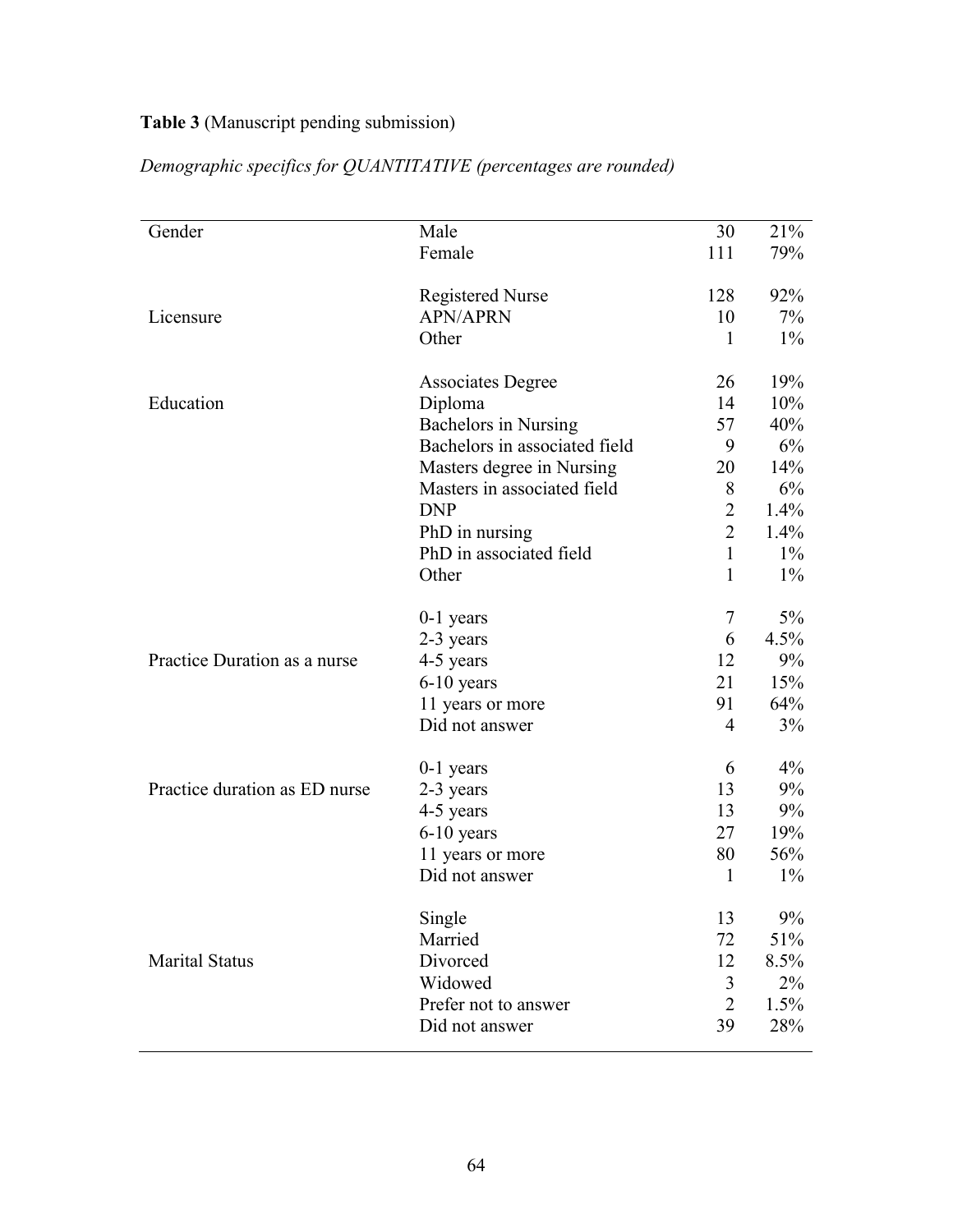## **Table 4**

| Practice setting<br><b>Emergency Department</b> |                                     | 131            | 93%     |
|-------------------------------------------------|-------------------------------------|----------------|---------|
|                                                 | Not currently practicing as a nurse | 3              | $2\%$   |
|                                                 | Other setting (but previous ED)     | $\overline{7}$ | $5\%$   |
| Facility patient type                           | Acute care children/adults          | 102            | 725     |
|                                                 | Acute care adult only               | 29             | 21%     |
|                                                 | Pediatric hospital                  | 3              | $2\%$   |
|                                                 | Other specialty hospital            | 3              | $2\%$   |
|                                                 | Did not answer                      | $\overline{4}$ | $3\%$   |
| <b>Hospital Description</b>                     | Community based not for profit      | 89             | 63%     |
|                                                 | Privately owned for profit          | 30             | 21%     |
|                                                 | Government facility                 | 13             | 10%     |
|                                                 | Other                               | 4              | $3\%$   |
|                                                 | Did not answer                      | 5              | 4%      |
| Average ED volume                               | $0-10$ patients                     | 2              | $1.5\%$ |
|                                                 | 11-20 patients                      | $\overline{2}$ | $1.5\%$ |
|                                                 | 21-30 patients                      | 8              | 6%      |
|                                                 | 31-40 patients                      | 3              | $2\%$   |
|                                                 | 41-50 patients                      | 5              | 4%      |
|                                                 | 51-100 patients                     | 28             | 20%     |
|                                                 | 101-200 patients                    | 66             | 47%     |
|                                                 | 201 or more patients                | 20             | 14%     |
|                                                 | Did not answer                      | 6              | 4%      |
| Magnet facility                                 | Yes                                 | 22             | 16%     |
|                                                 | No, but seeking Magnet              | 29             | 21%     |
|                                                 | N <sub>o</sub>                      | 83             | 59%     |
|                                                 | Did not answer                      | 6              | 4%      |

*Facility Demographics for QUANTITATIVE (percentages are rounded)*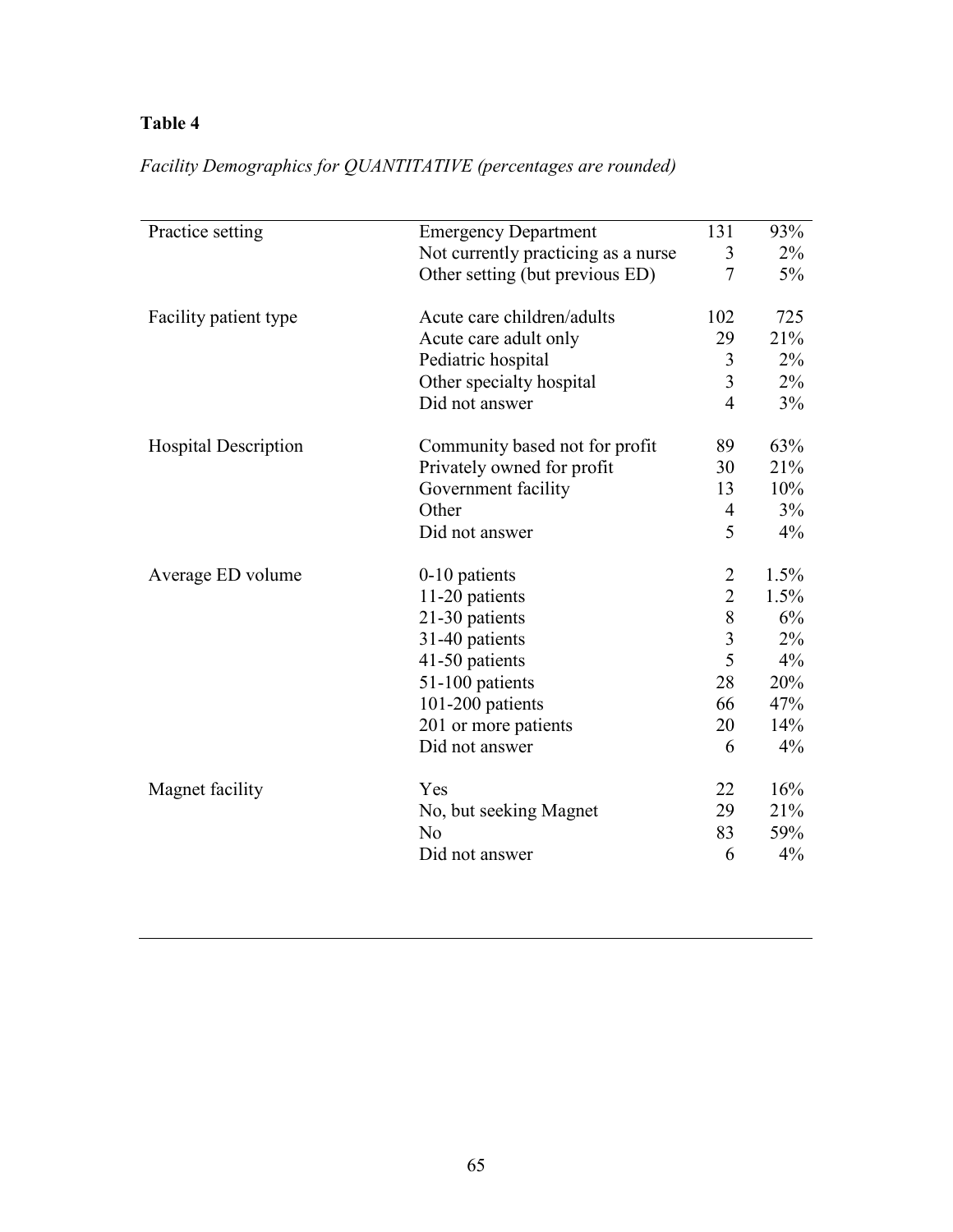## **Table 5**

| Gender                           | Male                     | $\overline{2}$ | 17% |
|----------------------------------|--------------------------|----------------|-----|
|                                  | Female                   | 10             | 83% |
|                                  | Patient                  | 9              | 75% |
| Perpetrators                     | Friends of patient       | $\overline{2}$ | 17% |
|                                  | Gang members             | 1              | 8%  |
|                                  | Alcohol                  | 1              | 8%  |
| Contributing condition/substance | Drugs                    |                | 8%  |
|                                  | Mental illness           | 8              | 67% |
|                                  | Drugs and mental illness |                | 8%  |
|                                  | Alcohol and drugs        | 1              | 8%  |
|                                  | Yes                      | 5              | 42% |
| Lost time from work              | N <sub>o</sub>           | $\overline{7}$ | 58% |
| Experience $(9/12$ reporting)    | Range 15-40 years        |                |     |

# *Demographic Specifics for QUALITATIVE INTERVIEW (percentages are rounded)*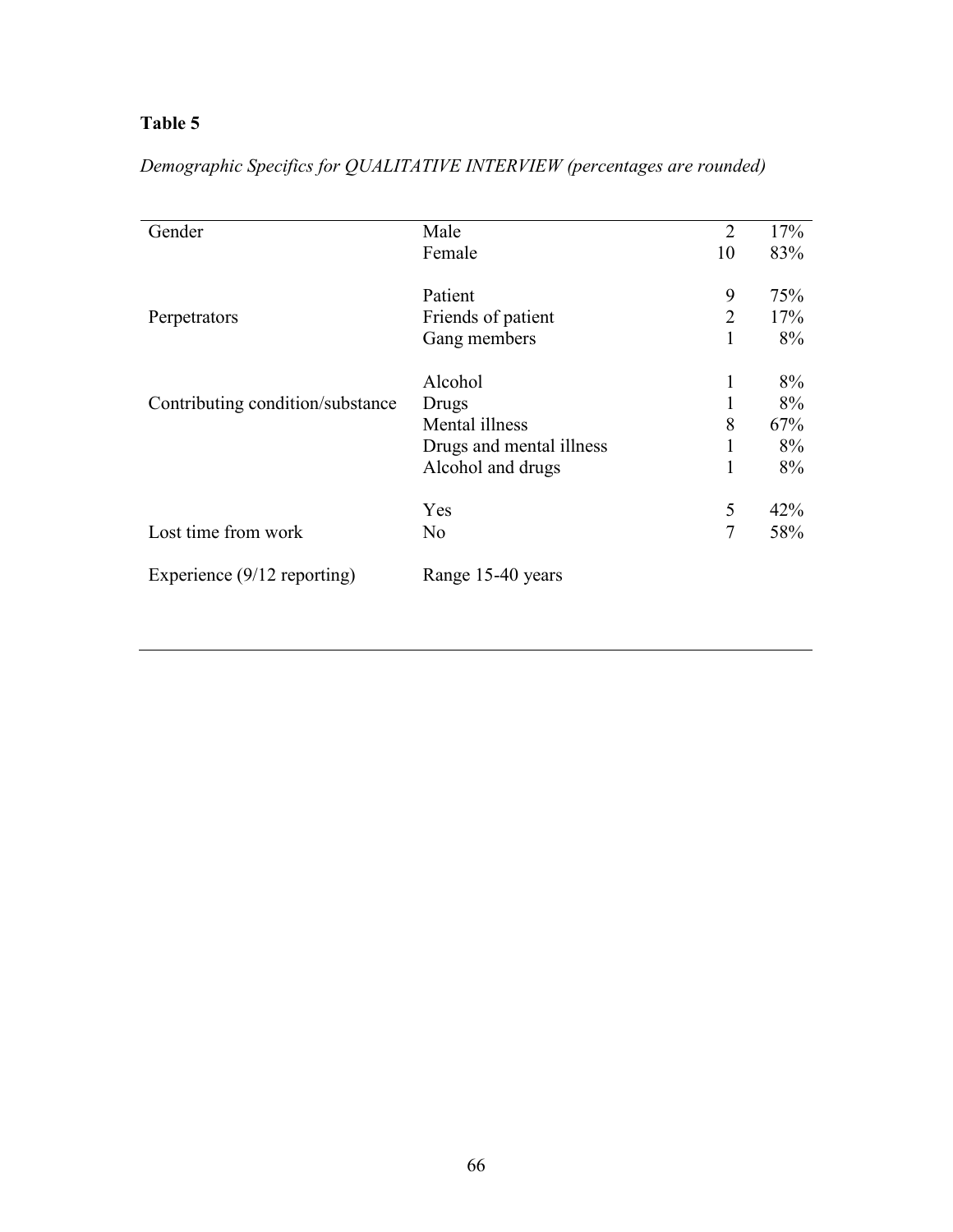### **Table 6**

#### *Quantitative Results and Gap Scores*

| <b>Subscale</b>                       | <b>Injured</b>                 |                |      | <b>Not Injured</b>             |                |      |
|---------------------------------------|--------------------------------|----------------|------|--------------------------------|----------------|------|
|                                       | <b>Current</b><br><b>State</b> | <b>Desired</b> | Gap  | <b>Current</b><br><b>State</b> | <b>Desired</b> | Gap  |
| Security                              | 3.81                           | 6.36           | 2.55 | 3.88                           | 6.48           | 2.6  |
| Safety                                | 3.97                           | 6.45           | 2.48 | 4.08                           | 6.60           | 2.52 |
| Opportunity to help                   | 5.98                           | 6.53           | 0.55 | 6.10                           | 6.62           | 0.52 |
| Opportunity to develop<br>friendships | 5.02                           | 5.25           | 0.23 | 5.29                           | 5.60           | 0.31 |
| Self-Esteem                           | 5.34                           | 5.95           | 0.61 | 5.49                           | 6.25           | 0.76 |
| Prestige inside the<br>facility       | 3.74                           | 5.59           | 1.85 | 4.48                           | 5.53           | 1.05 |
| Prestige outside the<br>facility      | 4.73                           | 5.43           | 0.70 | 4.82                           | 5.37           | 0.55 |
| Authority                             | 4.09                           | 4.91           | 0.82 | 4.37                           | 4.98           | 0.61 |
| Independent<br>thought/action         | 5.00                           | 5.89           | 0.89 | 5.24                           | 6.20           | 0.96 |
| Goal Setting                          | 4.34                           | 5.84           | 1.5  | 4.53                           | 5.94           | 1.41 |
| Methods/Procedures                    | 4.39                           | 5.97           | 1.58 | 4.44                           | 5.83           | 1.39 |
| Personal Growth                       | 4.31                           | 6.29           | 1.98 | 4.80                           | 6.25           | 1.45 |
| Self-Fulfillment                      | 4.82                           | 6.16           | 1.34 | 5.22                           | 6.33           | 1.11 |
| Worthwhile<br>accomplishment          | 4.61                           | 6.14           | 1.53 | 5.10                           | 6.26           | 1.16 |

American Association of Colleges of Nursing. (2014). Fact sheet on nursing shortage.

*Nursing Shortage.* Retrieved from

<http://www.aacn.nche.edu/media/FactSheets/NursingShortage.htm>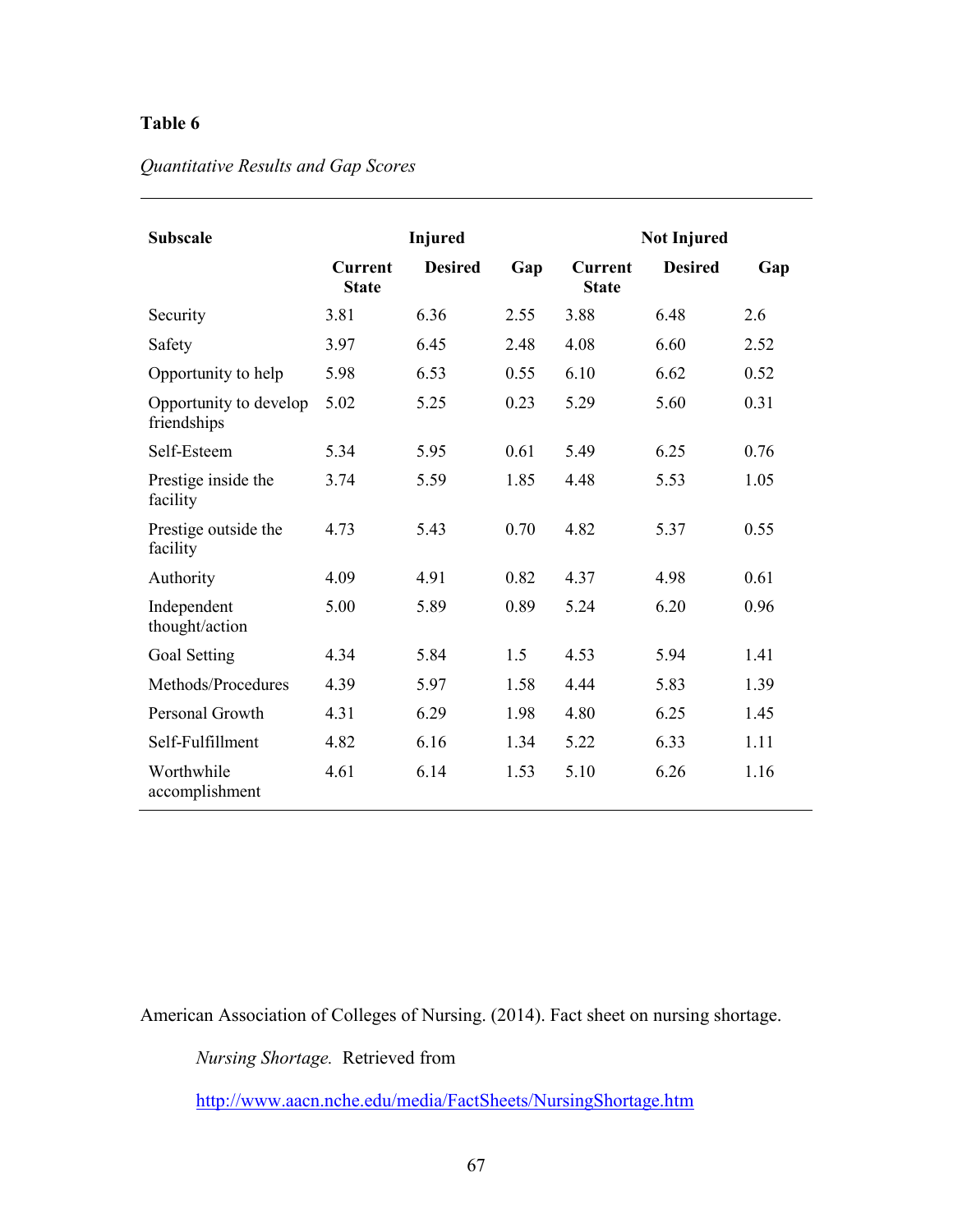American College of Emergency Physicians. (2011). Protection from physical violence in the emergency department environment. Retrieved from [http://www.acep.org/Clinical---Practice-Management/Protection-from-Physical-](http://www.acep.org/Clinical---Practice-Management/Protection-from-Physical-Violence-in-the-Emergency-Department-Environment/)

[Violence-in-the-Emergency-Department-Environment/](http://www.acep.org/Clinical---Practice-Management/Protection-from-Physical-Violence-in-the-Emergency-Department-Environment/)

- American College of Emergency Physicians. (2016). America's emergency care environment. Retrieved from<http://www.emreportcard.org/>
- American Nurses Association. (2015). *Incivility, bullying and workplace violence*. Retrieved from [http://www.nursingworld.org/MainMenuCategories/Policy-](http://www.nursingworld.org/MainMenuCategories/Policy-Advocacy/Positions-and-Resolutions/ANAPositionStatements/Position-Statements-Alphabetically/Incivility-Bullying-and-Workplace-Violence.html)[Advocacy/Positions-and-Resolutions/ANAPositionStatements/Position-](http://www.nursingworld.org/MainMenuCategories/Policy-Advocacy/Positions-and-Resolutions/ANAPositionStatements/Position-Statements-Alphabetically/Incivility-Bullying-and-Workplace-Violence.html)[Statements-Alphabetically/Incivility-Bullying-and-Workplace-Violence.html](http://www.nursingworld.org/MainMenuCategories/Policy-Advocacy/Positions-and-Resolutions/ANAPositionStatements/Position-Statements-Alphabetically/Incivility-Bullying-and-Workplace-Violence.html)
- Bureau of Labor Statistics. (2010). *Fatal occupational injuries resulting from transportation incidents and homicides by occupation.* Retrieved from <http://www/bls.gov/iif/oshcfiol.htm#2012>
- Centers for Disease Control and Prevention. (2013). *Occupational violence*. Retrieved from<http://www.cdc.gov/niosh/topics/violence/default.html>
- Cleary, M., Horsfall, J., & Hayter, M. (2014). Data collection and sampling in qualitative research: Does size matter? *Journal of Advanced Nursing, 30*(4), 711-713.
- Cresswell, J., & Plano Clark, V. (2011). *Designing and conducting mixed methods research* (2nd ed.). Thousand Oaks, CA: Sage.

Dowling, M. (2007). From Husserl to Van Manen. A review of differenet phenomenological approaches. *International Journal of Nursing Studies, 44*(131).

Emergency Nurses Assocation. (2014). *Violence in the emergency care setting*. Retrieved from<https://www.ena.org/SiteCollectionDocuments/PositionStatements>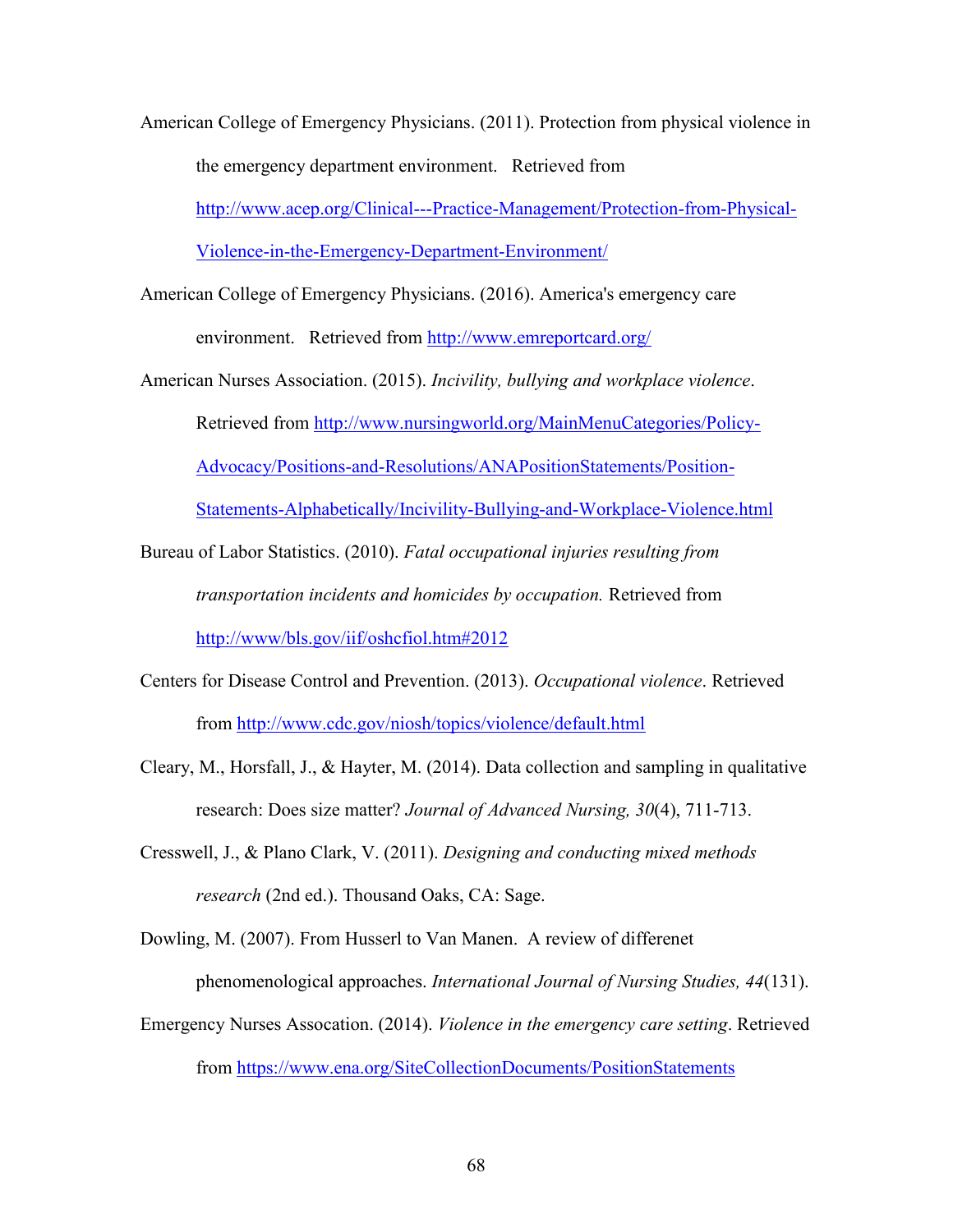- Englander, M. (2012). The interview: Data collection in descriptive phenomenological human scientific research. *Journal of Phenomenological Psychology, 43*, 13-35. doi:10.1163/156916212X632943
- Fade, S., & Swift, J. (2011). Qualitative research in nutrtion and dietetics: Data analysis issues. *Journal of Human Nutrition and Dietetics, 24*, 106-114.
- Flannery, J. (1999). Critical incident stress management and the assaulted staff action program. *International Journal of Emergency Mental Health, 2*(103), 7.
- Gacki-Smith, J., Juarez, A., Boyett, L., Homeyer, C., Robinson, L., & MacLean, S. (2009). Violence against nurses working in US Emergency Departments. *Journal of Nursing Administration., 39*(7/8), 9.
- GAO. (2016). Workplace Safety and Health. Retrieved from <http://www.gao.gov/products/GAO-16-11>
- Gerberich, S., Church, T., McGovern, P., Hansen, H., Nachreiner, N., Geisser, M., ... Watt, G. (2004). An epidemiological study of the magnitude and consequences of work related violence: the Minnesota Nurses' Study. *Occupational & Enviornmental Medicine Journal, 61*(6), 495-503. doi:10.1135/oem.2003.007294
- Gillespie, G., Bresler, S., Gates, D., & Succop, P. (2013). Posttraumatic stress symptomatology in emergency department workers folowing workplace aggression. *Workplace Health & Safety, 61*(6), 247-254. doi:10.3928/21650799- 20130516-07
- Gillespie, G., Gates, D., & Berry, P. (2013). Stressful incidents of physical violence against emergency nurses. *Online Journal of Issues in Nursing, 18*(1).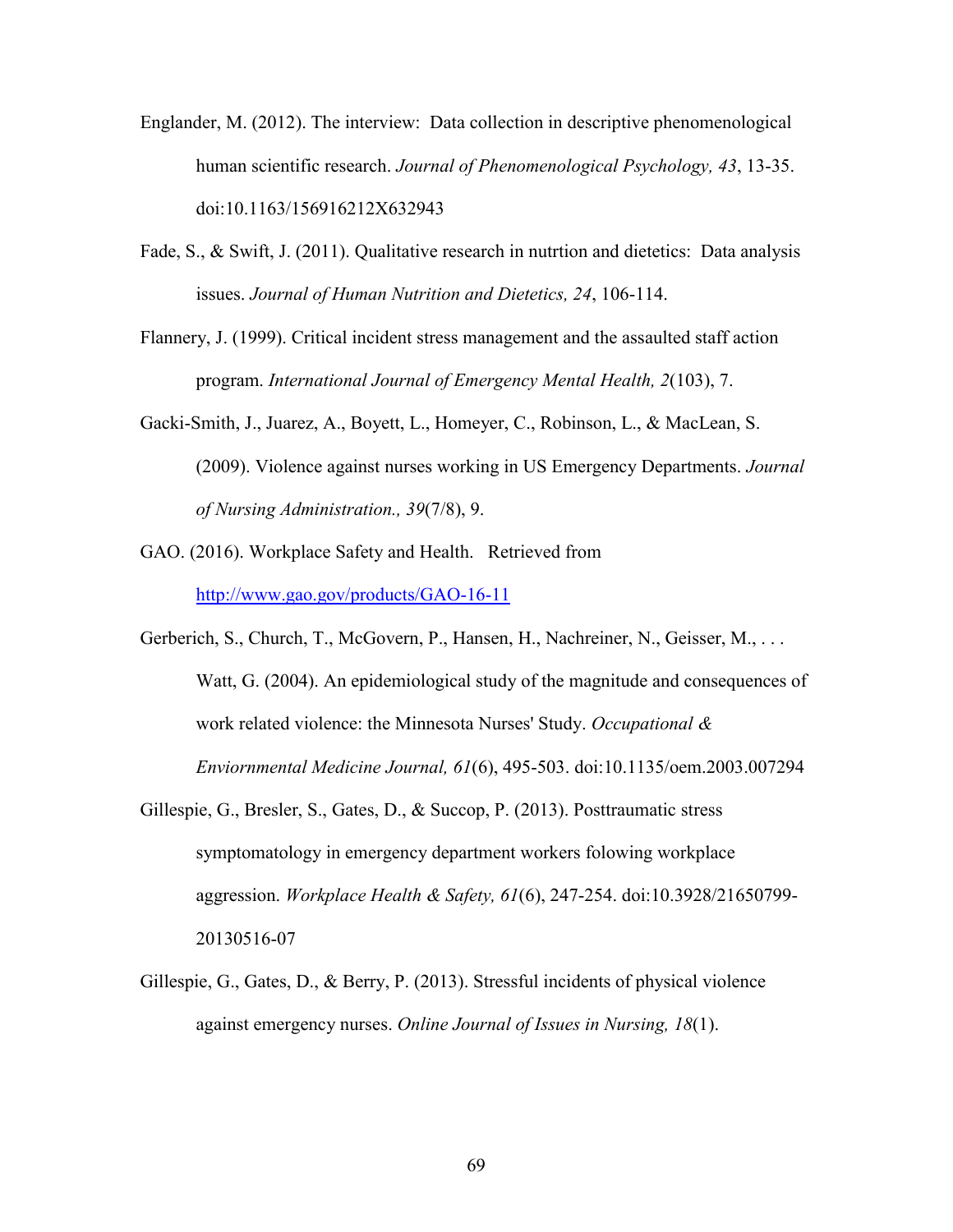- Gillespie, G., Leming-Lee, T., Crutcher, T., & Mattel, J. (2016 ). Chart it to stop it: A quality improvement study to increase the reporting of workplace aggression. *Journal of Nursing Care Quality,* in press. doi:10.1097/NCQ.0000000000000172
- Hegney, D., Tuckett, A., Parker, D., & Eley, R. (2010). Workplace violence: Difference in perceptions of nursing work between those exposed and those not exposed: A cross sector analysis. *International Journal of Nursing Practice, 16*(2), 188-202.
- Institute for Emergency Nursing Research. (2011). *Emergency department surveillance study*. Retrieved from Des Plaines, IL: [www.ena.org/IENR](http://www.ena.org/IENR)
- Lester, D., Hvezda, J., Sullivan, S., & Plourde, R. (1983). Maslow's Hierarchy of Needs and psychological health. *The Journal of General Psychology, 109*, 83-85.
- Munhall, P., & Chenail, R. (2008). *Qualitative research proposals and reports: A guide* (3rd ed.). Sudbury, Massachusetts: Jones and Bartlett Publishers.
- National Crime Victim Resource. (2014). *Workplace violence*. Retrieved from <http://www.victimsofcrime.org/workplace.violence.statics.2014.pdf>
- National Institute for Occupational Safety and Health. (2002). *Violence: Occupational hazards in hospitals*. Retrieved from [http://www.cdc.gov/niosh/docs/2002-](http://www.cdc.gov/niosh/docs/2002-101/pdfs/2002-101.pdf) [101/pdfs/2002-101.pdf](http://www.cdc.gov/niosh/docs/2002-101/pdfs/2002-101.pdf)
- OSHA. (2015). *Guidelines for preventing workplace violence for heatlhcare and social service workers* (OSHA 3148-04R 2015). Retrieved from <https://www.osha.gov/Publications/osha3148.pdf>
- Paris, G., & Terhaar, M. (2010). Using Maslow's pyramid and the National Database of Nursing Quality Indicators to attain a healthier work enviornment. *Online Journal of Issues in Nursing, 16*(1). doi:10.3912?OJIN.Vol16No01PPT05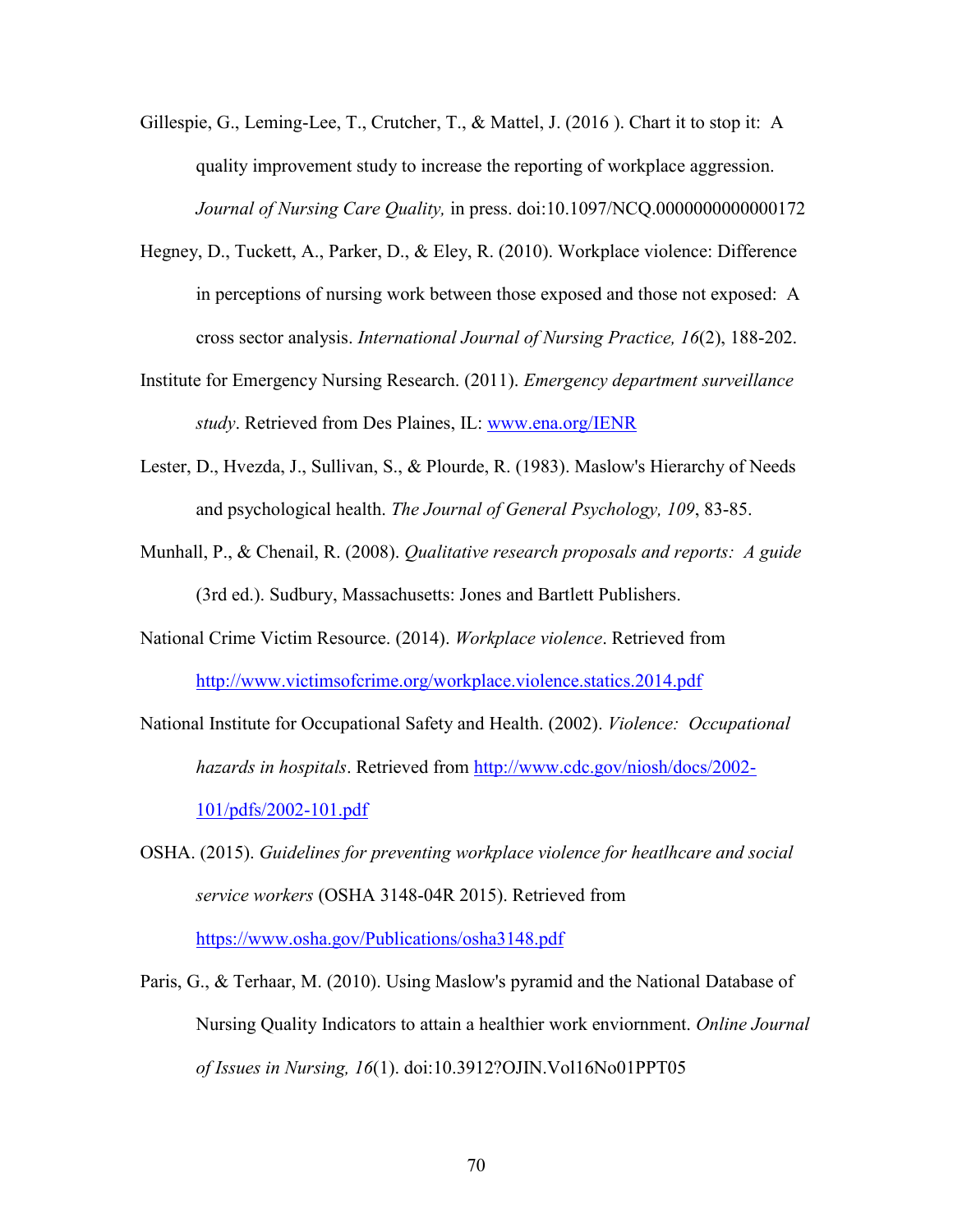- Parse, R., Coyne, A., & Smith, M. (1985). *Nursing research: Qualitative methods*: Brady Communications Company.
- Porter, L., & Mitchell, V. (1961). A study of perceived need satisfactions in bottom and middle-management jobs. *Journal of Applied Psychology, 45*(1), 1-10.
- Porter, L., & Mitchell, V. (1966). Comparative study of need satisfactions in military and business hierarchies. *Journal of Applied Psychology, 51*(2), 139-144.
- Rank, J. (2015, 12/5/2015). Phenomenology: Edmund Husserl Consciousness, philosophy, objects and nature. Retrieved from

<http://science.jrank.org/pages/10639/Phenomenolgy-Edmund-Husserl.html>

- Ray, M. (2007). The dark side of the job: Violence in the emergency department. *Journal of Emergency Nursing, 33*(3), 257-261.
- Sawicki, M. (2015). Edmund Husserl. *Internet Encyclopedia of Philosophy.* Retrieved from<http://www.iep.utm.edu/husserl/>
- Smith, D. (2013). Phenomenology. *Standford Encyclopedia of Philosophy.* Retrieved from<http://plato.stanford.edu/entries/phenomenology/>
- Taylor, J., & Rew, L. (2010). A systematic review of the literature: workplace violence in the emergency department. *Journal of Clinical Nursing, 20*, 1072-1085.
- U.S. Department of Labor. (2016a). *DOL Workplace Violence Program*. Retrieved from [http://www.dol.gov/oasam/hrc/policies/dol-workplace-violence-program.htm.](http://www.dol.gov/oasam/hrc/policies/dol-workplace-violence-program.htm)
- U.S. Department of Labor. (2016b). Workplace Violence. Retrieved from <https://www.osha.gov/SLTC/workplaceviolence/>